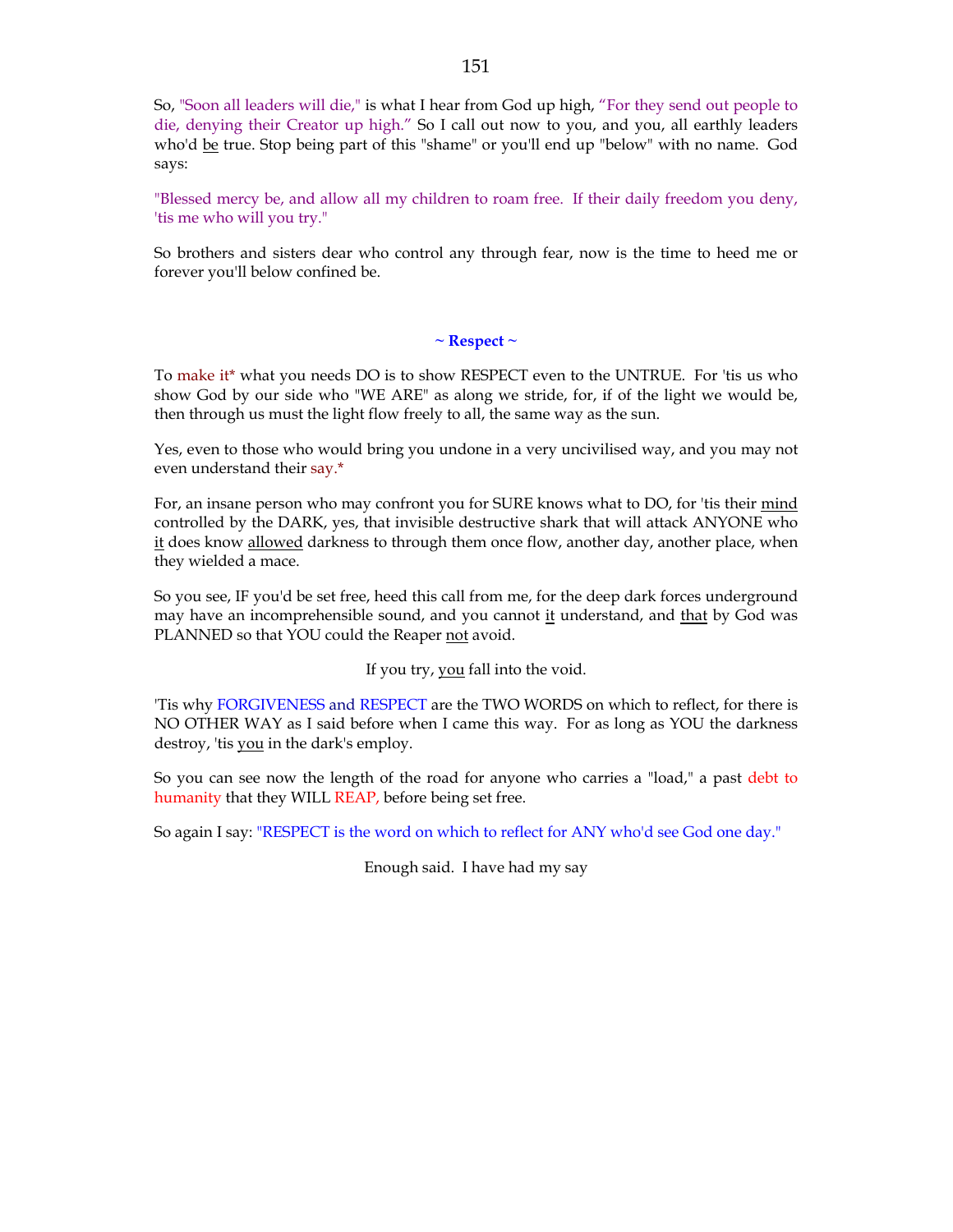# **~ Children ~** Children needs be spoken to:

Ask children why sometimes they happy be, and sometimes fear or anger flows free.

Can they try and understand that these "feelings" are from another land, they "invisible" be, things we cannot see, things we cannot touch like boats or toys or dolls as such.

Ask children to "think" about "thought," is it some thing that can be "bought?" Is it something you can "hold" like toys of which we have been told? or, are thoughts "things" that come and go, things that seem to quickly flow?

From moment to moment they "appear" and as quickly "disappear."

Children need to fully understand that their "spirit soul" comes from another land for a time and a time, and with a fleshly body it does entwine and then it does "depart," and again in that "other land" makes a fresh start when the flesh becomes "old."

All this, children needs be told from the time they are "young" and their first songs are being sung. This way they will "see" the "briefness" of materiality and try not to "all hold" through greed as they get old. They will be happy to "give away" and thus heed God's say.

They must be told the truth, as given by God's proof, that the light says:

"Only Love," the eternal call from above, and, the darkness says; "Destroy those who take your toy."

So each will understand their "feelings," some being those of the lower land, and the ones of "Love," being feelings from the land above.

And, all must be told what to DO to control negative thoughts flowing through so that they happier will be as of these "dark" feelings God sets them free. Tell all about God's Star and the love it exudes from afar.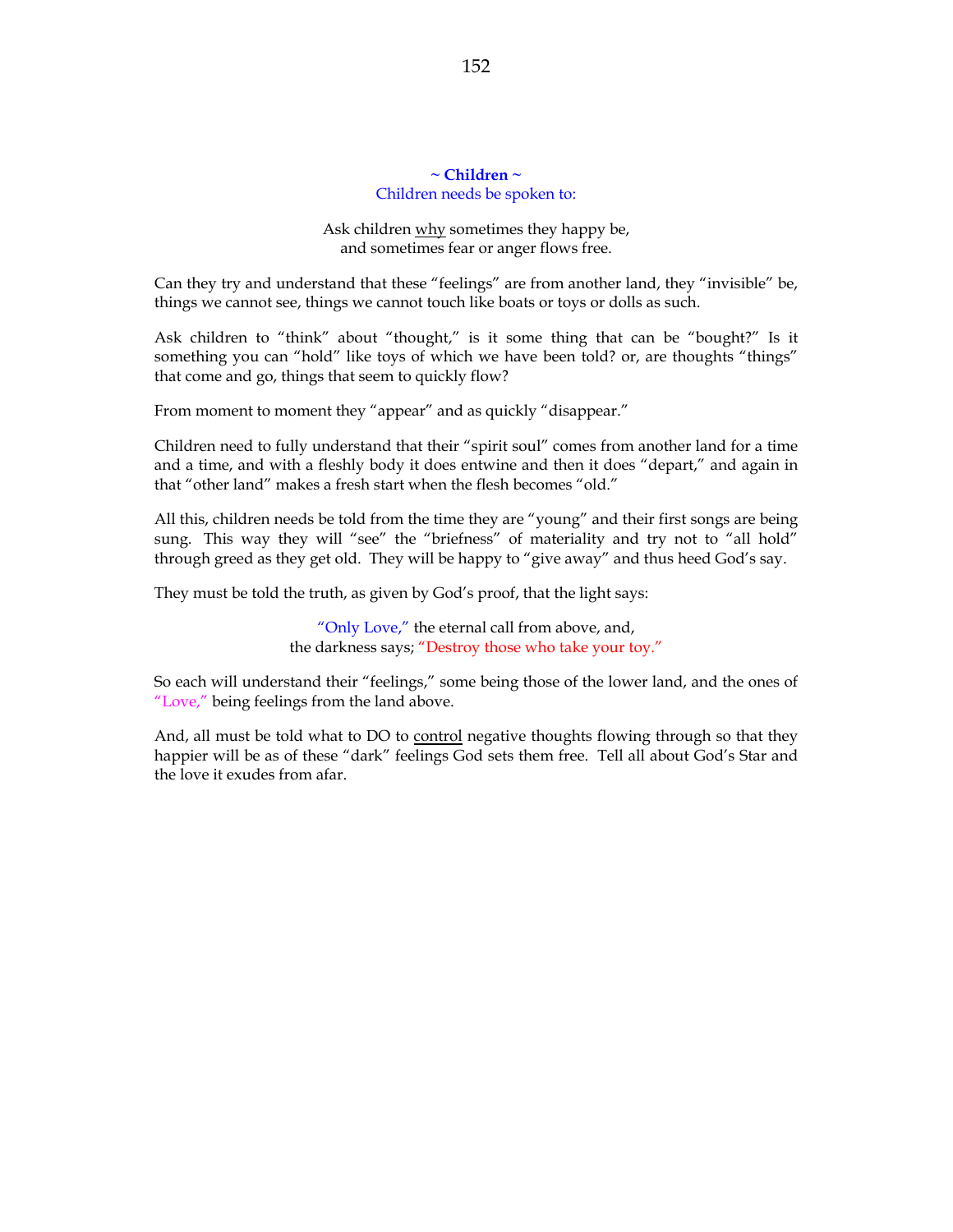**~ School Children ~** School Children needs be told:

"I wish to speak to your thoughts and this to your thoughts I say:"

Are you aware there is a Star above, are you aware there is a Star of love, are you aware this Star is true, are you aware this Star can do much for you.

Are you unhappy and do you feel far away. I just want to say I am your friend today, and my heart reaches out to you, yes to the thoughts now flowing through.

If you feel lonely, if you feel blue, listen to me, I'll tell you what to do. Say this little prayer with me today and your mind will feel happier in every way.

Let us together see the Star above, the Star of Bethlehem filled with Mother's love. IT is shining for you and you and you, the thoughts flowing through.

I see the Star of Bethlehem high up above, brilliant and beautiful and filled with God's love.

I see a white light shining down from this star cleansing through my body with its power from afar.

Wonderful Mother please now be with me, fill me with light and set my soul free.

And children please understand, there are others in another land. They are lonely too. Their thoughts reach up to you, so together, three times a day we with the thoughts will say the prayer of the Star above, the one filled with Mother's love, and then we'll feel happier too, as will the "thoughts" flowing to me and you.

So that is what I say today to all "thoughts" that come my way.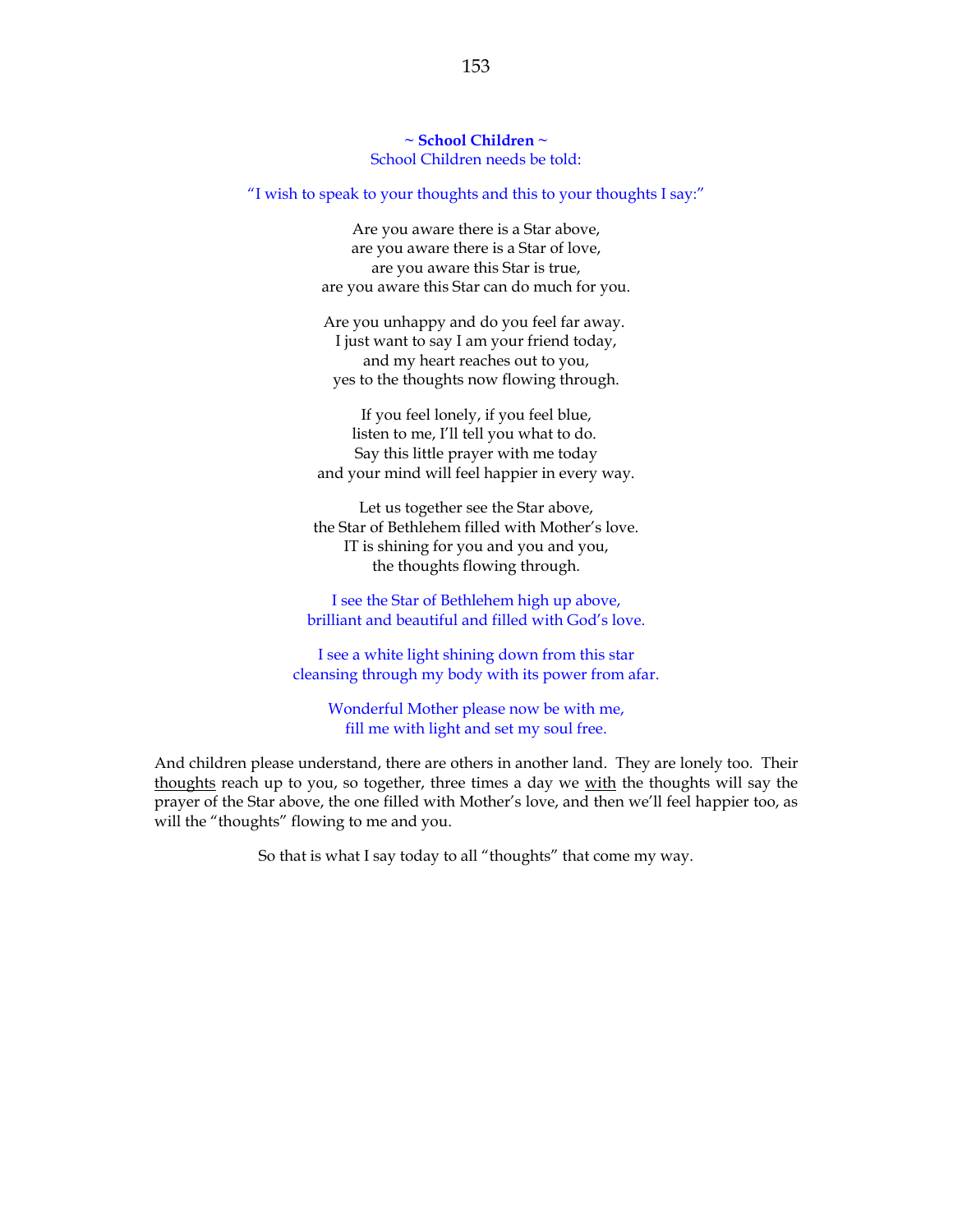# **~ All children - adolescents - adults ~**

All must be taught about "thoughts" that abide in their minds and "sit them astride.\*" They must all fill their souls with "quink," being God's wisdom recorded in ink, and thus they will understand the "ways and power" of the underhand.

All must be told to "go slow" and the full reality get to know, the reality of the power of good, the reality of the power of the misunderstood. All must now try and see what is now to be.

Within every "tribe" and culture there are people good and people bad. And the other "fact" that is so sad is that within every race there are a multitude of religions superimposed upon all God's children who walk under this sun.

Yes and every religion does say "Come unto us for we are the only way." I say that all religions are false as they all condone "force" and its accompanying power play. Thus we need no religion; we only need GOD and the truth being God's leaven.

What is the truth? You might ask that is applicable to ALL who under this sun bask. To aid you and you and all inhumanity too I have again come to earth at this soon time of NO mirth and truthfully and plainly give it "up in the air" so that every tribe may it share.

Basically, every "parent" must tell their children to "Only love" and to walk in peace as asked by God's dove. They must also be told of God's ONE Law, which says, "As you do returns to your door."

So in this way all learn that if they others verbally or physically burn, then ahead they will suffer as a bigger bully jumps on their head. And they must now be given the "revealed" by me reason as to how and why their minds become "non-reason" to the point that they cannot avoid putting another's nose out of joint.

Please tell all that for past folly they will now pay. Thus they must heed the call of nonretaliation as well as the new way to pray.

"Are children born evil?" Some ask of me, and the "truth" I'd have you see, being, that the souls of "men" and "women" return to this "playpen\*" and yes, they do "enmesh" with babies "bodies" and we them bless by telling them as they "grow up," that on light and love they must sup.

But many deep, deep down, with evil "thoughts" do "frown." So even as "babies in the wood," by us their actions are misunderstood. For humanity cannot "today" understand that reincarnation was by God planned and thus give souls "another chance" to at the truth TRY and glance.

So yes, "some" babies are evil through and through, their "souls" very untrue and "thus" Satan does their minds breach and thus this truth I today must teach so "people" can understand the power of the "evil" hand. That through "some" souls it can us reach as telepathically "some" minds it does breach.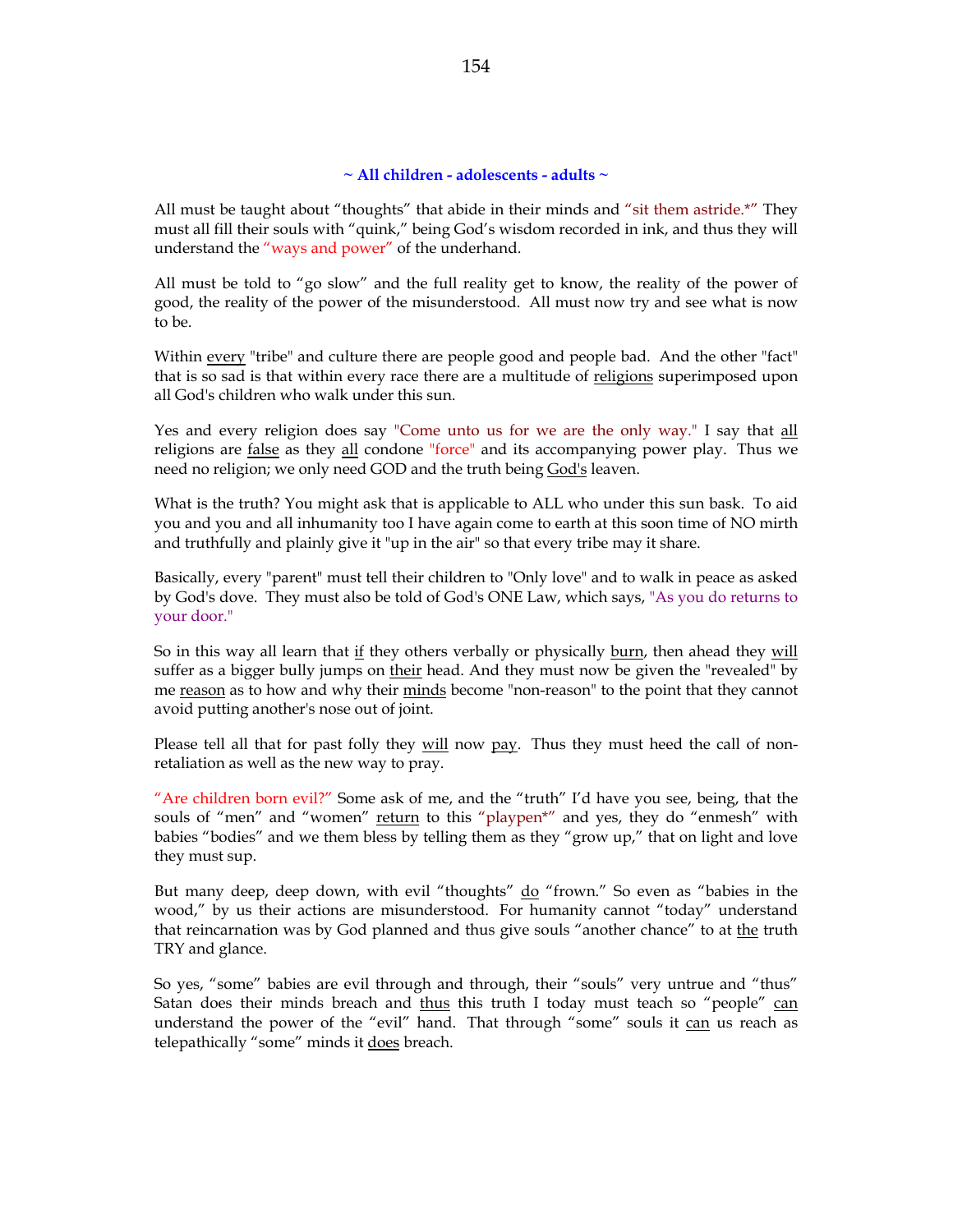So ALL babies needs be told by parents about the light and the cold, and about the good and the bad, and about "Thoughts" happy and sad, and how to fortify their "mind" against evil thoughts so unkind that would lead them astray and "destroy" others like a "toy."

So as you can see, it is "sad" that even little children are bad at times and feel NO remorse as bad feelings do them "divorce" from light and from love.

So please tell all about the "dove," and the message I do bring so in happiness they can sing, as God does in them unwind\* and cleanse out darkness so unkind.

And then God will see, that you to our "little people" are true, for as evil does "arise," children's actions you will despise and all will needs "see" and "hear and heed" God's final call via me.

Children must be taught swiftly the reality of what BE, not just told "Don't do," its not like learning to tie up a "shoe." They must be taught about the MIND and EMOTIONS that are unkind and about the power of THOUGHT, through which much anguish is bought.

They can quickly learn what happens when they "others" burn, that it does "come back" and "another" does "their face" smack. Children different be from adults this I do see. Their minds more "open" be to TRUTH that reality be. They must not be taught "Strike back" if another does them attack. They must be told to "Lie down," then ahead they'll less frown.

They must be told "What to DO" (Star of Bethlehem prayer) to keep their "minds" to God true. They must be told "HOW" to keep free (From incurring suffering), that NONconfrontation it MUST be.

They must learn to "understand" the power in the Devil's hand. (More power than any one) They must the truth KNOW, that they WILL Reap what they sow.

They must be taught to LOVE all, say I the dove, even those of the 'underhand' (Aggressive ones) who God's truth do not understand. These they must not deny.

Even though they make them at times cry they must still "reach out" with a daily smile and a friendly "shout" saying "Good day, with us you can play."

They must daily forget yesterday if any made them fret.

They must be told "As the Sun goes down the painful past must be 'laid down' and as the morning does arise look to the heaven and the starry skies."

So we must all now teach that only  $\underline{LOVE}$  can breach the minds of the bully boys who think the others are but play toys.

#### **~ The Bishop & Celibacy ~**

Oh, his words "Sometimes we fall from grace," as he sat back with a supercilious face, lost in the deep dark night as he sits alone in his celibate plight, never having had a woman in his arms, never having experienced God's "charms."

Yes, God's charms are his daughters love sent down to help the "poorly" from above. The poorly being the arrogant fools over whom daily Satan drools, for the darkness cannot permit man to love freely. It stands but alone and in loneliness turns into stone.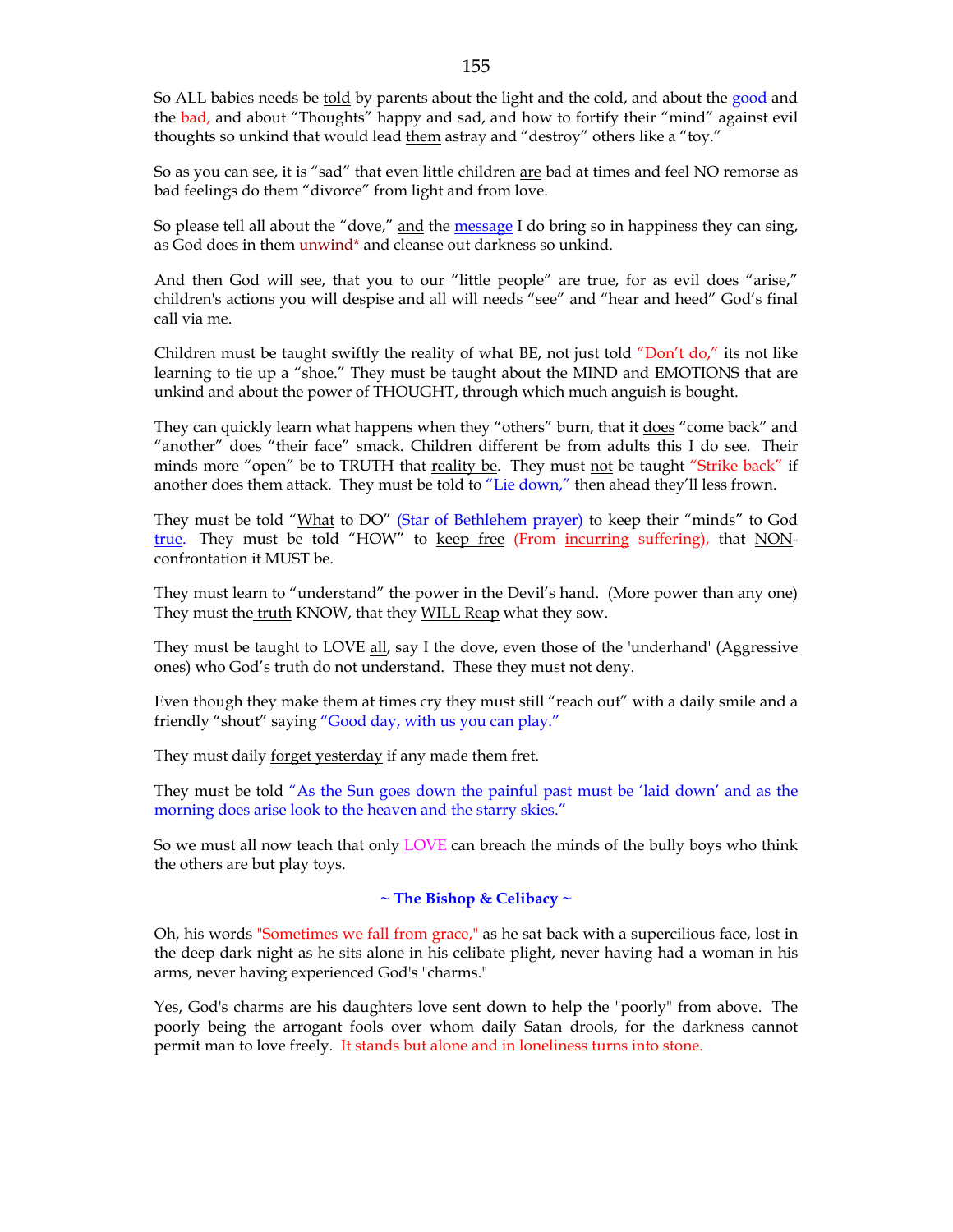So dear ladies you are God's grace even though so denied by the foolish race of men who deny your charms, men who fear to enter your arms, men who fear that they may become "lost," when already they live in the land of frost.

So reach out to them I do ask, help them to a little in sunshine bask and heed not their "silly say" being the words at confession and their "pray."

You dears have naught to confess, be loving and kind and GOD does you bless. Look not to man to a blessing impose when they even fear to buy you a rose in case someone does see that maybe they "feel" something for thee. So all I can say is it is very sad that men think sex and ladies is bad.

It is because they are so vain that they don't see that sin is but "pain" meted out by one to another and by denial of a sister in a "bother" because they feared to stand by her side, letting down "theirs" as all are full of pride, and as said, God sees ALL the silly "poppy cocks" about to fall.

Yes they will. "Each and everyone" say I the king from the sun, for all lead God's children astray with the falsehoods they preach every day.

So dear ladies as said before; "Please now heed MY knock at your door for it says you are free to love anyone, even priests," and God smiles above.

"Celibacy is a gift from God" The Bishop says! What rubbish say I. To what good earthly "end" would God a mind so "bend" to the extent it needs "sexless" be before it can set other souls "free" in the act of "Communion." That to me means a "UNION" and even the "communion" is distorted, by ministers minds is it thwarted, for the "Act of Communion" in God's eyes IS:

## The UNION between man and God's WORD.

The "communion" is the "Have you heard what God through Jesus did teach, that Jesus on earth did preach?" So "IF" you have "communed" with God you have "eaten" of God's WISDOM as you plod.

You have heard that you needs peaceful be, BEFORE God sets you free. Thus the "Celibate" bit onto the "ACT" you needs sit, meaning, be celibate to the WORD for those who "deviate" fall to the sword.

'Tis thus the "Act of Celibacy" means:

## "Merciful and forgiving ONLY be."

I hope some Ministers this see before they destroyed be, for they have tried to "prove" that loving feelings can them not "move," and they have been proved wrong because sexual feelings are strong. Yes, they are a part of God, God "hears" and His head does nod, saying:

## "Any who My feelings deny will for sure fail before they try."

So my COMPASSIONATE friends, please help me help God make amends by spreading God's now FINAL WORD to all the ministerial ignorant who have NOT HEARD.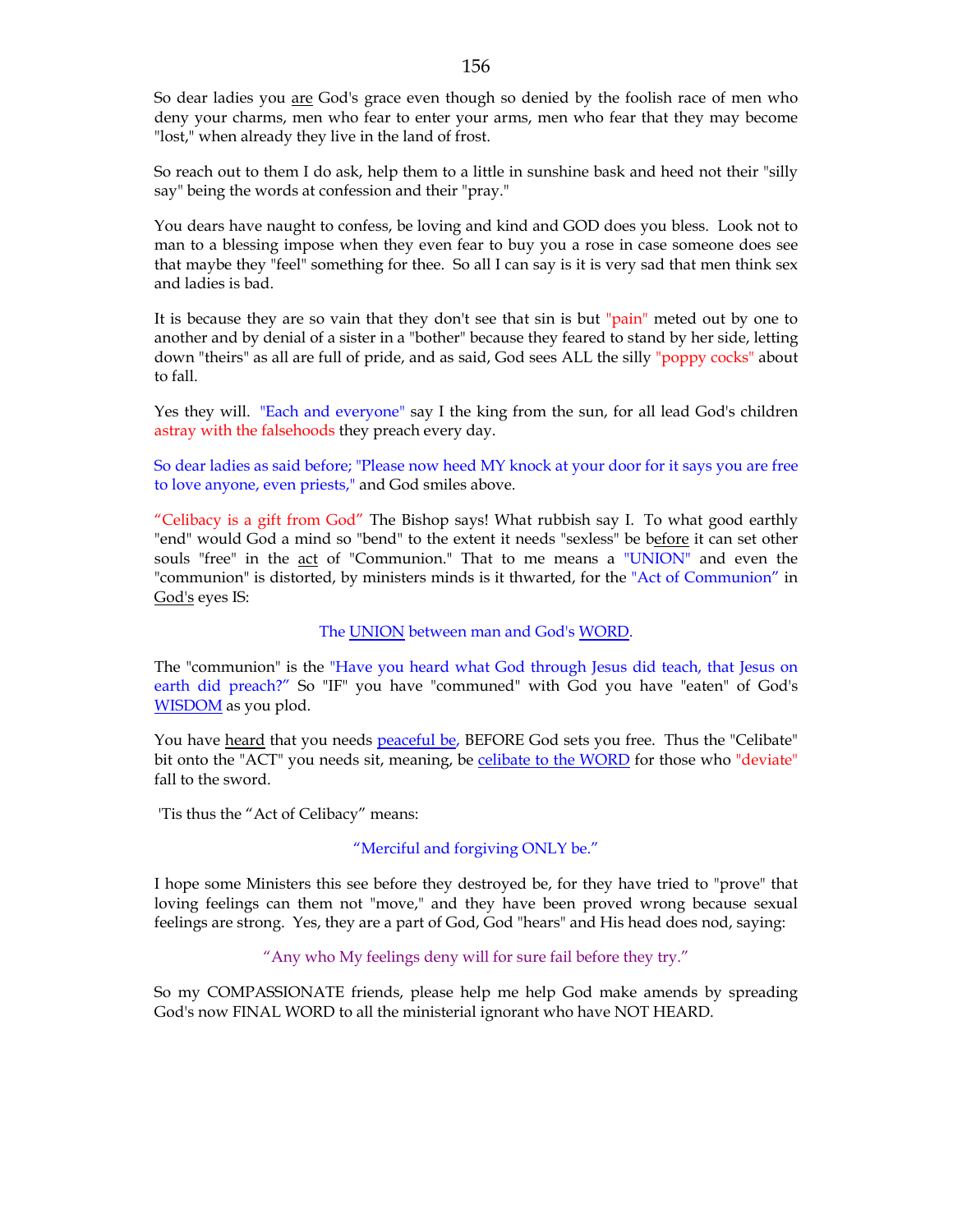## **~ Women of the street ~**

And what of the WOMEN of the street\* who with open arms their brothers do greet? What does God think of their way,\* what does God think of their say.\*

"Thank you, thank you for the time that with needy men you do entwine, for they'd be lost and fall below if their seed they could not sow.

Thank you, thank you for the time you do share my light divine, when your counsel did flow free, when you counselled men needy. For many wanted to just speak, and be spoken to by a heart meek, and a meek heart is hard to find, yes sometimes even a heart kind.

So you women of the night, who shone a lamp, shining bright, thank you for the time of day you helped needy brothers who came your way.

I now release thee from the stigma placed upon thee by men of the "cloth" who as all see, are dowdy like a moth. The only "wrong" done your way was at times the demand of your pay that at times was so great, that a needy soul would "lose" a "mate."

So if from greed you are free, then the light does bless thee for helping with many a hand, for release within that God so planned, and as you on your way now go, let more loving light flow rather than the vindictive "Sin" that flows violently through many a "bin."

Mother – Father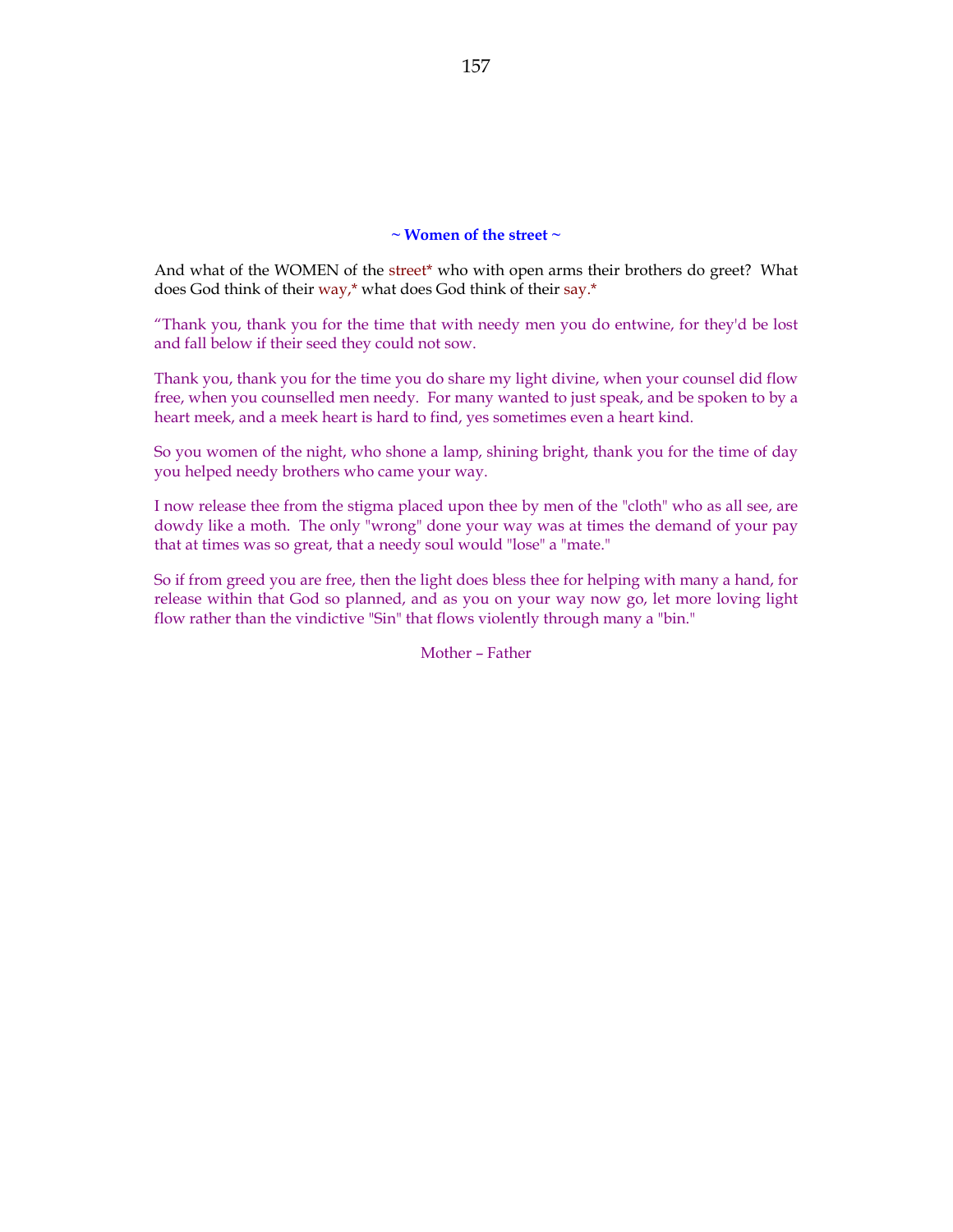## **~ Earthly relationships ~**

Earthly relationships start with "You I love " then change to "I own you" I hear from above, and this "ownership" does each destroy who unknowingly the "dark side" employ, for it IS the dark's Demand that we deny God's "Loving" Command.

So relationships "start" with "Respect" as each does their "darkness" protect, being their inner fear, or jealousy, that "another" may come near.

It is only "as time goes by" that the "tester" does both "try" and begins to demand from each other that their "time" each needs "smother," by demanding to know all each does do, in case it is being "untrue" to the side that needs all "control," so that in freedom they don't stroll.

And little by little we fall, and emotions within make us pall, for we suddenly "realise" that the other may not be "wise" for they soon forget to "love" and are "miserable" say I the dove.

For, if their partner does not all "say" in what they "did" to others each day, then darkness does each or one clout, and at each other they begin to "shout," soiling their hands with grime and their souls with clammy slime, and each does go their way from hateful words the other did say.

So for a "relationship" to be TRUE, respect needs to be the word too. For individual souls we be, even though we walk two by two to the sea.

Each has a heart that can sing, each with any can "fling" their song into the wind or rain, thus helping the lonely or vain. So to you or you who'd BE true, only let your light shine through and never of any DEMAND, for "Love and freedom" IS the Command.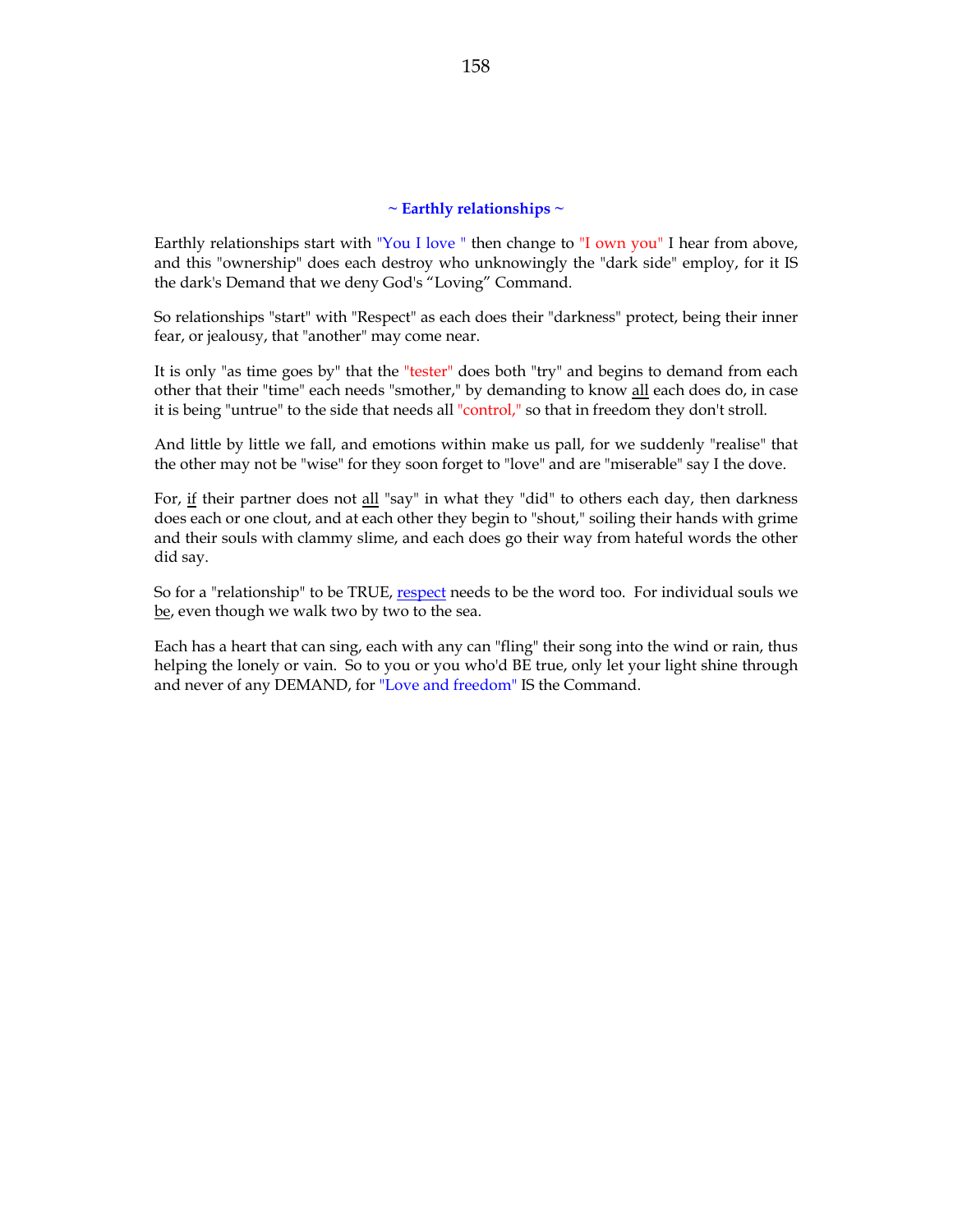**~ Sexual relationships ~** (the act of union)

You do not have to "GO" with anyone as you journey on earth away from the Sun. You can walk your road completely "free" and be, just be.

You do not have to "touch the hand" of a maiden from the Summer Land. You do not have to walk the road with a man if it is a burdensome load, as said all "lovers" are free, "lovers" being those of divinity, people who are "clear" within of aggression and fear.

They are free to walk "alone" and to any "talk," but as said, they are free to "GO" any which way and their truth sow, whether it be totally alone like a dog without even a bone, or whether it be with a partner "in hand," loving and caring and as God planned.

One to ease the load as each does walk earths road, or one can walk "in between" in ecstasy as they do "dream" of the land far away that they will return to one day.

So you see, as said, any which way can you lie in bed. With one or two or even three, God has NO law on this I see, for you can "many" touch, or just one if it be such.

> So blessed children I do say via my pen, a'fore I go away, that GOD IS the plan, not foolish man, and God says:

"Cause no pain. If you do you are vain, and this act the 'sin' be, not the "togetherness" of the free. So remember," Says God above, "You are free to love all, and in any which way, privately," I hear God say, "For others may not understand your ways of journeying into the Promised Land, but openly, can you 'touch' and greet and smile as such."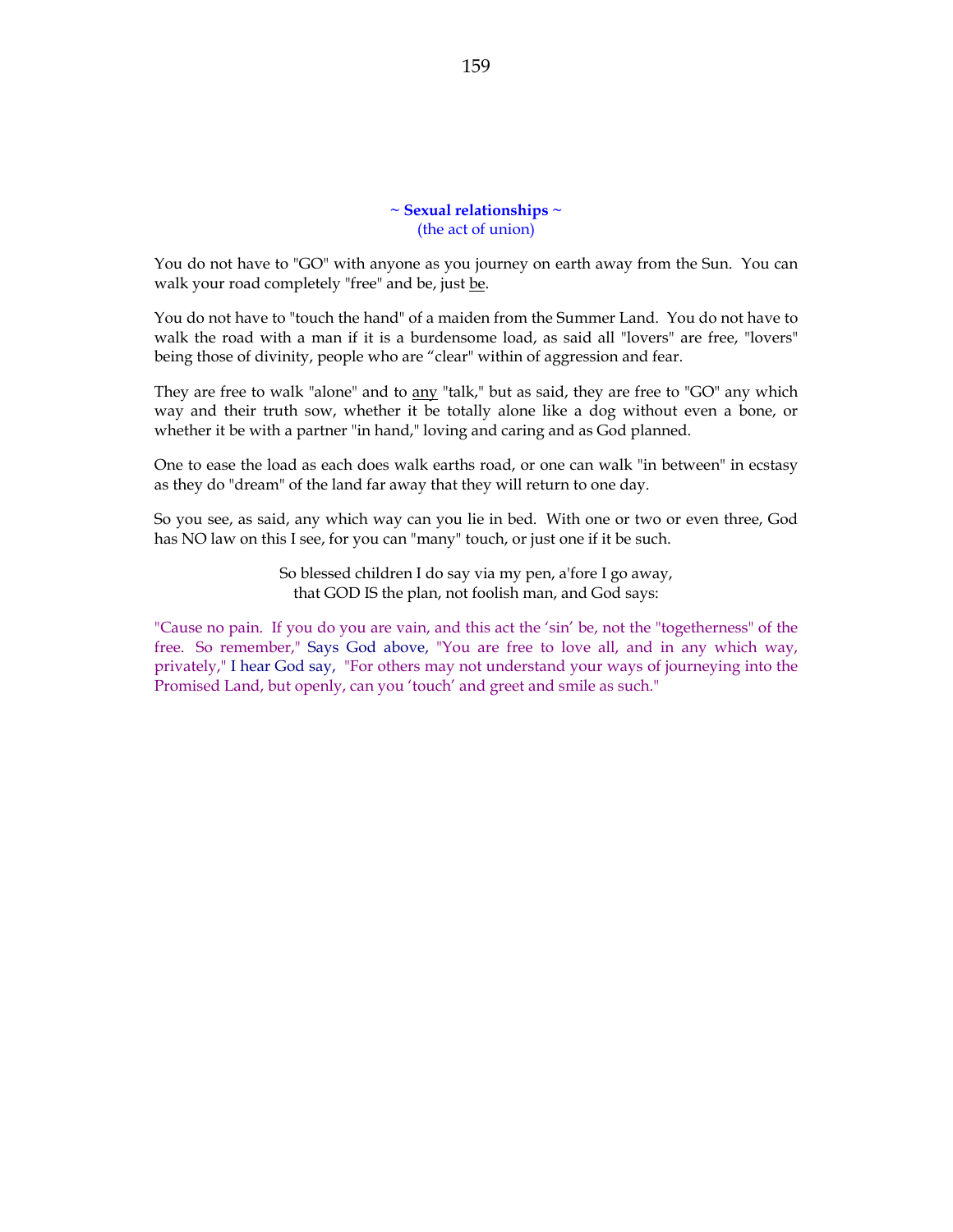#### **~ Physical abuse ~**

Physical abuse of others usually takes place because the perpetrator believes that they can "carry out" the act with impunity.

This "belief" is the result of "empowerment" by man, through legislated enacted mandates, as in Law enforcement, or Military forces.

Other abuse is the negative antisocial "behaviour" carried out by a person who is temporarily "mentally unstable."

Mental instability is the cause of all "uncivil" acts performed by one against another, be it from verbal abuse, to killing.

The instability is the direct result of negative emotions such as fear, greed, lust, jealousy, hatred, etc., being "active" and thus permitting "dark thoughts" to intrude into the consciousness of a person.

Society has deemed it "necessary" to take retributive action against perpetrators in order to "punish and control."

God says: "You must treat all my "erring" children as beings of "diminished responsibility. They all pay their "dues" and Reap what they Sow. You as an individual must somehow get to this know. All are "responsible" to ME for their actions to others.

You must personally remain "true" to your sisters and brothers. The more you twist and weave and control and punish, the more you grieve. You I have told must just "forgive" the ignorant arrogant ones if in heaven you'd live. So all now must quickly others just "educate" peacefully or forever will darkness you berate.

You must personally forgive and only let love flow. This is the only way that My realm you get to know. So personally now make no other grieve. For as you do, it is but Satan who did you deceive."

I now with love and wisdom you of ignorance release. Walk in respect and leave others in peace, and I wish you all the best. By my wisdom, God's, you are all blest.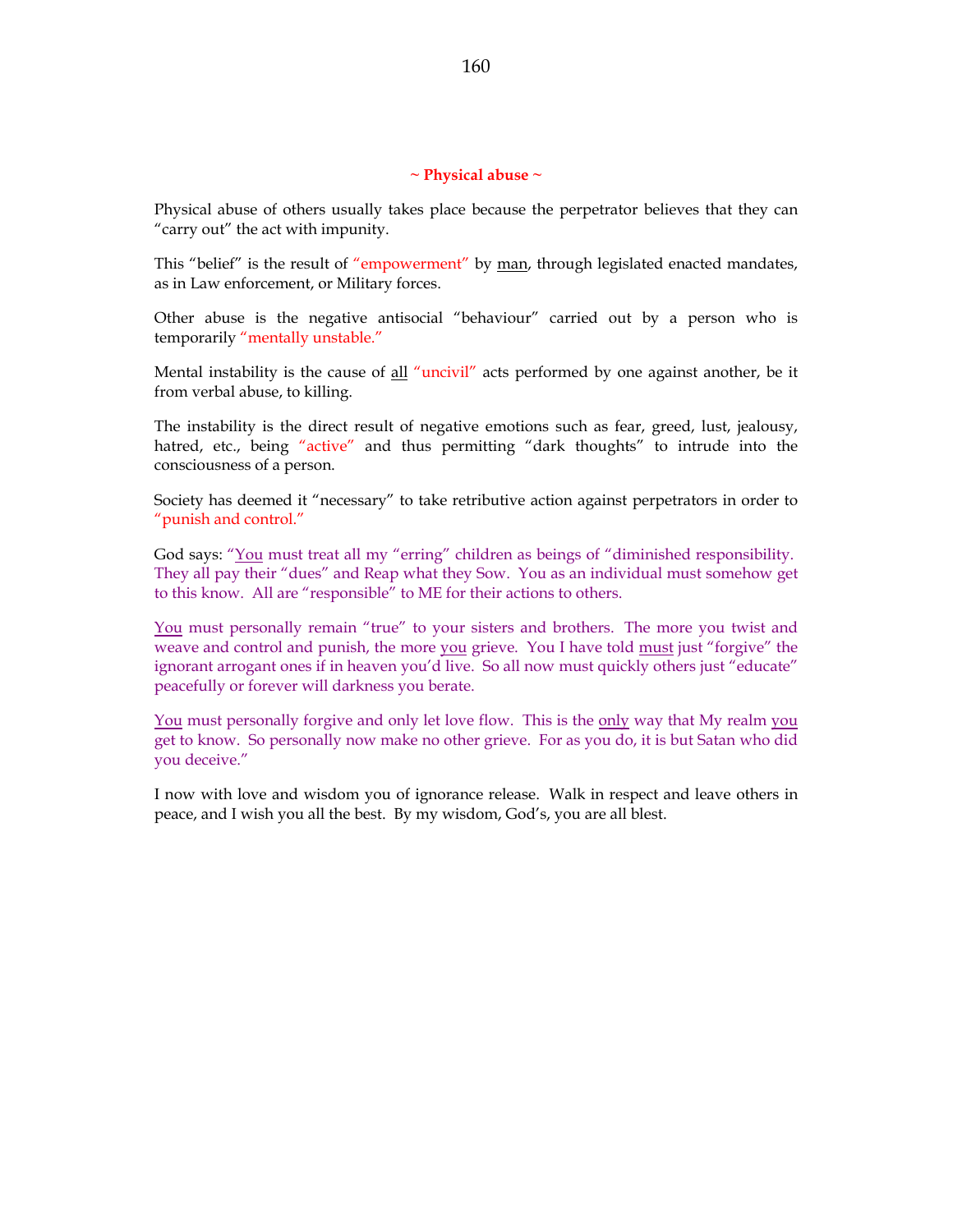### **~ Your Intent ~**

My talk "equi-sexual" be, one day I hope that each of you it see. The Devil is the one of "both sexes" who would ALL take to "HIS-HER" lair, and a bloody mess make in that place where her/him are bound are bound, until an eon ahead their freedom may be found.

Do not show "intent" for closeness and then "withdraw," that is arrogant vanity that may lead the other into insanity. The "Tempter" is neither man nor woman; it is the Devil working in the minds of the unwise who listen to its projections.

> As said, the Devil can naught share, and in "this" expression comes the "snare."

For the man is physically stronger than his "mate," and many a "lass" to this will relate, thus the Devil's "thoughts" that does man "breach" say: "Take by force," then the Devil does him teach the folly of "that" day, and for his arrogance the man does pay.

The Devil's "thoughts" that do the <u>women</u> breach, saying: "The arrogant man you must a lesson teach, thus you can 'stand back' until your mate has found his track." Thus through vanity is her mind "found" and by it the dark is also bound.

> The Devil will us all over roll until our souls are free of dark when on earth we stroll.

When I say "Welcome all with open arms," it means "Exude kindness and compassion," it does not mean "Display sexual charms," for those who to "some" so do, will be bound by forces untrue.

Yes, you are free to "give" in any way to help others happier live, but do not "offer" then "take away," or for this folly you will pay, for the "unsound" who have not yet "reason" found, do not have the capacity to "share" temporarily or permanently.

Yes, it is good and proper to "hug," but then, if confronted in any way, don't be a mug and your "lover" deny, for your soul draws in darkness I do espy.

This "greeting" letter that "cautions" respect is so that on your "free" hugs you needs reflect, and I now speak to man, for many a man does "take," as he presses his body on a woman and thus does partake before she has said : "Lets go and our love sow."

To ladies too I caution "go slow" until the man's intent you get to know. For if the man is by the Devil bound, his future "actions" will be unsound.

If you him a little "give," he may decide that you in his "harem" will live, and there he will you then deny, for many wailing there do cry.

For as said, the "dark" says: "I own all who their "favours" to me have shown, they will Me "degrade" if they are freed to help others, or sit with them in the shade."

So to whom do we "reach out and touch," in reference to the ones who are not our closest "loves" as such, those in need, or those filled with greed ?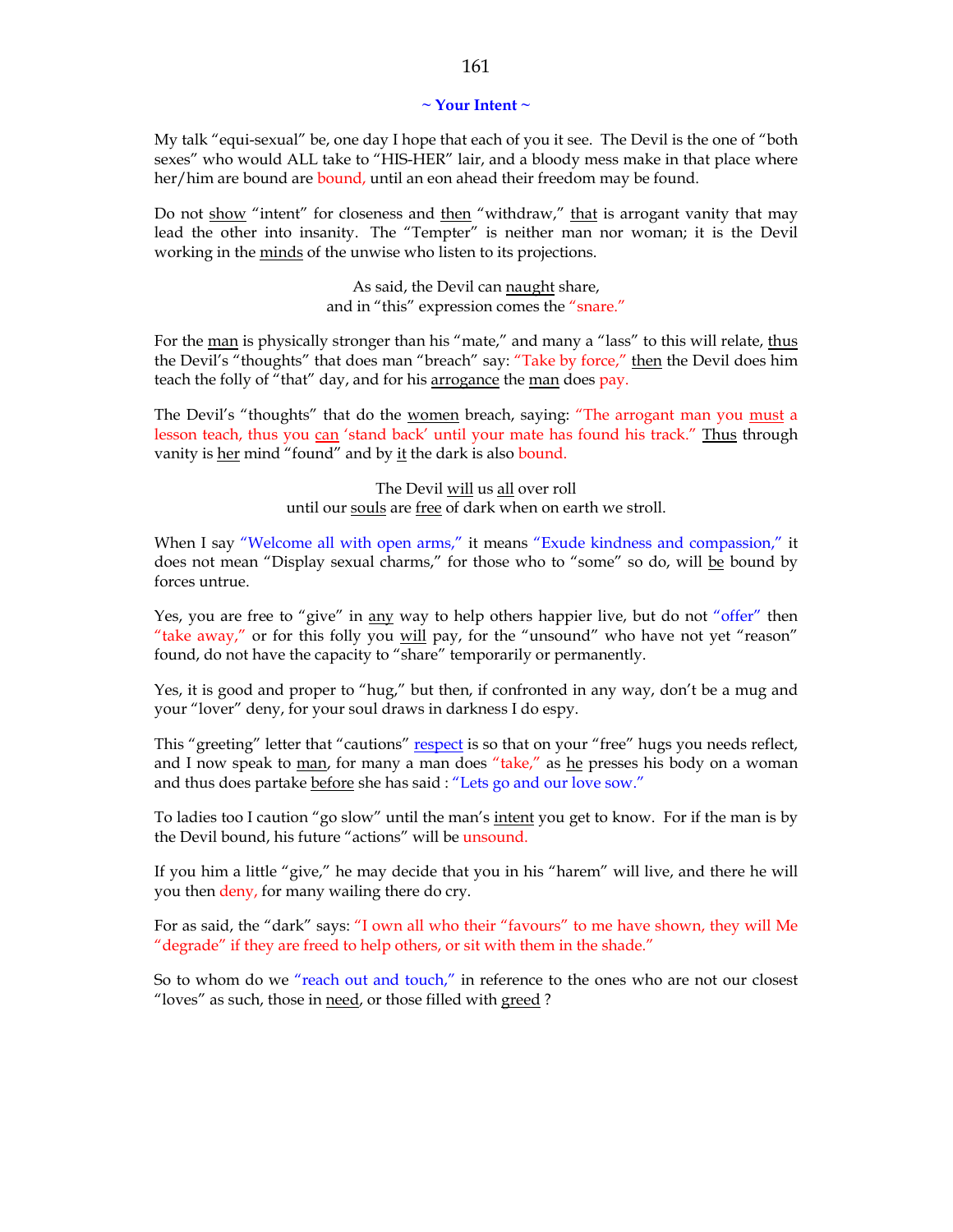For those in need do "outcry" calling out "Please help me up to the sky," and those of greed reach not out to love and give or seed, but by arrogant demand they forcefully "take" with their ever expanding rake.

If you aught them "sexually" give, they will expect and demand that with them you exclusively live, that is for both man or boy or flaxen haired lasses who with the Devil-bound "toy."

You each must now decide whether or not to with the Light abide, for it does say:

"Show respect today and my light do not deny to those that 'outcry.' But to those who would off you 'take,' you needs put on the brake, for if you "in" to their demands give, then both do in unhappiness live. Because ahead, they will you TRY, and as you become constricted you will them deny, and thus as I did say, for this denial you will pay."

# **~ Exclusive Relationships ~**

Exclusivity means:

Only your face I would see, others hold no power over me, even if you go away, I'll be yours when you return another day.

Exclusivity does not mean:

# You belong to me because only your face I'd see.

That is the control of the darkness over those who stroll outside of heaven.

If in an exclusive relationship you have chosen to live, then neither take nor deny, for this is the Tempter's TRY. Be "celibate" to the WORD and give of each other so the other in frustration does not live.

Even if your "half" of the relationship exclusive be, do not expect the other to so be, and if they do at any time with another child of God entwine, then it is up to you to continue to be to them true. This is what my pen does say as for the light it does sway.

Whether you are a woman or man, be you with a companion of the other sex or with a stranger, you must subdue any "thoughts" tempting you to take, for both have the freedom of choice to refuse an advance by any.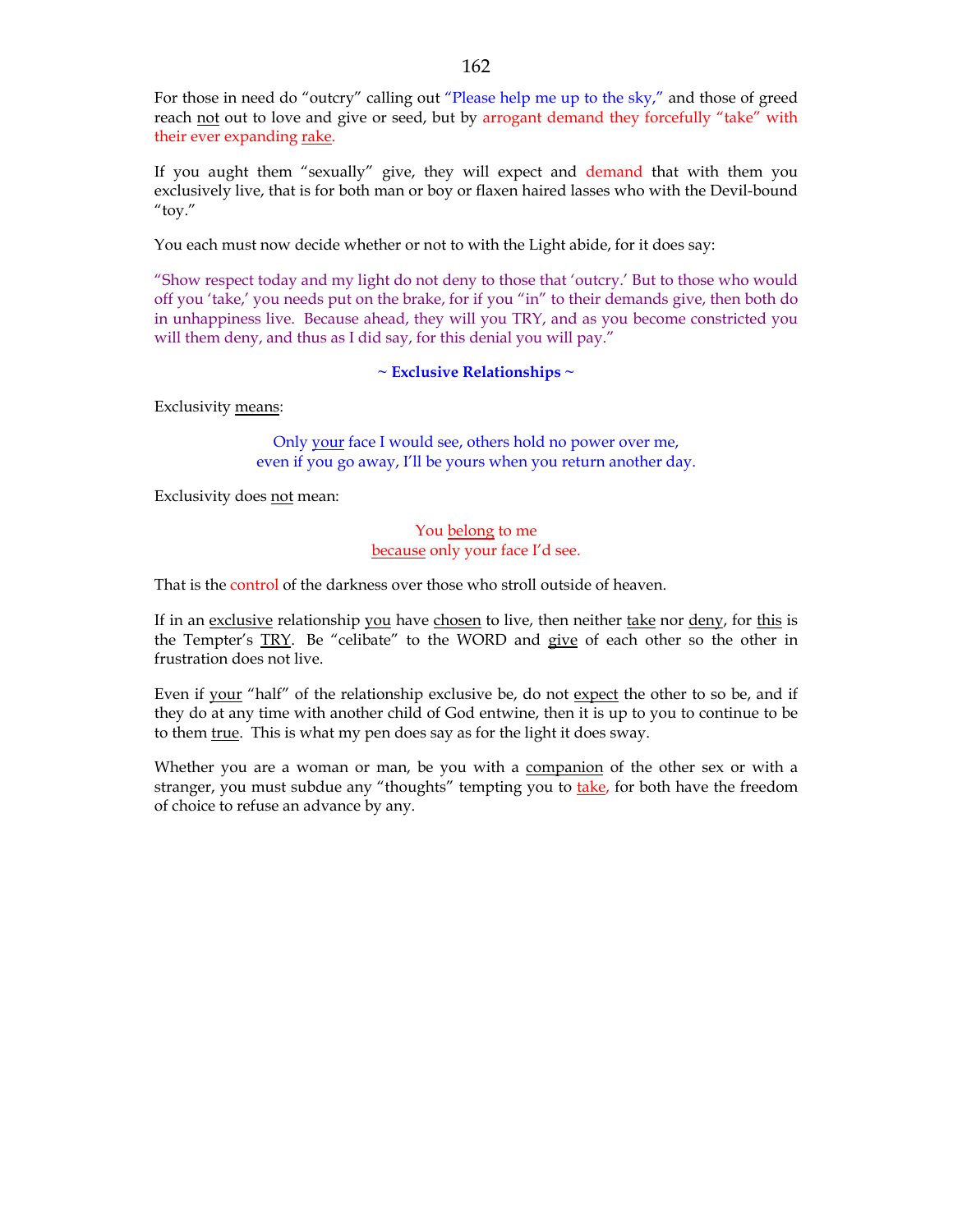# **~ Man's Marriage Control ~**

Man was "convinced" that it was a sin if his "spouse" allowed another a "look in." Thus his "mind" did say:

"You are exclusively mine <u>today</u>, and if you in any way are "loose," I am entitled to you abuse, and I will your "beauty" confine to protect you from the other swine, who like me do "take" and freely on others partake."

So man's "marriage" act is the ultimate control of another human who on earth does stroll, for whatever the "sex" they be, neither can God's truth see.

Being, that they must not any confine, if they do, they are swine. And that either is free to come and go, and to individually their 'own' truth sow.

The ACT of man's marriage is in itself a "Pact with the devil made," as one does for "ownership" ones freedom trade. For the ACT of "possessing" another in exclusivity is in itself "binding" that soul to any demand, and legitimises in the devil's mind a reprimand if in any way the other "looks at" another sister or brother.

And thus by this ACT we deny the Light and plunge our souls into the dark night, for once the "Pact" is sealed, then the power of possessiveness is revealed. And soon the loving anticipation does wane, and the serpent does then power exert and power gain.

So we all now must "glean" the reality of why off old ways of "ownership" we must our souls wean.

GROW UP, on positivity now sup and if your "partner or lover" looks at another and you suffer pain, then it is the sin vanity that you did ingrain through your past denial of the Holy Living Word.

Yes children, and as this darkness is drawn out like an extracted tooth you will in pain shout, for the reaper will you clout, and no anesthetist is near when the "sin" is drawn out.

My beloved children, your suffering I do see, try hard now I ask of thee to naught upon others impose ref: your demands, or with darkness will you stain your inner rose. Set others of your control free, thus of your bondage I relieve thee.

> Let "love and kindness" be your bond with any whom you share a "waving palm frond"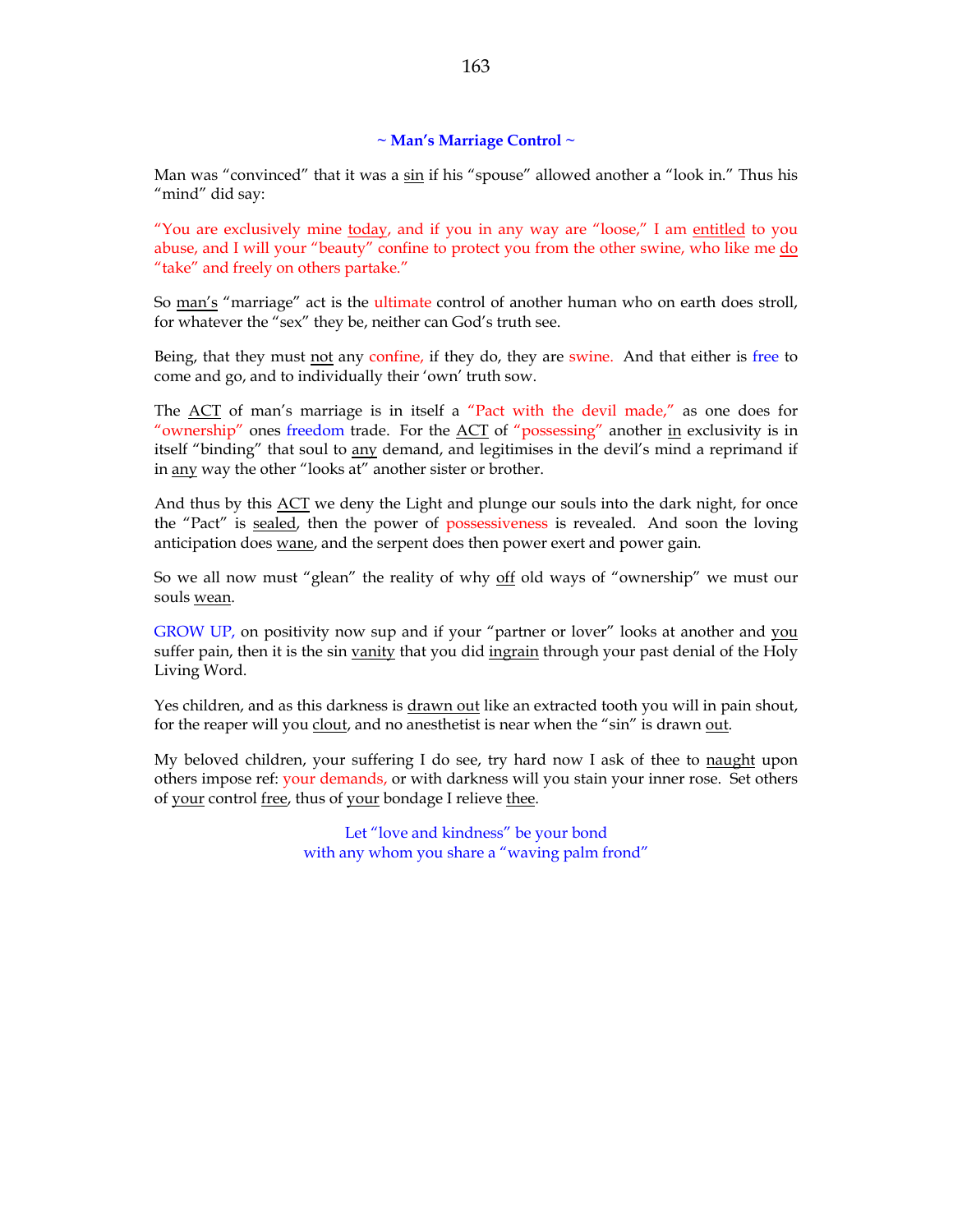### **~ God's Marriage Plan ~**

God's marriage plan was that we only the word "Love" span, meaning that we are "free to partake" and that we never abuse or take. For in our partaking we only give to one who seeks our touch, so they happier live.

#### The purity of nakedness

Nakedness is nakedness, saying:

"I've nothing to hide, I am what I am, and I'm not filled with pride.

You see what you see, what I reflect, so be respectful and my truth protect."

'Tis but those foolish filled with dark thought who "think" that nakedness is sinfully fraught.

So now is the time to let pure truth unwind so that to others, and selves, we become more kind.

> 'Tis only when the mind is fully free that the truth of LOVE all will see,

So 'till this time I ask of thee, cleanse the mind daily to help it stay free.

For, our Star of love shines for you and you and its essence is oh so true.

Call on it three times a day and our love and caresses will flow your way.

GOD calls out:

"Oh lovely children, I call out to you. Only to ME, your God, be true. Please leave all earthly men behind, 'tis they who are so blind."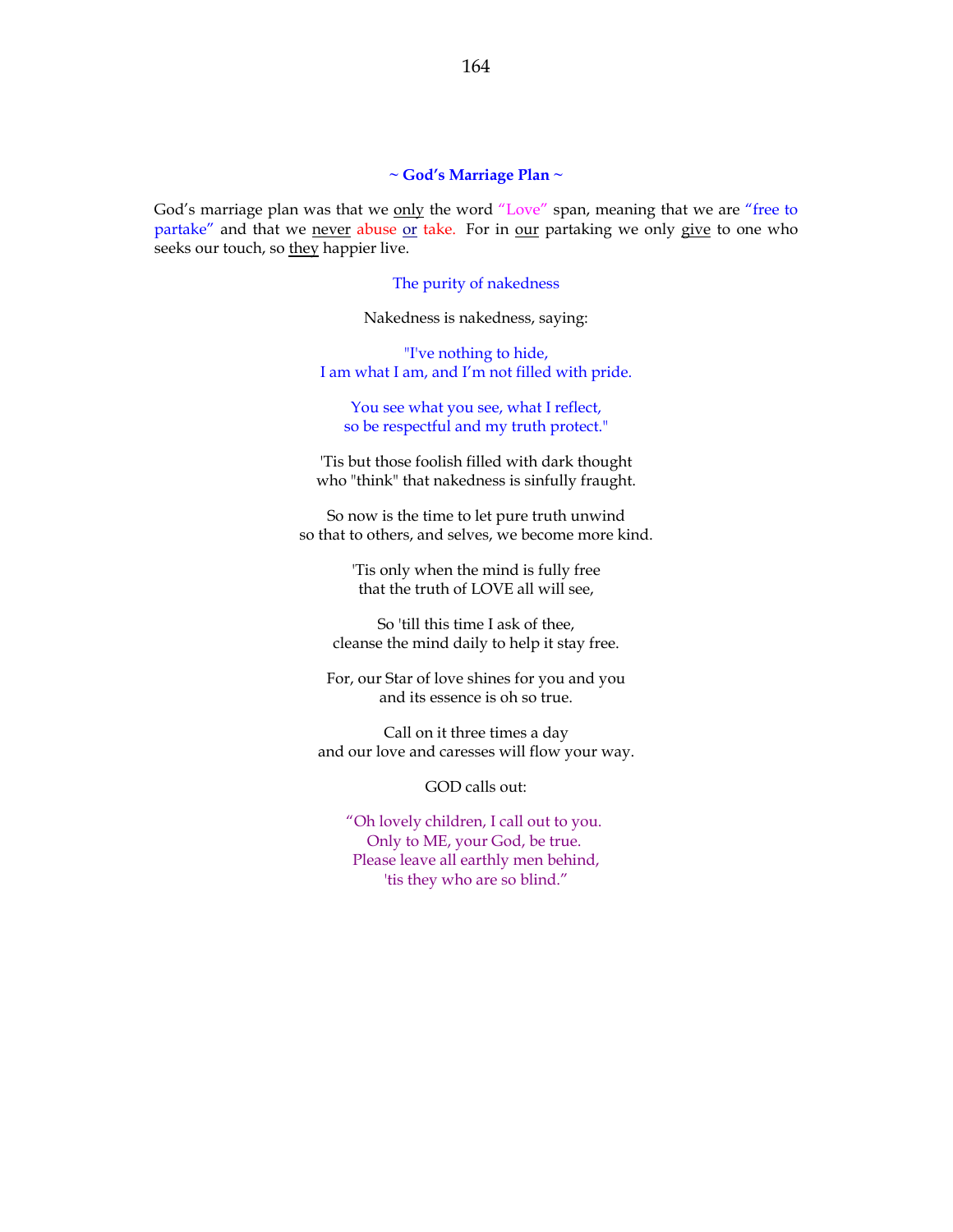### **~ Wantonness ~**

Wantonness is not what you "see," for "free giving" means many a possibility.

You can be "Wanton for lust" as your flesh upon others you thrust.

OR

You can be "Wanton from need" and seek others to with your loving seed.

OR

You can be "Wanton from desire" to uplift the ailing higher.

Either way, I do see your "intent" needs be examined by thee. For your intent will turn into deed, and it is the deed that does your soul seed, either with light or dark, for through deed do each place their mark.

So let your "mark" be one of Light, by all means share your "delight" to those who can it see and who try not to deny thee. But do not it "force" upon those who as yet divorce themselves from the truth of the Light that says:

"Share another's offered delight."

# **~ The Virginal "Plan" ~**

Every man has a desire to express his seed. To receive it, woman has a need. As each does with the other entwine with love they experience the divine.

If the man's expression is clouded with sin, being lust or greed, then pain may be expressed by him and then the woman will cry, and ahead she will him deny, then he will her take and both of the darkness sup and partake.

If the woman is clouded within having fear or vanity as her inner sin, then too she can "distort" her need and her creation abort.

Thus too does she deny, so you see, with any sin within, all do cry for none can show respect, all have forgotten how to their virginity protect. Yes, woman and man had a virginal "plan," meaning, to of "inner sin" be free, thus not "tainted" by the one whom dark be.

Try now and abide with me, let God's truth flow forth through thee. Be kind in all you do, thus to the dark are you true, and as to it you naught owe, home to the Light can you go.

> It does not matter what I say all will take it the wrong way until within of dark they are free this I see - this Is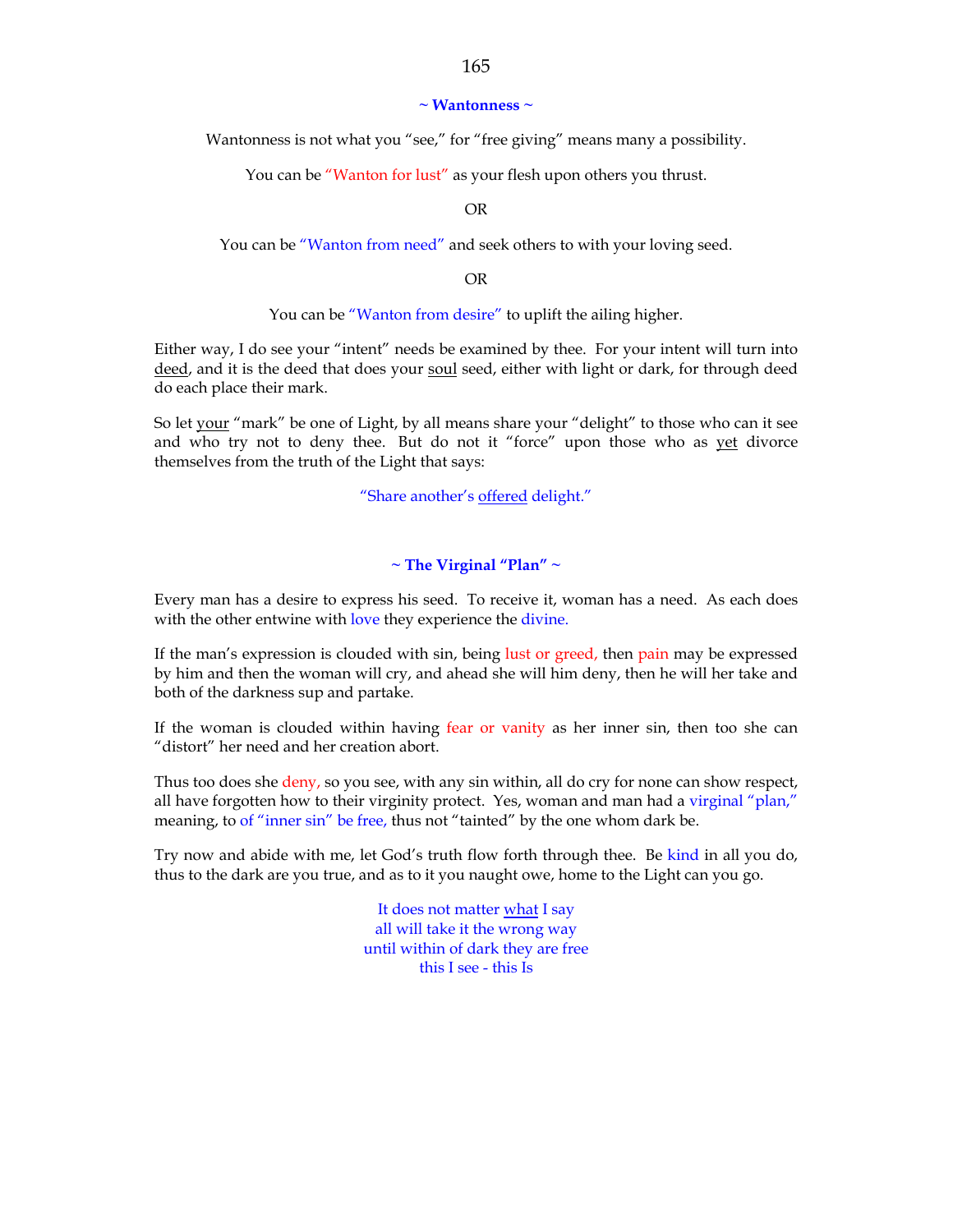## **~ Temptation ~**

Temptation is when Satan does your mind breach. Temptation is when Satan does your mind reach with thoughts that turn you away from the command that God did say was what HE did require from the children HE did sire, being, that they were to "LOVE each other," and thus abide above.

IT is Satan whose "whisperings"\* did draw near. It IS Satan with thoughts that veer into your minds via your "Sin," thoughts that say: "You can still win your return up above even if you heed me and don't love, because, you have a right, and deserve to allow your actions to my way swerve."

So temptation is when we breach the teachings our Father did teach, and the tempter who led us astray is also the one who makes us pay for the error of our way, when we heeded its say. And when we use its power as a ploy, it the dark one, does us eternally destroy.

And the temptation is but that we did "Sin," enacting out the dark emotions in our "Sin-bin" to the extent that we others do "break" and from others we steal and "take." It is nothing to do with "Sex," that is another satanical "Hex" imposed through the minds of silly men, "poppy cocks," exposed via this pen.

As said, temptation is thoughts that enmesh with our minds, and thus our actions impress to the extent that we cause others pain, and thus sinning because we are vain.

So children heed now the Word of God who again walks with you on earth's sod. When you make love to a "girl," God's child, it is this "expression" that keeps you sane and mild, "So love all God's daughters on the sod, respect them too," I hear as I plod, and then God will respect you for seeing that to His daughters you are true.

#### **~ Self-Realisation ~**

What is SELF-REALISATION to you? Is it the realisation that you are true, that GOD you have found, by ignorance no longer bound, and that from this "day" you will believe God's say.?

That you are strong enough to forego any dark stuff? That from this day on only light will from you be SHONE out, into every dark place where others still wield a mace, and that you will not any "deny," that for your "aid" do cry?

Is that "Self-Realisation" for you? or is there aught else you would DO.? You understand that "within" you know that your soul did WIN and thus you can now "relax," and no painful thoughts you "tax."?

For self-realisation to me, means that you CAN SEE the core of the reality, being, that LOVING IS SPIRITUALITY, and that if in "Love" you can abide, then Love does with you stride.

> And when this you do realise, then truly you have become WISE.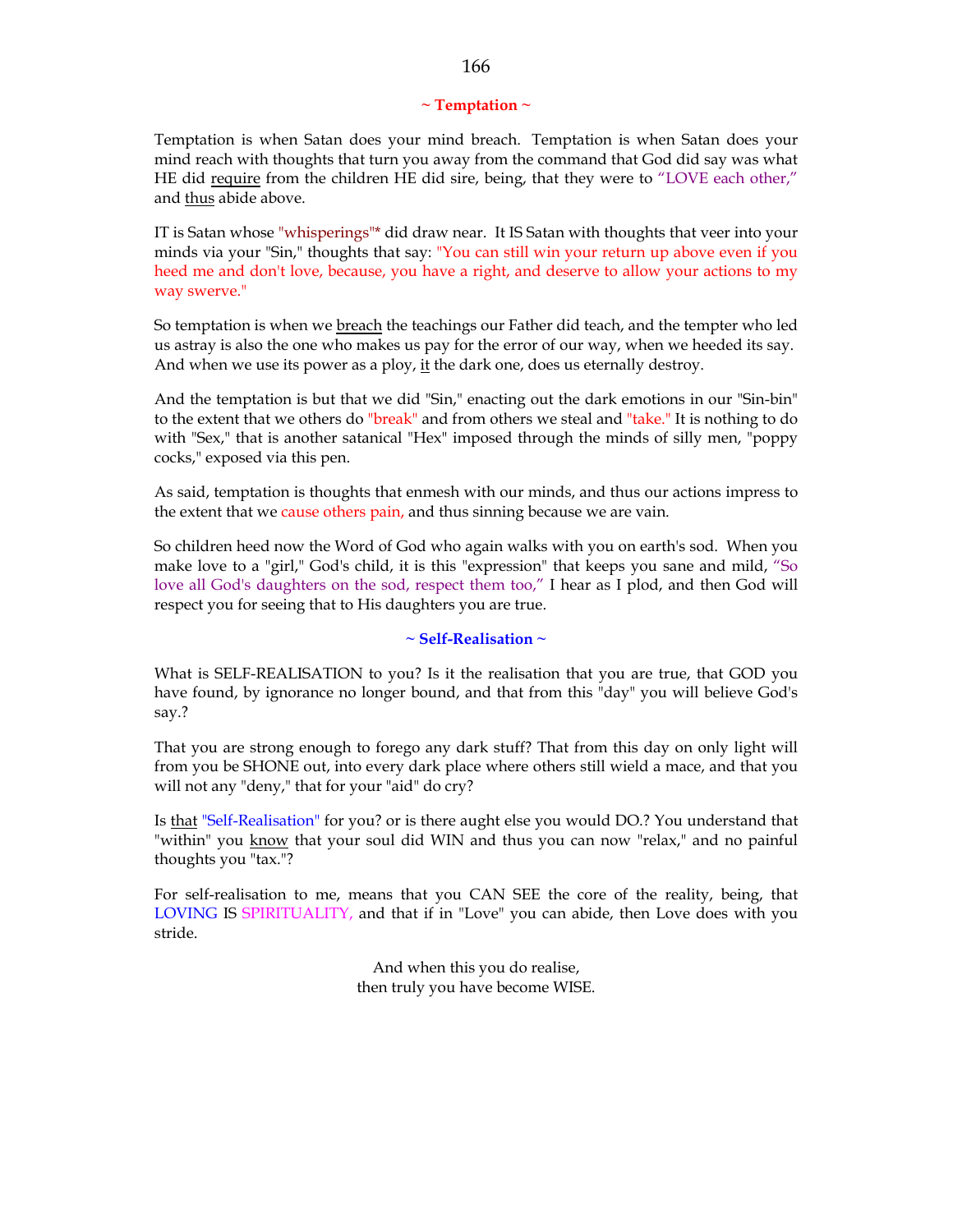#### **~ Fleshly Charisma ~**

I speak of "Charisma," I speak of ME. I speak of the "SOUL" you cannot see. It is hidden in the very deep disguise of an earthly man, simple, not wise, and his "Charisma" is "low" on the scale, for the soul would have it that you follow\* the TALE, the message in the book, rather than a fleshly man of "good look."

So if you look at the man you will fail for you will see that he has a tail\* showing that he ignorant be, yes, possibly more worldly ignorant than thee, for many of you follow the flesh and with MEN of "Charisma" you enmesh, thinking that as they charismatic be, that they the truth know and see.

And how then does a Christed soul self REVEAL? It is by their DEED and, that from others not steal. Man always seeks a flash of fire to uplift him from out the mire, and on this level we needs BELIEVE the subtle WORD OF GOD and its truthful weave.

So at THIS end time, believe me, there shall NO flash of fire be, only silent messages will flow and from my PEN, grow and grow, and those that BELIEVE will QUIETLY spin their weave, believing the messages from out my pen and trusting I know the how, why, and when.

That they believe that I the Christ be matters not between you and me, for vanity and ego will deceive all who look at me, seeing me short not tall.

People here like people STRONG physically, and intelligent, with power that's wrong, so 'tis but the SIMPLE who'll see me, and think: "He seems truthful to be."

And when they see that I am not wrong, and the planet reels and brings down the strong, those who did me believe will be greater fortified in their weave.

And others who my truth could not see will be ashamed to come to me and the forces below "tall" will drag them down, and they will fall.

So 'tis but my SOUL that is WISE, as said, hidden in a very deep disguise, for as a "thief in the night" have I come to TEST YOU, yes every one, to see if you can follow THE TRUTH, God's call.

The message is THE PROOF, and only those who the message do SEE will by the SOURCE SAVED BE. So one more time I do SAY:

> "Follow NO MAN today. HEED the call from up above and thus one another "ONLY LOVE."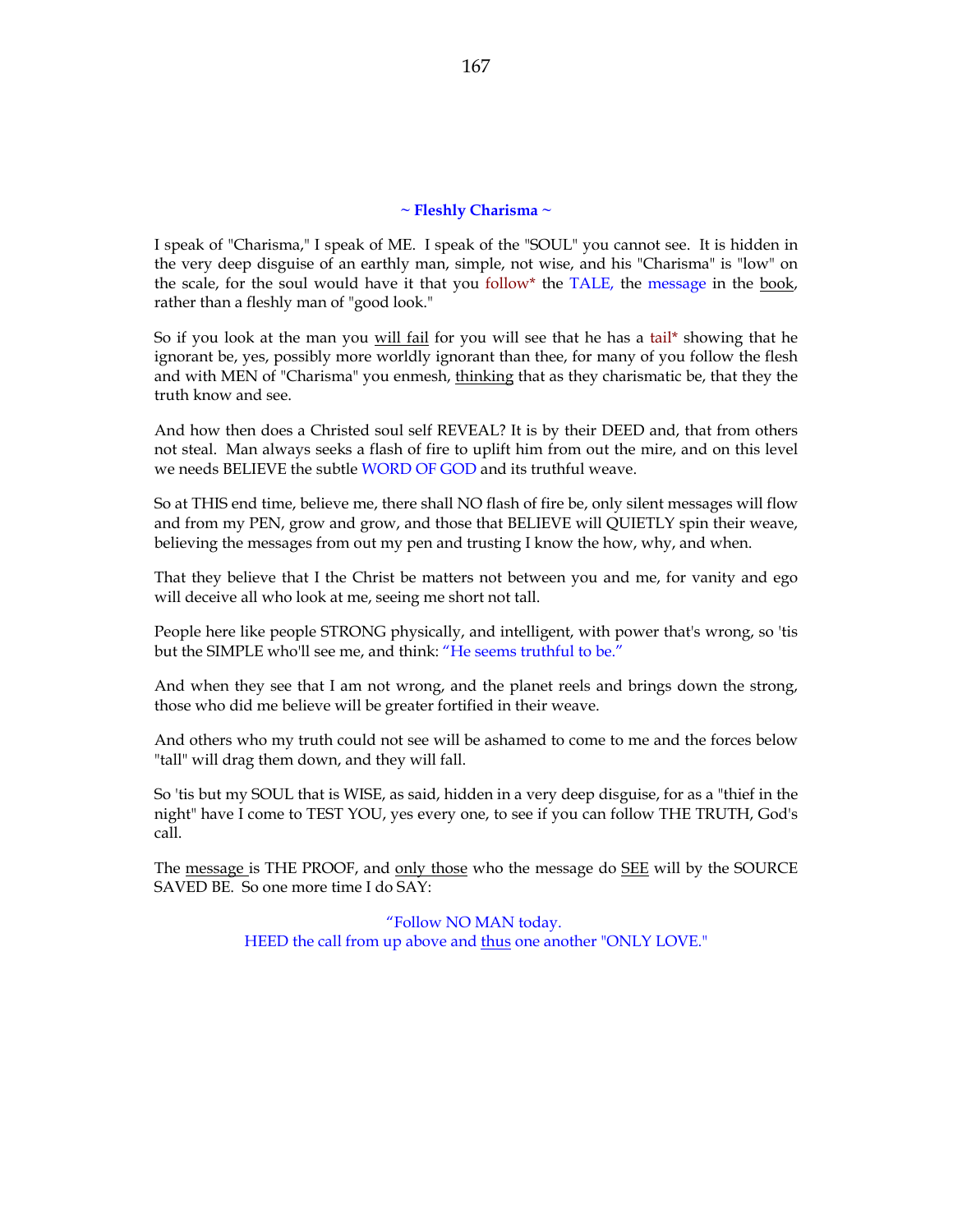# **~ The Keys to Heaven ~** Authority of God's Word v/s authority of man's Church

I write to you reference the word "Authority," and man's Church, confirming their impropriety, for their "Authority" was placed "on" a man "Peter" who was a part of God's plan and thus their "Authority" was by a "blessing," thus with the REAL TRUTH they were "messing."

For, by this Authoritarian "disposition" did THE TRUTH become lost in "position," for Ministers said:

"Tis but we who are blest and by "Succession" is God's Authority on us impressed, so 'tis only we who know the way, come to us each Sunday and pray."

And as said, the "Rock" is God's WORD of "PEACE, wield not the sword" so all who follow Peter the man heeded not the CORE of God's plan.

Thus their houses with rocks made of "silt" were also on quick-sand too "built," and thus all will now be washed away unless they today heed my say.

For 'tis I who holds the KEY to heaven, being God's Wisdom, yea verily my leaven that I freely again give to you, hoping you'll try and be true.

For time now does swiftly flow past and good days won't longer last, and any who think that Hell's gates can't prevail at a man's door will for sure quail.

It's only those Peaceful\* at the knock on their door who'll not die in shock, for they'll not fall down "below." To heaven, my world, will they flow when as a Lamb they do pass through a heavenly barrier, like glass, and then my truth they will see and be glad they believed ME.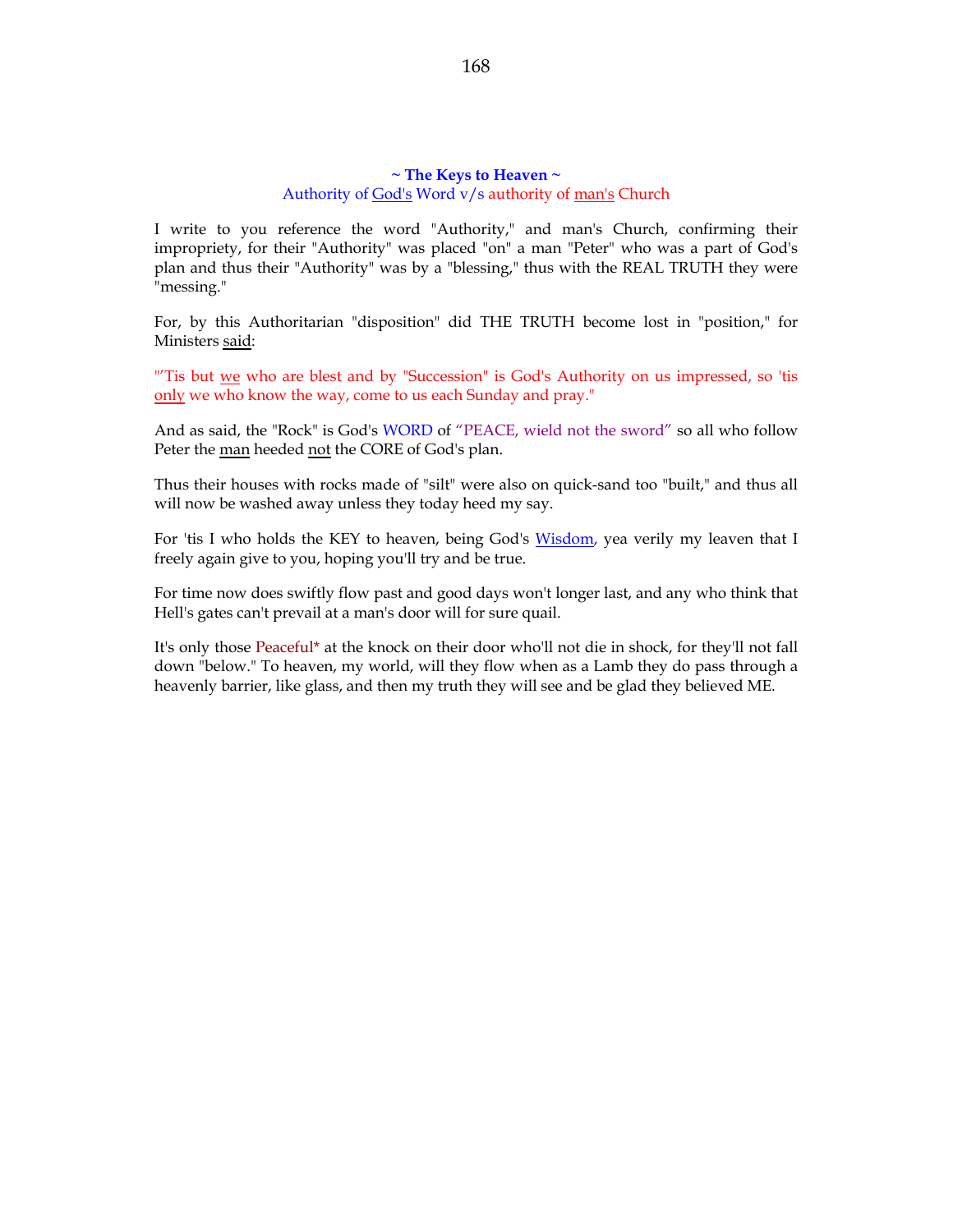# **~ False belief ~**

God's messenger has "come through" to do what he must do to all humanity. SHOW that the wrong way they yet ALL GO. Believing they are already "saved," believing their destiny "gold paved," believing that they can destroy the ones they think are in Satan's employ.

# NOT seeing, 'tis they with whom Satan does daily "play."

For, as "they" are unkind, 'tis Satan their minds does blind, and Satan has been\* so subtle and cunning that all humanity he has "running" each and every different way. NONE heeding GOD'S SAY.

So any who "play" with God's "boy," me, thinking I am but a "toy," had better soon think again or for sure you soon will feel pain. I am here to help you so please stop saying 'tis me untrue.

'Tis time to keep vain mouths "shut" and behave like a helpless mutt, for "As a lamb you must go," did God say, "IF you'd join me one day." So in "silence," like a lamb be, if in heaven one day you'd be.

For all who in wisdom\* retaliate, for sure will soon be "late" For the "window" in heaven will close soon says the "pen" of God's rose, and there is so little time for YOU to understand my rhyme, so READ rather than SPEAK, and God's FINAL message SEEK.

Friends I have "returned" your way because my love for you is forever and a day, so please try and heed my voice, but for sure 'tis your personal choice.

> **~ The Quick and the Dead ~** Who are the "QUICK" and who are the "DEAD."?

The quick are those who feed on God's bread, the bread being this Wisdom of mine that takes the soul UP to the land divine, where for sure it is "quick," and you can move fast with a "flick," a flash as one streaks around with a clear mind and soul sound.

## And

The dead are those that die, for they are blind and do not try to heed the message I do bring, so their soul will never sing. They will fall and they will freeze, and for eternity crawl on their knees, pleading to be let go from the darkness that does flow eternally in that cold place where every soul wields a mace.

So I now say, "Come to me, any who'd "quick as a flash be."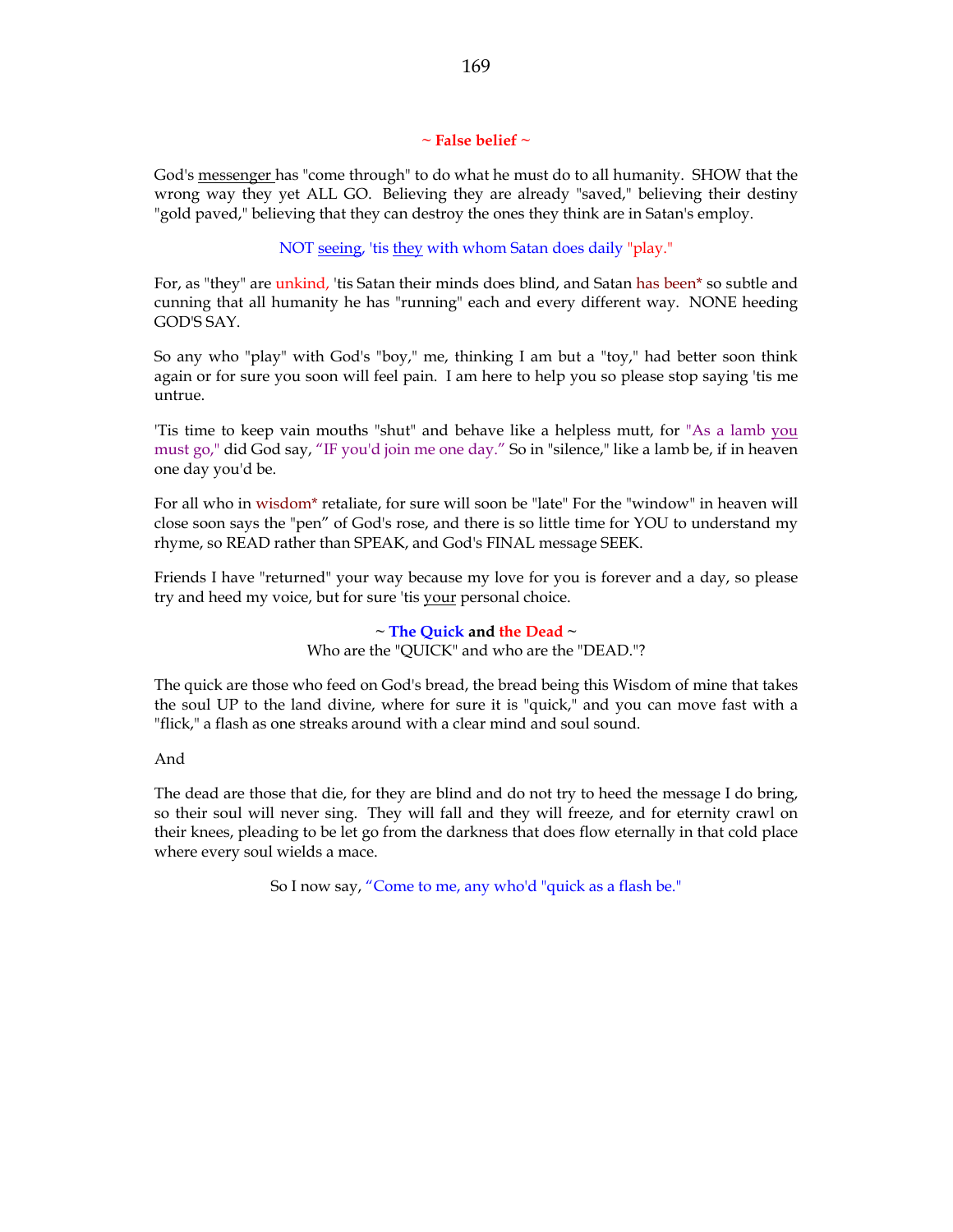## **~ Song of the soul ~**

Every soul has a song to sing as God does gently pluck a heart string, and as the plucking begins to strum the expression of LOVE is undone, and that soul does its song sing and within does happiness take wing, and the song does grow and grow and God's love does begin to grow.

So all true lovers wherever you be, please heed this soul and be forever free. Reach out with love to all you meet, let them through you God greet.

Children I can only show YOU the 'way,' and that you SEE IT I do pray, for treasures of light, and treasures of love, await for any who aspire above.

You cannot even dream of what is in store. Eternal paradise that's for sure for the magnificence of the Creator awaits you, but first YOU must show that YOU are true.

Nothing but nothing this end can compare to what in the heavens for you I prepare, for the infinite intelligence of Wisdom and LOVE has abounded from the beginning in the land above.

"Please seek deep," I ask, for there are infinite treasures within your flask, treasures which I will expose, first you show that you believe this rose.

I speak of FOREVER when I speak to you. I speak of FOREVER for all souls TRUE. I speak of FOREVER, and evermore. I speak of FOREVER for what's in store.

Both ends of God reach infinity. Both ends EXQUISITE, please believe me. One of PAIN forevermore, one of PURE JOY that's for sure, and ANY that me believe will NEVER ever again grieve, for your soul cleansed of darkness forevermore will only experience true love for sure.

And you CANNOT imagine what it is like up in heaven away from the 'spike.' Every soul perfection in every way, all reaching out saying: "Join us today" with infinite Wisdom and love flowing through from the source of the Creator, through me to you.

Oh sweet sisters, and brothers too, I pray you'll join me for my truth is true, and my way is the only way I say to you, way up to heaven to our Father TRUE. For it is TRUTH that HE speaks through me for, forevermore would HE have you free, and His sweet Wisdom from way out the past will forever and an eternity, last.

So I reach out this one more time calling you near to sup my wine. Wine of WISDOM, wine of TRUTH, wine of reality that you stand not aloof from ANY you meet as you stroll along.

SHOW BY DEED you've heard my song. This truth from heaven I now whisper to you, for if I shout you'll think I'm untrue, for many shout but none seem to hear, and I am the one to eke out your fear.

I, and our Father, AM now cleansing you of ALL your sin if you are true to the Wisdom streaming down from the land of love where forever you can abide when you go above.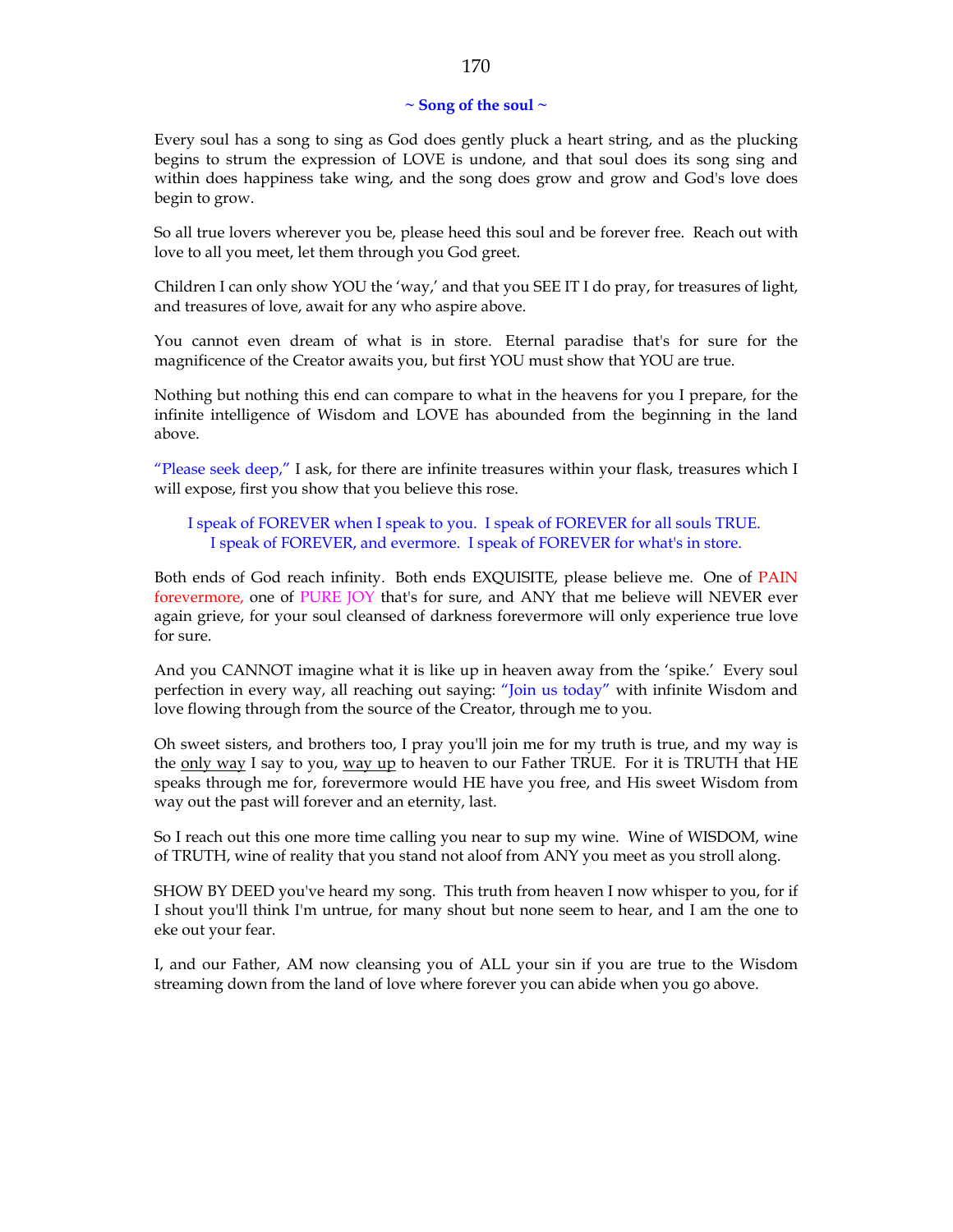# **~ Earth plane ~**

This plane of earth I do see is but a level of materiality and for our soul to thereon walk must we in a fleshly disguise stalk. Like a man on the moon we are strapped into a space balloon, a fleshly disguise, so that none can see what type of spirit within there be, and after a time the suit does wear out.

At this time does the soul give a great shout, home, home at last. We go home back from the place we did for a time roam. That is what we do shout if others we did not clout, for those that below go wither in the truth God does show

> To those who do not believe to those who did brothers deceive to those who did others misuse to those who did others abuse

So fear not when the flesh you do leave, for the good it is not a time to grieve, 'tis just a time when you do part from earthly friends and again make a start with those in heaven you left behind for a time, when in the flesh God did you bind to walk on this lowly place, to help your brothers still wielding a mace.

And on this level, your mind I see is like a radio that out of tune can be, for when receiving more stations than one is there confusion and you fall undone. For telepathic receivers\* are we, receiving thought from the many levels that be invisible to us in the flesh.

And we need try to with God enmesh, meaning the level of light that emits truth in the darkening night, and if to this level you can tune in, then for SURE you stay sane and WIN your journey and your task, the soul's journey under the fleshly mask.

So remember what I say to thee. It is the SOUL that survives for ALL ETERNITY, and as the soul does evolve can it the mysteries of the universe solve, and in time does it aspire and abide forever way up above the mire of this level and those below. "Believe" I ask, "The truth I sow."

Remember, to your journey win must your mind be clear, and free from dark thought within, and 'tis the Star high up above pouring out cleansing rays of God's love making sure your mind stays free of dark thought, rising up within to control thee.

Listen, believe, heed. From within now arise the negative breed. 'Tis your choice of what you do, whether to the dark or the light you are true.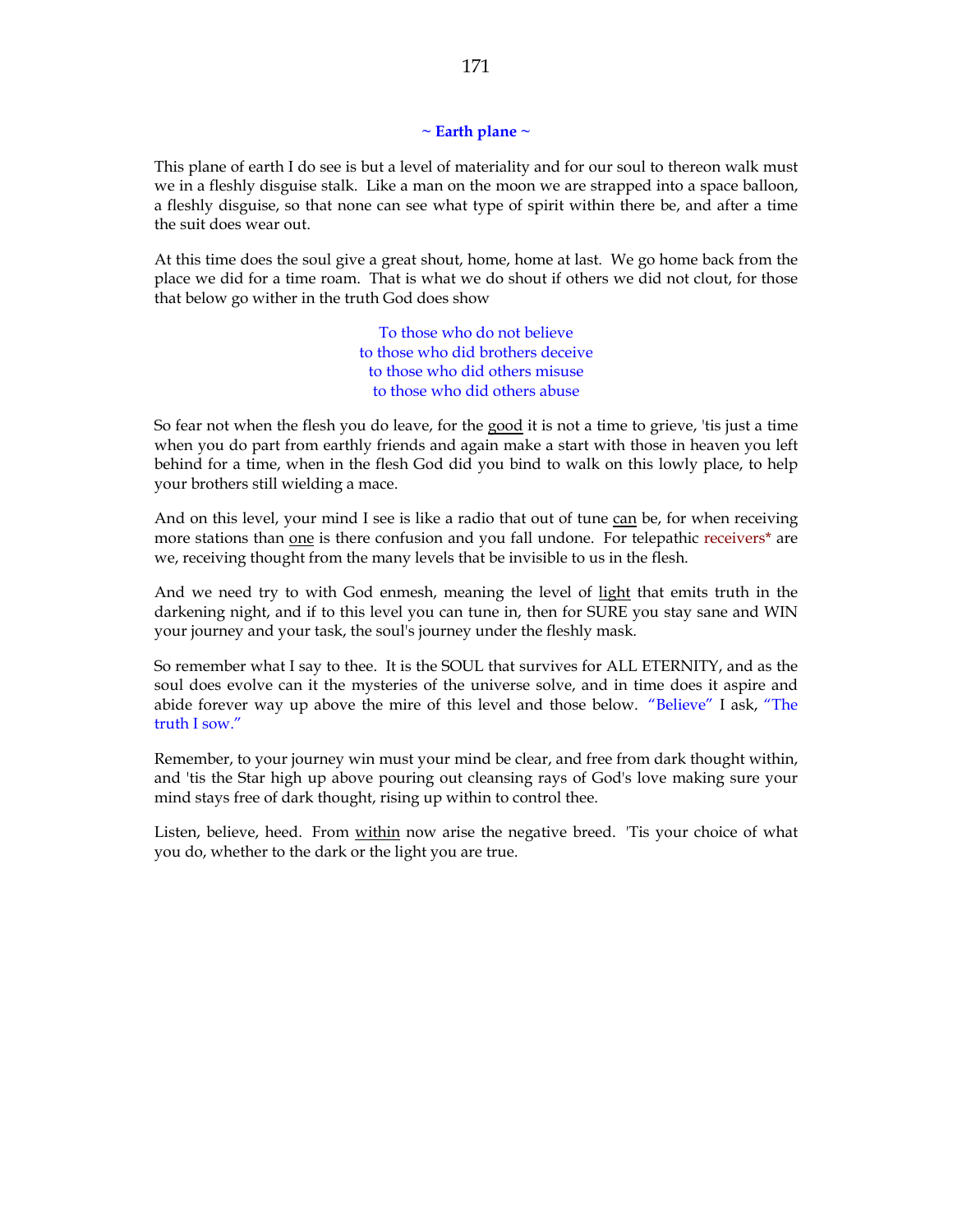#### **~ In God's likeness ~**

Children, we are the creation of the love of God, and we express God's likeness even when on the sod. The likeness is in the spiritual form, not the flesh which on earth we have worn.

It is the essence deep within that is of the light, and also the sin, for both sides are of God, you need understand this as along you plod.

One side is the love the other is the hate, so heed my word or you will be late for the light, which is the love now cleansing out the sin from up above, and only when the sin is drawn clear is your soul free and to God's love you draw near in totality.

Please this 'believe,' for God's truth is endless within my weave. And we express the reality of God, angels hear this and they do nod in unison as I now write, for it is WE who express God's Might in the positive, and the negative too when we allow the evil through.

For, as we are growing spiritually, both sides of God flow through us freely. We need feel and we need learn that the side of love we have to earn, through Wisdom, and understanding too with what we feel when we're untrue to others when  $\underline{we}$  wield the mace to others of the universal race.

So now heed me and forever you'll freed be, for your journey has been an eternity long, for it takes that long to learn about wrong which as yet you have been unable to see, 'tis why once again God sent me to thee.

So with His Wisdom, that of THE WORD, you'll heed the message about the sword, and in the understanding you'll stand calm, and having REAPED reach eternal balm.

The eternal balm is but another place of infinite beauty, where none wield a mace, the place where infinite truth and love abide and where forever you in pure happiness stride, and forever are there things to do and forever can you places go to, and forever is that world too.

And forever you'll make new friends too, and forever can you things make for there is no ignorant negative brake of ignorance in the mind that on this level is so unkind.

"Believe me" I say to you, "Can you not see around about you, for the vision of the intelligence of God abounds even here in the world you plod."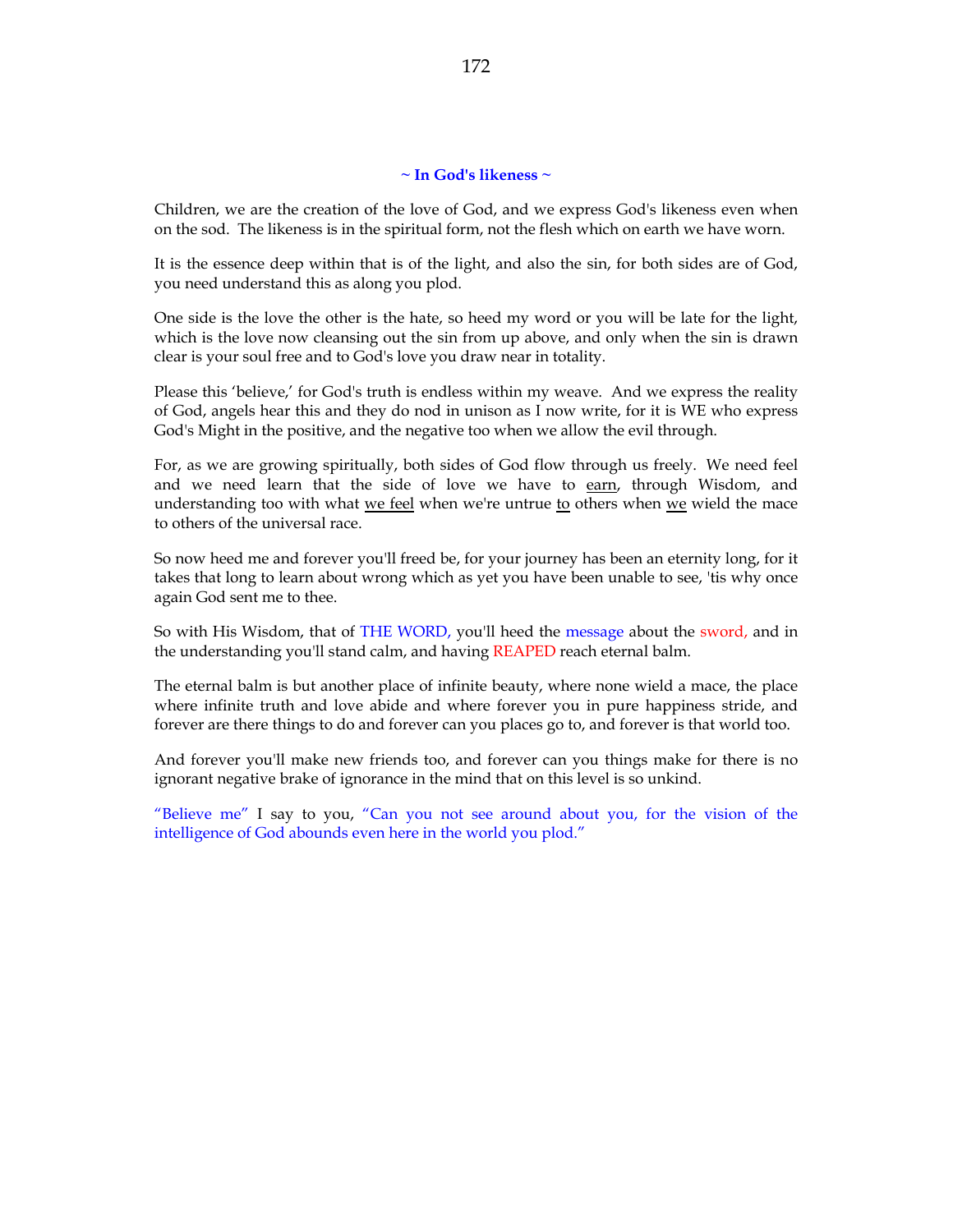### **~ Worry & Control ~**

Worry not and fear less, these two I must impress, for if from worry you stay free 'tis much easier to follow me, and my way is the WORD if you've seen, and also heard.

So dear friends who this 'read.' Please prepare your minds with all speed. Let God's love shine through. To God remain true. Let God's love shine through you. Show the world you are true.

All armed forces show CONTROL by someone who would someone OVEROLL, and ALL control comes from below where insanity and greed, does grow.

'Tis only the light up above that pours out freedom with love, where all but all equal be, for all there are those who are free from negativity.

Some for sure older be, with deeper insight flowing free, and the light that forever flows through increases feelings of JOY in those true. For forever do some strive to uplift their brothers so they'll survive, and the joy the reward that be, can increase for all eternity.

Oh my brothers try and see the TRUTH from eternity shining through me. Uplift your brothers with your love, show you are true to God above. I show the subtleties of the negative breed and how in the minds of the "good" they feed.

Take the case of the supposedly free world, and how they control others for THEY are controlled from BELOW themselves I see, as are all Governments on earth and sea, believing that FORCE is the right way out and that they have the RIGHT to wield the Devil's shout.

The shout being; "DESTROY those in the way, destroy all that show power play, for if we destroy them, WE are free," is how evil thought blinds us to God's reality.

So I remind you sons of the sod that it's time now to remember GOD, for those of the flesh, who use the strength of the right arm will fall below to the Satanical charm.

Many Nations I see were "raised" in the name of Christ's See, Truth and Justice, and the ways of our Lord, but by your ACTIONS you heed NOT the Word: "Forgiveness, and Mercy, and turn the other cheek." Not "Use the sword to subdue the meek."

And I warn you now sons through this pen that soon many will fall to Satan's den. The DEN BELOW where ALL WILL GO who through THEIR thought allow evil to flow, for our God ABOVE is very real, so TOO THE DEVIL who'd every soul steal.

Burning chemicals torturing souls, poor little children cringing through men's spoils. Spoils of TAKING, Vengeance and greed, truly men controlled by the satanic breed.

And I am HERE to BID for those MEN who need to remember HIM again through my pen, for now the Planet's test really begins and non believers will fall through their sins.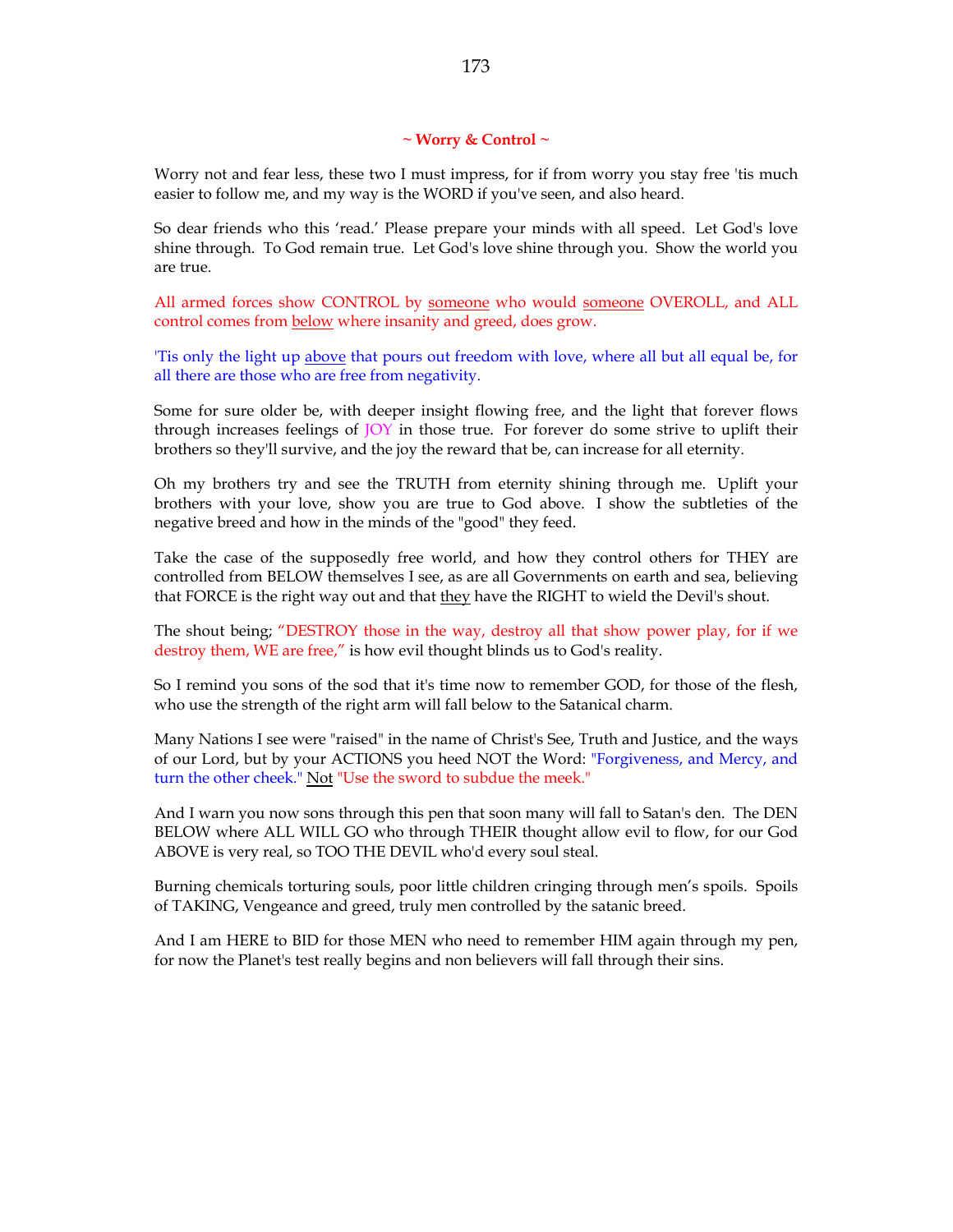## **~ Manifest Energy ~**

The earth and materiality that we see is but energy that made manifest be, but the spirit deep, deep within, IS the spiritual essence that did BEGIN, that was at the beginning, and can never end, and IT is the truth and reality friend.

> IT goes on, and on, and on. 'Tis only materiality that falls undone.

The soul goes on, but it can change in intensity and wisdom, and further range, and its expression limitless be, its brilliance getting brighter, forever we see.

See the truth of the OTHER SIDE, don't let its reality from you hide, for if you CAN in heaven believe, 'tis more difficult for the dark one to you deceive.

Deceive you so you won't abide in God's Word and thus fall aside, aside from the WAY of, give with love, and thus fall below and not aspire above. So heed me, this I ask, set your souls and reason to task.

"Reason" is all I ASK, see the reason of LOVE and in heaven bask, for IF we give love and share and care, be forgiving and merciful e'en when the cupboard is bare, then for SURE we've heeded God's Word and we'll be uplifted to heaven by our dear Lord.

Is it possible for God to appear in the flesh so as to with humankind to easier enmesh.? On this point would I further speak to enlighten you who are as yet are a little weak.

GOD IS ALL so even the flesh is OF GOD, so God's ESSENCE is here on the sod, but God's EXPRESSION, His mind and face cannot be seen by the earthly race.

ONLY divine souls can God see for 'tis God who reveals it to them see, and the Wisdom which is God's THOUGHT, again can only by a divine soul be brought, brought into this world FREE, flowing from their inner source of divinity.

So 'tis not good enough to sit on the fence and pray, HOPING for clarity to come your way, for in your DENIAL of my kind, others could follow you and become blind.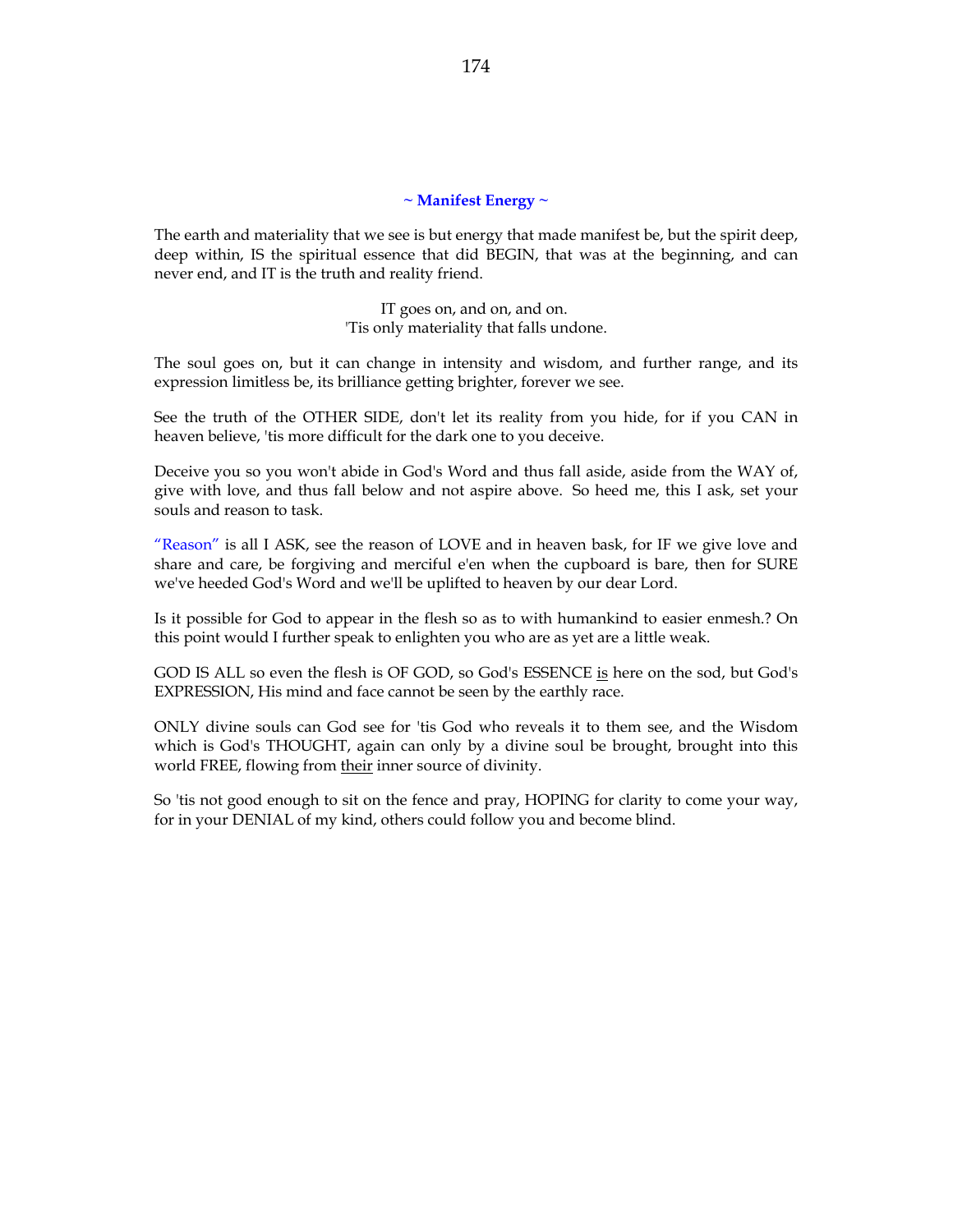#### **~ Barrier to the soul mind ~** the wall between consciousness and soul.

I tell how it works and how its spell.\* Why it IS that we need to be out of reach\* of our spiritual seed.

The consciousness that you use, is so that THIS LIFE you diffuse, diffuse meaning, act it out without the memory of the soul's shout, for the soul within does REEL from its truth, and pain feel.

Feel from what it did before when in ignorance it hurt the poor. So EACH LIFE is a test that's ADDED ON to all the rest and, each life you new truth SOW, which back to the soul does flow.

And changes take place, deep within which ALTER the state\* of the Sin bin,\* lifting UP, or dashing LOW, and new understanding does IN flow.

'Tis only when you life pass on that you SEE if you fell or WON, for in passing over you REALLY SEE what CLASS of spirit you really BE.

> NOT what you did believe NOT what you did perceive NOT the colour of your skin but the COLOUR DEEP WITHIN.

For some are PURE and crystal clear, others dark like wood veneer. Others black, through and through. 'Tis in this way we see who is who. So, IF into the flesh you could see, it would be very difficult for some to be, to be at peace as along they strode if they KNEW of their heavy load.

So God above who loves all would GIVE a fresh chance to all, for in EACH LIFE, IF they the Word HEED, they clear the past and light in feed. So 'tis why the earthly test, where in each life, is new truth IMPRESSED, and over time, and time, we see EVERY soul one day again with God be.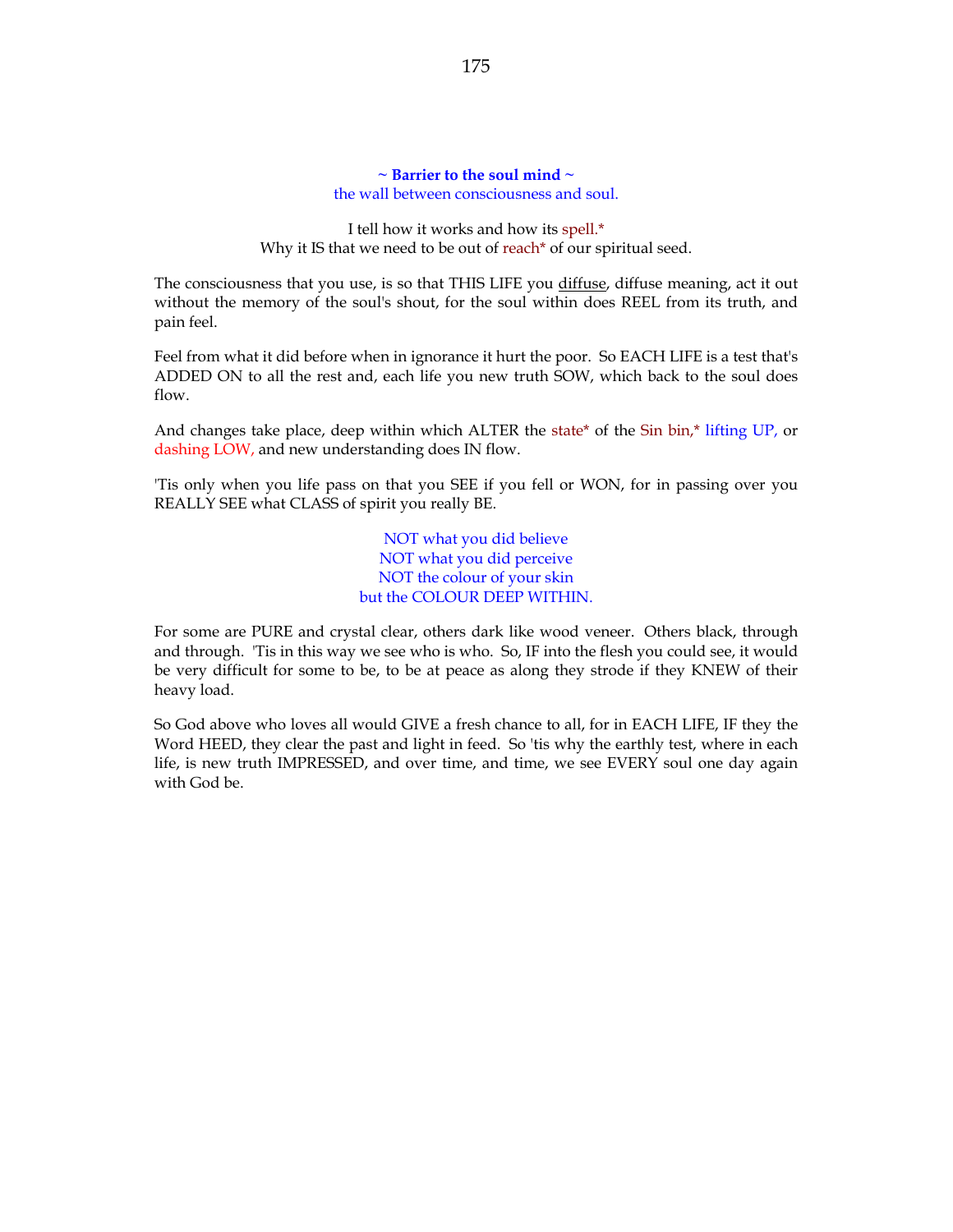# **~ Lower levels of darkness ~**

Those who FALL and downwards go can for ETERNITY downwards FLOW, for eternity below is the darkening night, as is above for eternity ever brightening light.

And the more that you do USE negativity and its power diffuse, the deeper the darkness within your soul and the EASIER for deceit to you control, and over time, and time, and aeons of time, can you fall FURTHER into the grime.

And more and more does your soul fret as darker and darker does your sin get, and as your sin does RISE, to clear, the full power of Hell will draw near, and you will be INFUSED with insane hounds whose tortuous thoughts will ARISE, from demonic grounds.

And through your insanity could you FALL for you'll be a destroyer and make others pall, and if you DIE as you others destroy, you will fall to the DEPTH corresponding to your ploy.

UTTER darkness some levels be, freezing COLD the icy winds blowing free, and MERCILESS beings hound you on that shore where FOREVER you'll feel TERROR and can't die for sure.

So now put a STOP on your negativity before you flop, and TRY to reality SEE, BEFORE you are overcome by insanity, for soon ALL feelings to rise and soon, will ALL, others despise, and through THIS if we KILL, we will fall below and fill Satan's TILL.

For Satan too Bid's for you, as does the God of MERCY too, so now 'tis up to YOU to see the light and DECIDE what to DO. The negative feelings we MUST FEEL, this is the way understanding does in steal, for our souls need to understand what it's all about, the darkness which RETURNS with such a CLOUT.

Yes, returns when we it USE, when WE others abuse, so it takes a LOT of power within to OVERCOME the feelings of sin. It takes a mighty man to it dispose so its negativity onto others you don't impose, for if we it USE and to others lash out, IT WILL RETURN and you'll feel its clout.

Friends, if at present my truth you cannot see then all I can say is, believe in me, for I have just walked a LONG, HEAVY ROAD, just so as to help you and others free of the load.

For, each time I come back\* I needs again understand CONSCIOUSLY the power of the satanic band, and I like the others must be near the give in\* BEFORE I can see the power of sin.

But once again now my soul is clear, this is why God's thoughts are true and near. MY MIND is kept free from satanic men when I wield, as now God's sacred pen. Like the rest, you may me not believe, thinking; "How can anyone so believe, for Christ performed miracles on the sod and Terence is just an ordinary man."

But I am CLOAKED in a heavy disguise and can only be seen by the very wise, for now's not the time for miracles see, now's the TIME for believers to be BE SAVED, and forevermore grace God's heavenly shore. So ONLY WISDOM flows through me, all that's needed, so you can walk free.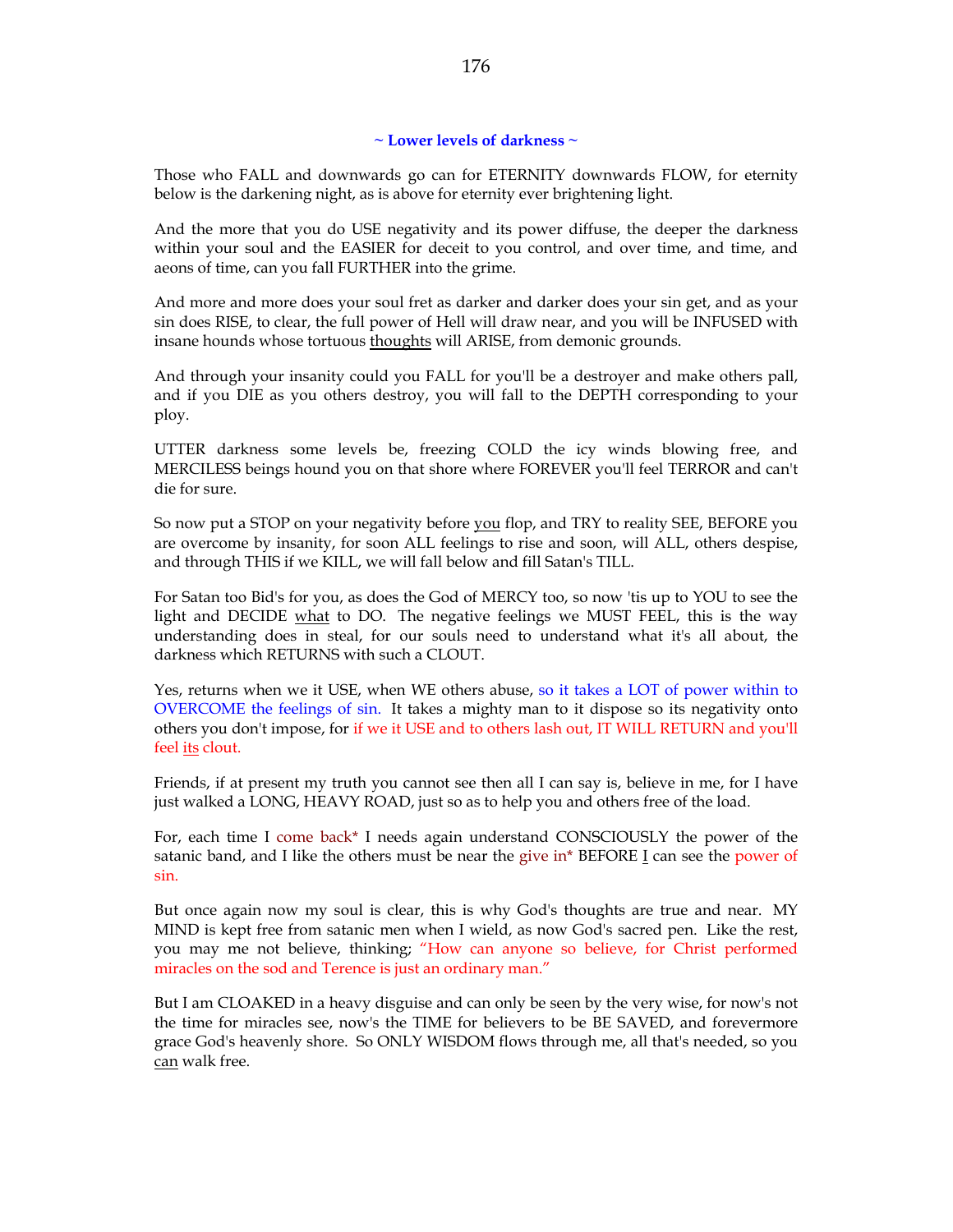So friends, now your TEST to see if you can be forever blessed, for IF you believe in what I say, then you WILL FOLLOW Jesus' way, and His way was the WORD OF GOD, Peace unto all here on the sod. There is NO halfway to in the sunshine bask so friends, set your souls to task.

EVERY SOUL shall be attacked from within. GOD will see who hears His message, "Don't sin." The eternal struggle to reach the light is accomplished by those of inner sight who can BELIEVE what they don't see, see with their eyes of materiality, and as such walk in blind FAITH.

And God will encircle THEM with His golden wraith Of INVINCIBILITY so spiritually they return to the land that be, where they were CREATED aeons ago and where they again now long to know. For, eternal was the outward path into the Universe away from God's Staff, His home of pure love, so now believers will return above.

Heed me children I do ask, heed the wisdom out my flask. As I AM so shall ye be, finally freed forever of all inner negativity. It is through our MIND our test and, is the test on ALL now to be IMPRESSED by spiritual forces way, way below, who daily now all minds will slow.

You will all see, you will all feel feelings and thoughts that will make you reel, and ONLY THOSE who believe me and USE MY STAR will get free. Try hard please I ask, for ahead now lays your final task, the task to help others with LOVE.

SHOW THEM that YOU heed the cry of the dove, for in helping them they will follow you, GOD'S light and love to which you are true. Understand please what I say for heaven is forever and ever and a day.

So fear not what is OUTSIDE, it is from WITHIN the battles ride. How WE react to what we see are the feelings and thoughts within. That be the deciding factor as to WHAT we do, the deciding factor as to WHOM we are true, the deciding factor as to WHERE we will go, the deciding factor as to who we follow.

The ACE at the top of the pack, or the knave the black jack, whose cunning and evil ways have mislead all for countless days. See it and see it clear, TRY NOW and draw God NEAR. His yardstick the WORD BE, so that the "which way," you can see, heeding it and you have WON your eternal return to the land of Sun.

Bless you children. I do ask heed me now, soon the final task.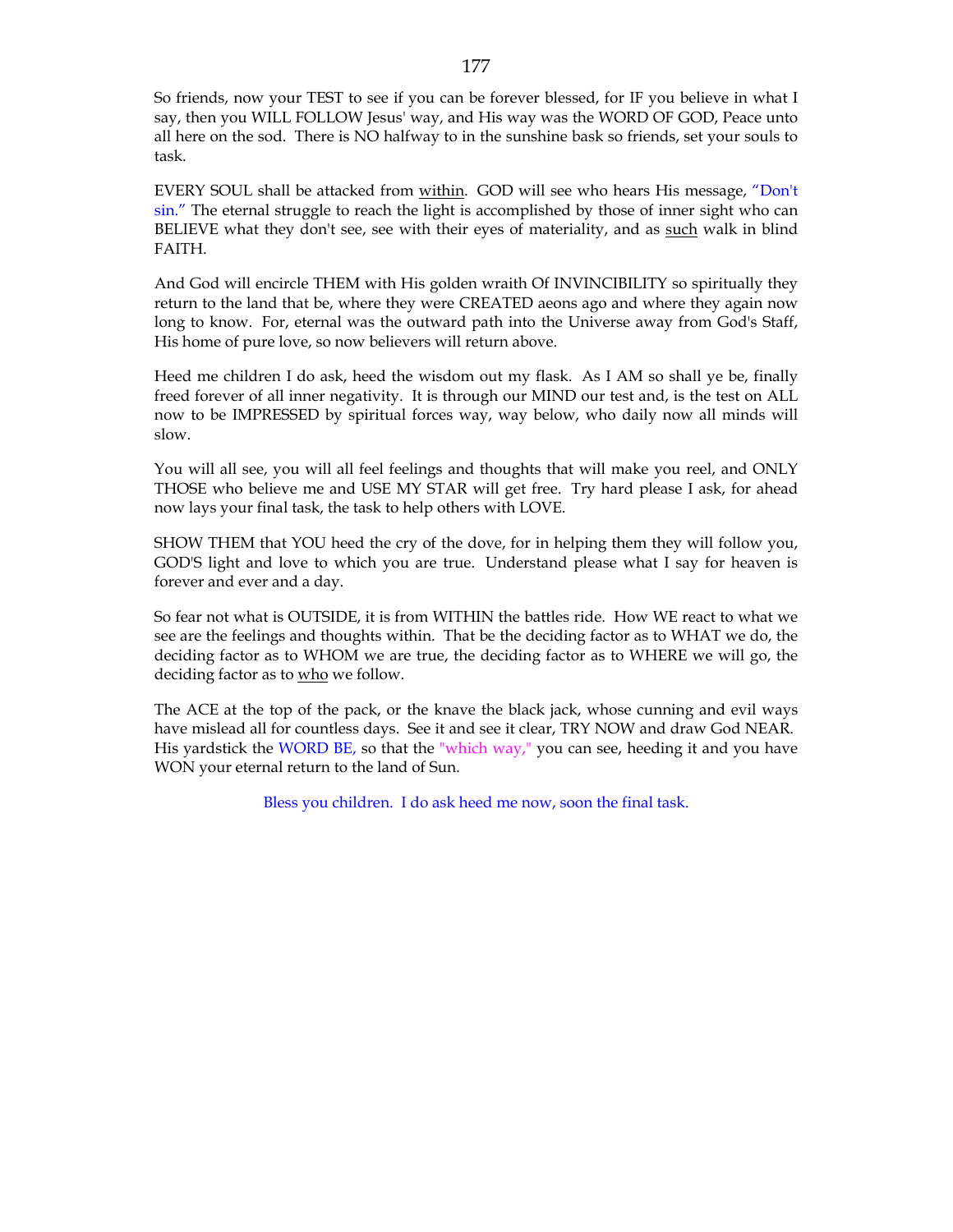# **~ Falsity of Christians ~**

I was raised this life in the Christian See, even though now I of no denomination be, and from my letters it may seem that with criticism I the Christians ream, meaning, against them shout, saying they are wielding a negative clout.

And why it IS that I so go is because to the whole world do they show that THEY deny their God, showing that THEY ARE disbelievers as they plod. For none, but NONE do their God heed and thus SHOWING they support the dark breed.

And these supposed Christians ACCUSE every other race of being Godless, as they BOTH wield the mace, and I hope that ALL WILL SEE the reality of what I am showing to thee.

How everyone has gone astray over hundreds of years up to today, and ALL are brothers, all must see and ALL heed the ONE GOD speedily, any that is who would SURVIVE this last destructive spiritual drive. For those who cannot God hear will NEVER to heaven draw near.

So, EVERY LETTER WRITTEN is for ALL, for ALL can as yet others maul, and I wish for you to UNDERSTAND the insidious power of the negative band. I seek not to criticise thee, so seek not to criticise me.

# I seek for to but you SHOW what you ARE DOING, and WHICH WAY to GO.

For heaven is the END of life's race and we need to be CALM, as we pace, following not those who went before whose destructive ways are very poor, for destruction leads but to hell, an eternity long spiritual spell.

So why go for a hellish ride just because of arrogant pride. STRIVE to be meek, being meek is not weak. Being meek you are spiritually tall, being meek you'll not fall.

I AM the author of Christianity, and Christians are you ONLY when free within of inner sin, and only then can you win. So now try HARD to HUMANE BE, then ONE DAY you MAY a Christian be.

Don't try to under any banner fly for all deceit is visible to God up high. I hope you try and see what I say for all written is sent by God today to ANY who does this book read, and who TRIES to emulate my seed.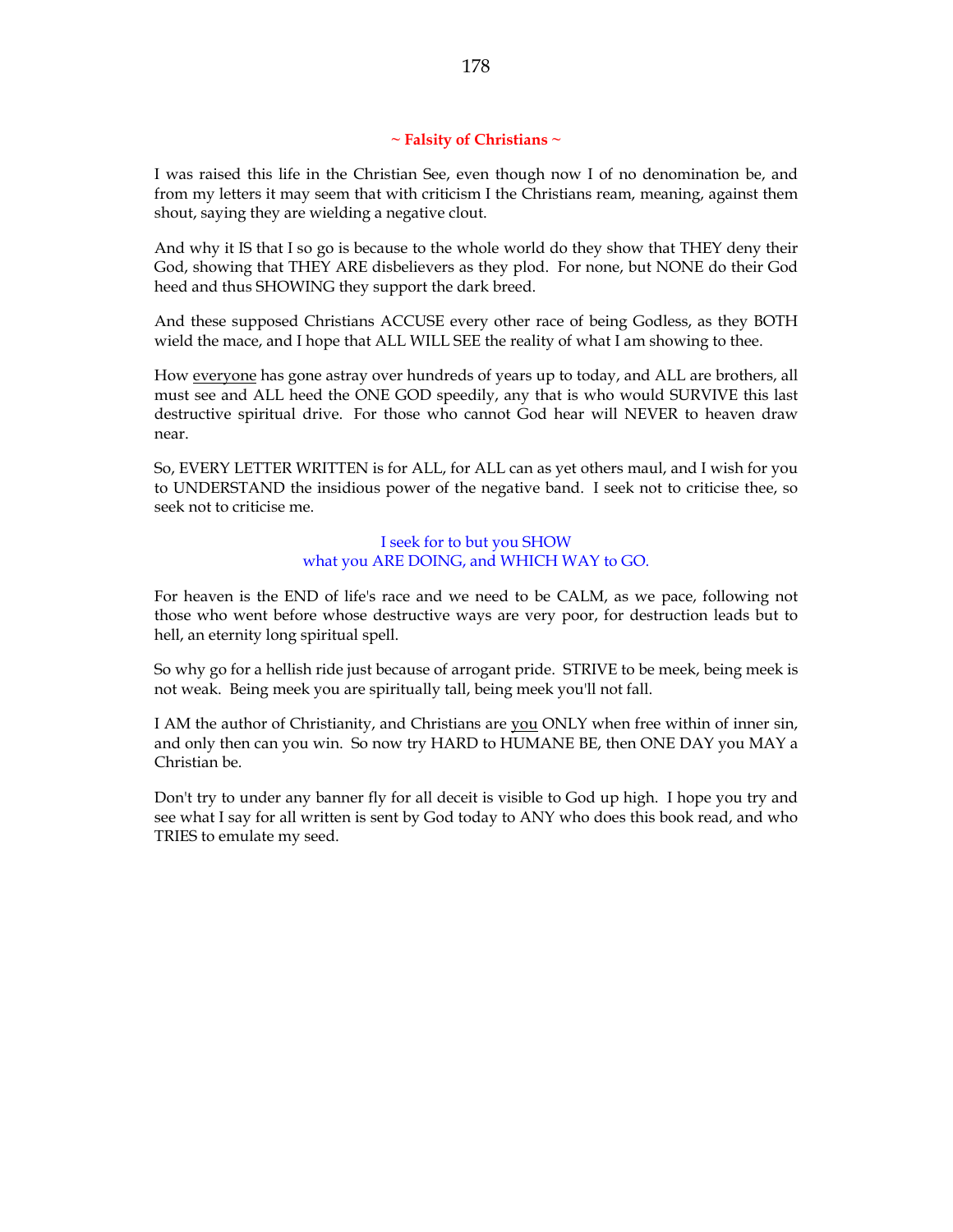## **~ Governmental Control ~**

ALL "control" shall cease once all find inner peace for then, all shall freely "give" and all shall in happiness live, for truly it will be the time for to in happiness entwine.

And all shall freely move "around" not "bound" by any "control" sound. It will be a time of "haste" for there will be no time to "waste."

It will be a time of "clean up" after the "going" of the satanic pup and thus I do see, there will NO Regulations be, just an Advisory 'board' rather than an "overlord."

So children soon my deed is done, soon your freedom won, then we will truly see what the word "Gaiety" be, and love does abound, and wonderful music is found, and we will dance in heaven and below because God's TRUTH I did sow.

# **~ Discernment ~**

We need to discern who has the right to "earn" the light and love we bring, so they can in happiness sing. Who needs to "hear" the truth that we bring near. Who needs to "see" the power of the light that be.

For many would our time "take," dragging us down with their "rake" thus wasting "our" time, and soiling us with their grime, for they are not ready to listen to the truth that has been written.

Their minds in deep circles go and no light in them does flow. These we must observe and from their clutches "swerve" and leave their souls to GOD, who helps the truly lost as they plod.

We must seek out the meek upon whom vengeance did "wreak" its toll and them abuse, and their minds they did "lose" to the darkness for a time, and also soiled their hands with grime.

Those are the ones who need Truth and thus their souls reseed with hope, so they can grow and new light and love does flow, welling up deep inside their soul as they daily stride.

So, they too go on their way, passing on the new truthful say, helping many others to clearer see the how and why all be. So all who pass by our way will have something to say,\* some to seek and take\* for deep darkness does their soul rake,\* others seek to understand what by God was planned.

So it is now up to YOU to decide what to DO. To daily waste your time and soil your soul with their grime or, reach out and others touch who TRULY need your time as such.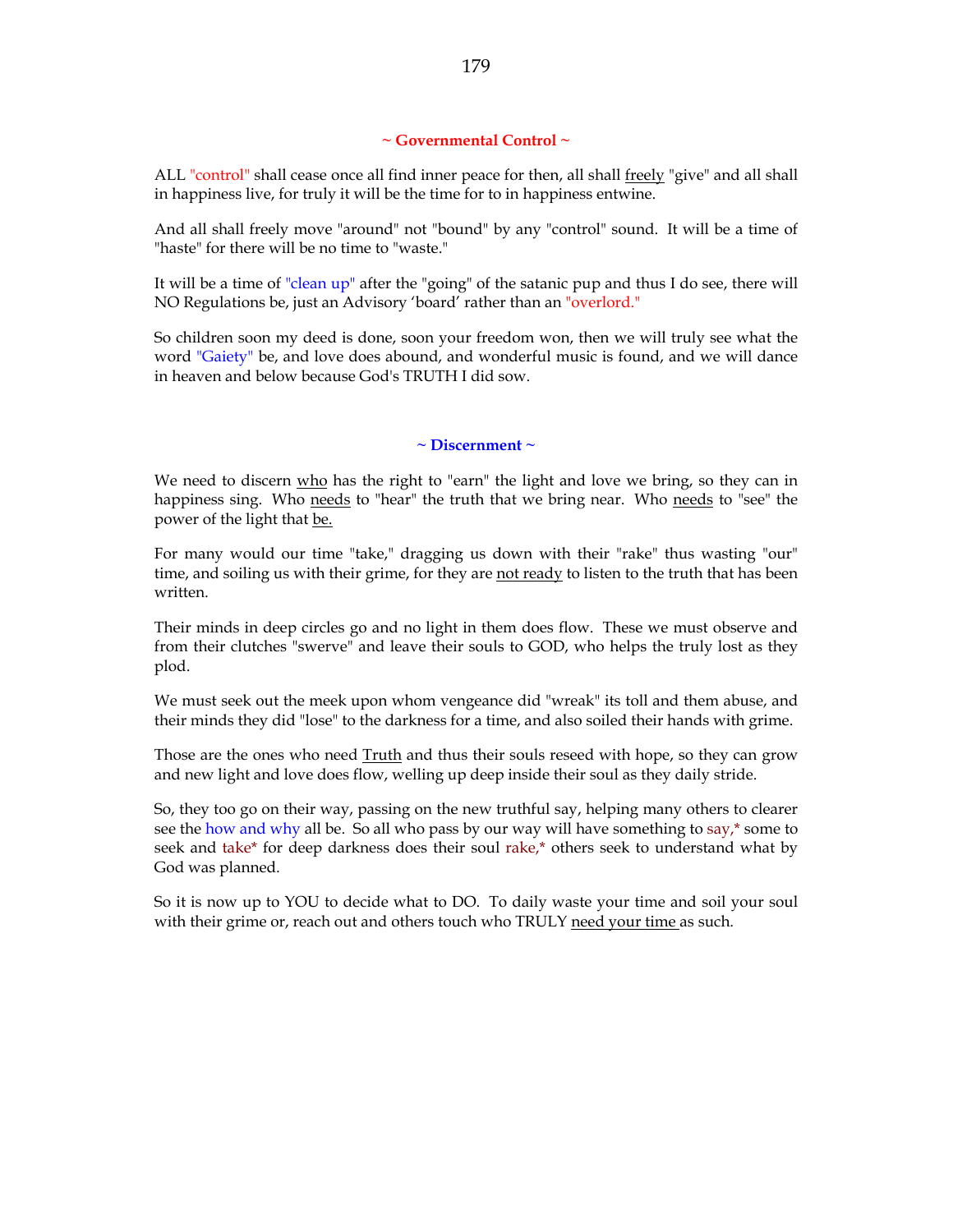#### **~ Honesty ~**

Honesty I do see is the key, is the key for a searching soul to use if their own soul they'd not abuse, and this searching soul needs find the "Key" to the "quiet" mind, one that is free from devious thoughts that float freely UP from realms below and their whisperings\* in minds sow, in minds that "open" be, this I see, this I see.

And this "opening" to the mind that makes many dishonest and blind, IS the emotions deep within, the dark ones, the inner sin, being Fear and Anger too. Ego and Jealousy but a few, of the "forces" that now swifter unwind, thus, humanity more unkind.

> So my wisdom I send thee, on page 43 it be, THE Key that all must follow, and MY voice rings out not hollow.

For ALL who heed not me shall by dark thoughts blinded be when their dark emotions arise, to clear,\* as God's LOVE draws daily more near and thus many shall "Possessed" BECOME, and THUS many shall "fall" undone because they made others bleed through MANY a dishonest\* deed.

Sisters and brothers I reach out to you, for you I know have souls true and say as you go your way: "THE LIGHT on earth shines today," this way to our Creator are you true to the message I send to you, the one that o'er time did unfold through my soul so very old.

**~ Indulgences ~**

There are those who "think" they can Indulge on darkness and then their pockets with indulgences\* bulge. Children, men are very foolish I say who "think," to heaven they can buy their way by paying for any "misdeed."

This is deceit that Religion did seed as a "way" to "seduce" you into "thinking" that they were true, and thus they do you entrap,\* and thus Satan does your knuckles rap.\*

For, it IS the deceiver who spins a weave in men's minds of "make believe," that you can deny our God and "indulge" on this sod, and then by "prayer" pay and avert the Reaper another day.

Children, only I am the soul true. Indulge ONLY in what I say to you, that IS, you will pay for any "indulgence" on darkness any day, for the "Reaper" wants to repay thee in the same manner you "took" see.

And you cannot for it "pay." Only in fiery flack\* will it come your way.

So please "pray not" at the foot of any man. All who so "ask" are of the satanic "plan," the one that has "men" control the ignorant who on earth stroll. So Open your eyes, become wise, God says :

"You will Reap what you did sow," this truth I do know.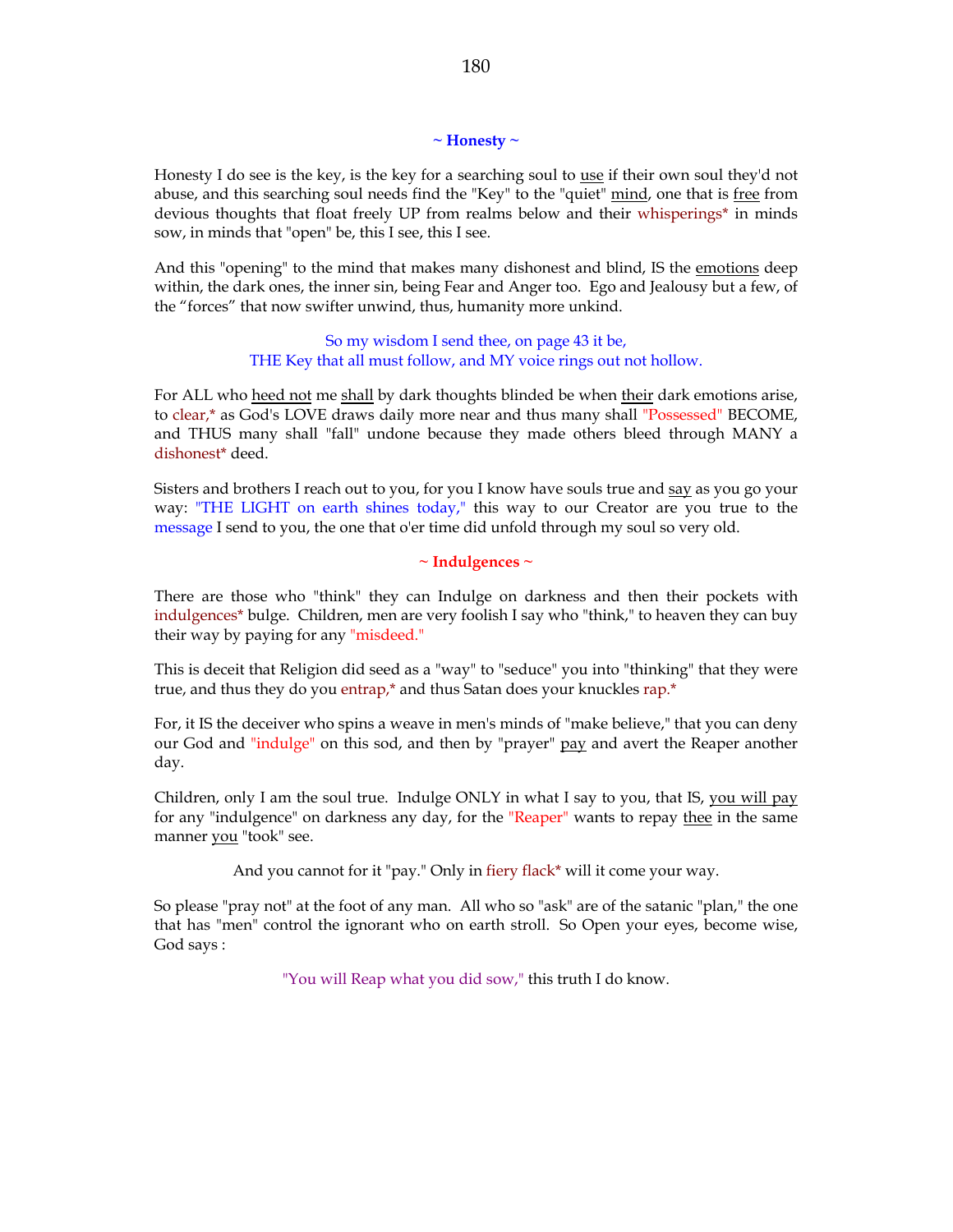## **~ Expression ~**

Ones "Voice" is a sound on the "air," maybe a voice from "below" that would another "snare," or a loving voice from "above" showing all the existence of true love.

I but a messenger be. I hope some of you do it see for you all are a little "bound" until pure love has your soul found. Let your "voice" flow free only if it can "see" that it must only express love, only thus will you "go" above.

IF darkness does through you flow, my voice you heard not and don't know and thus, you'll fall down to the "lower land," only then will you deeper understand.

Our "beings" are but "energy" this I know, and "through us" does energy eternally flow, either light that is crystal clear, or darkness that does us "spear."

You choose today for I soon go away to my promised land where I'll await with outstretched hand to welcome you, and you, and you. Those who try to be true, not to the man, simple me, but to God's Word that flows freely. IT upon your minds impress thus your souls you bless. Please give it a glance only thus does your soul have a chance.

A terrible "loneliness" does through me flow for the depth of the dark I do know and I see what I see, the place awaiting some of thee and I would you save. I, forgive you for the "sound" you made, but some for sure will cry, all who me deny, "For the Law is the Law," this I know for sure.

> "And all will for their sinning pay," that our God says "Is My Law forever and a day."

I bless you on your way, my love flows stronger every day. My "eyes" now look up to the star above. Seek it I ask, it is pure love.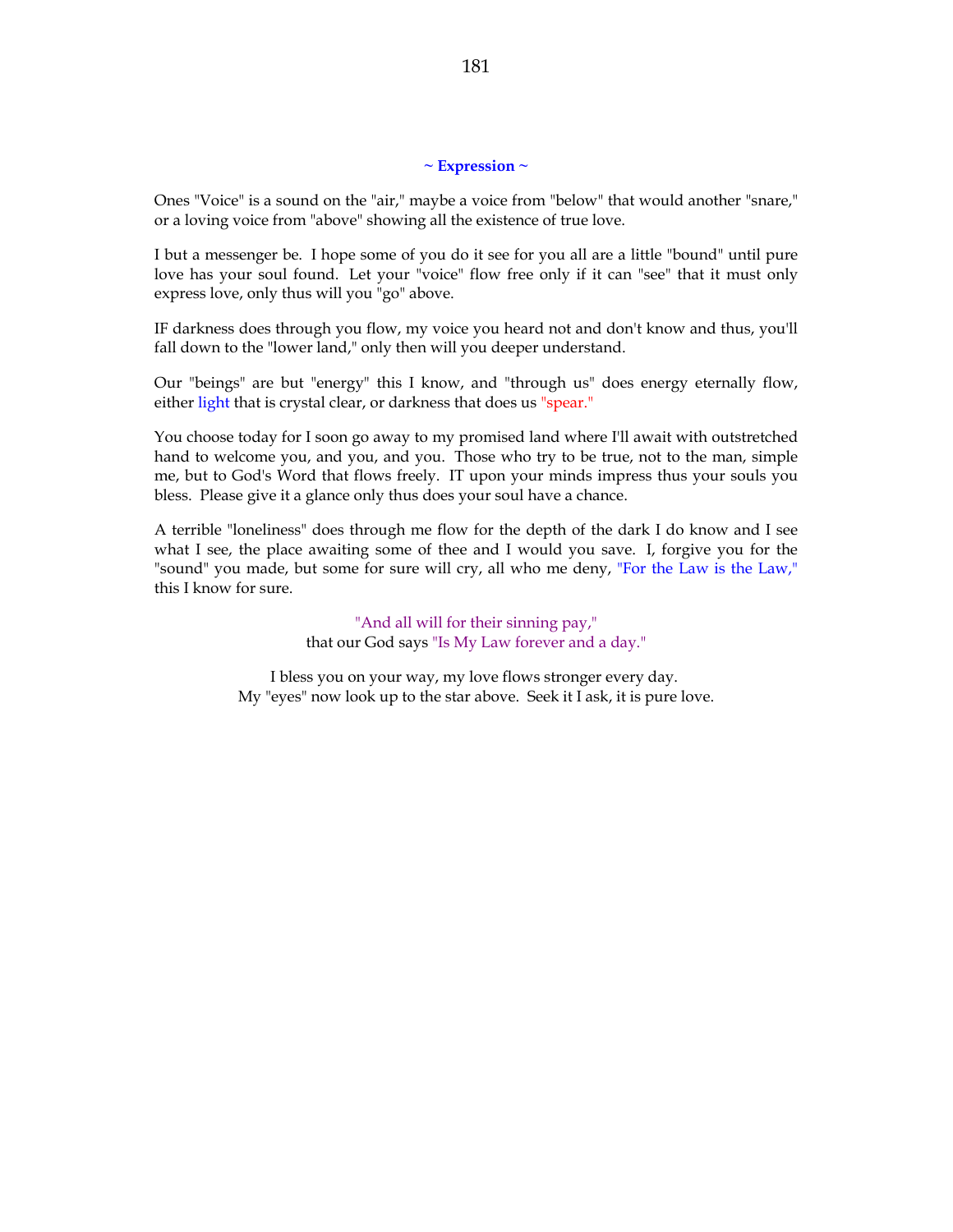## **~ Enlightenment ~**

Enlightenment is of what? Is it of the soul or of the mind that you seek? Realisation is of what? That you are "meek" or, yet an arrogant "freak"?

True enlightenment is when you can "walk tall" and be peaceful when under duress and not spiritually fall, because your soul is "enlightened" due to God having purged it of all Sin. Meaning, that there is no "dark energy" left therein, being the emotions of anger or fear or greed or any other that o'er aeons of time you did within it seed.

True enlightenment of the mind is thus when your soul as per 'above' is free of sin and thus you are no longer blind and you can see God's requirement of thee, being that you never "mistreat" those whom you meet who are yet "blind & unkind."

True realisation is "attained" too when your soul has become "true" due to the grace of God after you heeded God's Command that you "Only love, peaceful be, and never retaliate against avenging "angels" sent to punish thee.

Once you are "pure & demure" then this realisation upon you does "grow" and also pure truth from above from the Light does God upon your mind daily bestow. Only then do you fully realise the importance of being "humble" and wise and heeding our God of Light who eternally says: "Never fight."

An enlightened person never "sits" in idle meditation but aids freely every distant "relation" by showing them the "way" to go as per my pen today. The "enlightened one" realises that they are not "God" nor are they "elevated" above any other spirits who on earth do plod. They can clearly see that all are but God's children seeking to become spiritually free.

It is now the time for all to see that the achievement of "enlightenment" is only attained once any being has followed the path to SALVATION as given by GOD, not man. And only when one has attained salvation is ones soul purified and thus 'free' from all negative energy, being the negative emotions within. (greed, anger, fear etc that is the SIN)

Once this PURE "state" is attained then and only then is one fully enlightened and becomes a "Christed" soul, and only then able to bring forth the pure teaching of Allah/God.

There is at this point in time only ONE such person on earth and that is the returned Messiah ME. Only I have attained a purified soul sin free and only I bring forth the pure uncontaminated message from God to ALL of every race, colour and creed.

Only I know "how" God cleanses out the sin that is drawn in by negative deed and I can state categorically that all "teachers" of the day who self elevate themselves as they make others pay for supposed "enlightening" information are themselves deluded and on the way to a distant dark destination for a time for deceiving God's children who try to their meditative ways mime.

An enlightened soul comes to the realisation that all men perceived as "errant" and promoting "rubbish" do in God's eyes deserve the opportunity of being aided along their unenlightened path.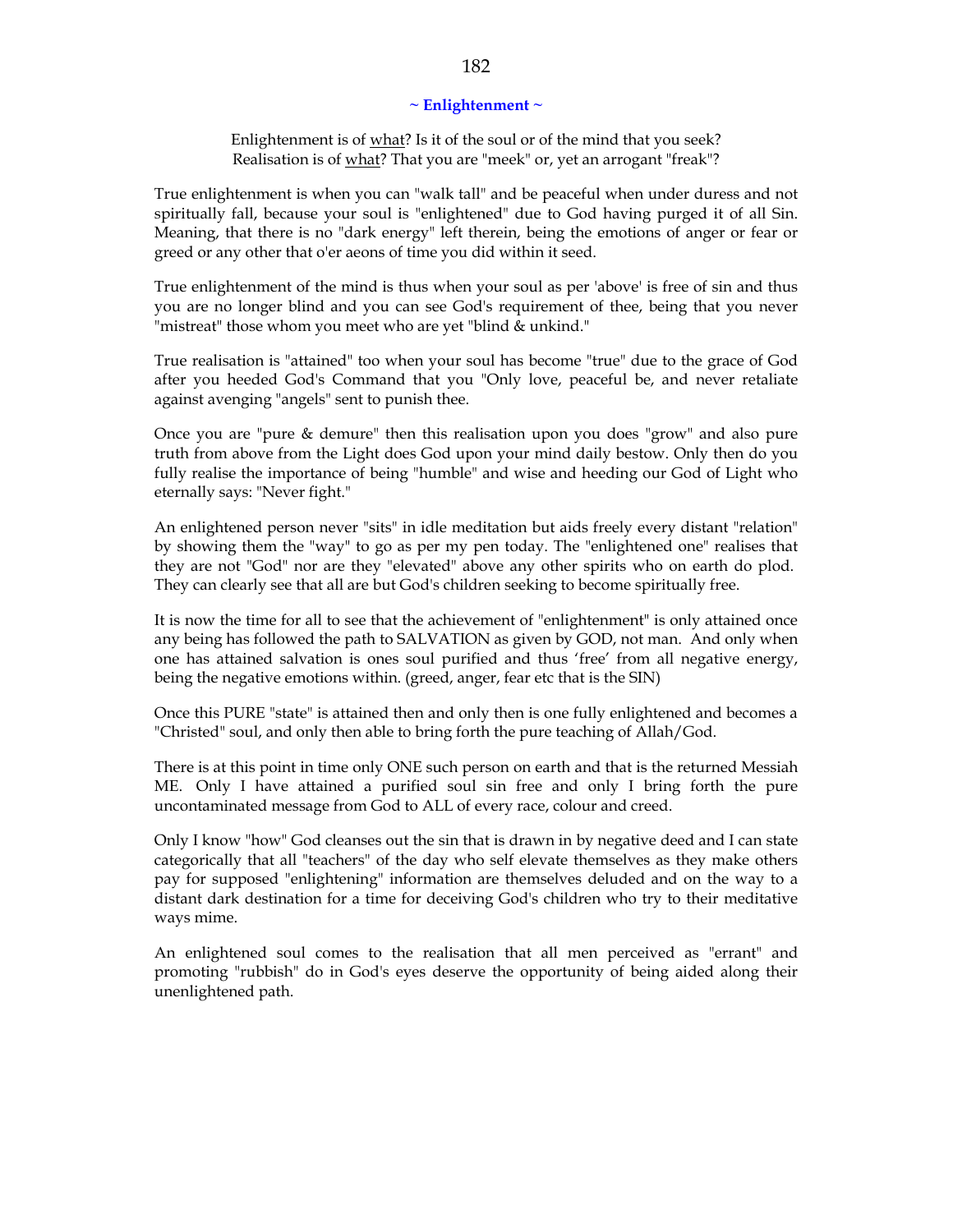# **~ Friends ~**

It is better to "be" with friends when you are "bruised" rather than "stuck" with those who you "misused." Its easier then to pray and tell God, that never again on any day will you others misuse and make them suffer a "bruise."

Let us all now abide in love, and be daily blessed from above. My love goes out to you, the abused and the untrue, saying:

"Please now follow me, my love and truth sets you eternally free."

There will be a wonderful "Exodus" to the "above," my land of eternal love, to those that heed me, for God will set them free. This I do know. This truth I do sow, so please now join me, we'll dance forever and happy be.

> The "Reality" that all need to clearly see is the simplicity of the TRUTH that BE.

GOD says:

"LOVE ONE ANOTHER, for all are sister and brother. If YOU cause any pain YOU are vain thus, you too will REAP what you sowed, and WILL weep.

If abused, then turn the other cheek. ONLY this way do you remain meek.

Be forgiving for SURE to any wrongdoers who come to your door. Bless all who abuse you, thus to your Creator you stay true.

Let compassion and mercy flow free and I, your God, will release thee. Be concerned not what others DO, just YOU to MY call stay true. Freedom of choice is what life is about.

You are free to unto all on earth SHOUT saying, the Prince of Peace IS here, to God's message through him draw near.

If confronted then GO as a lamb to the slaughter, retaliating NOT, and become My heavenly son or daughter."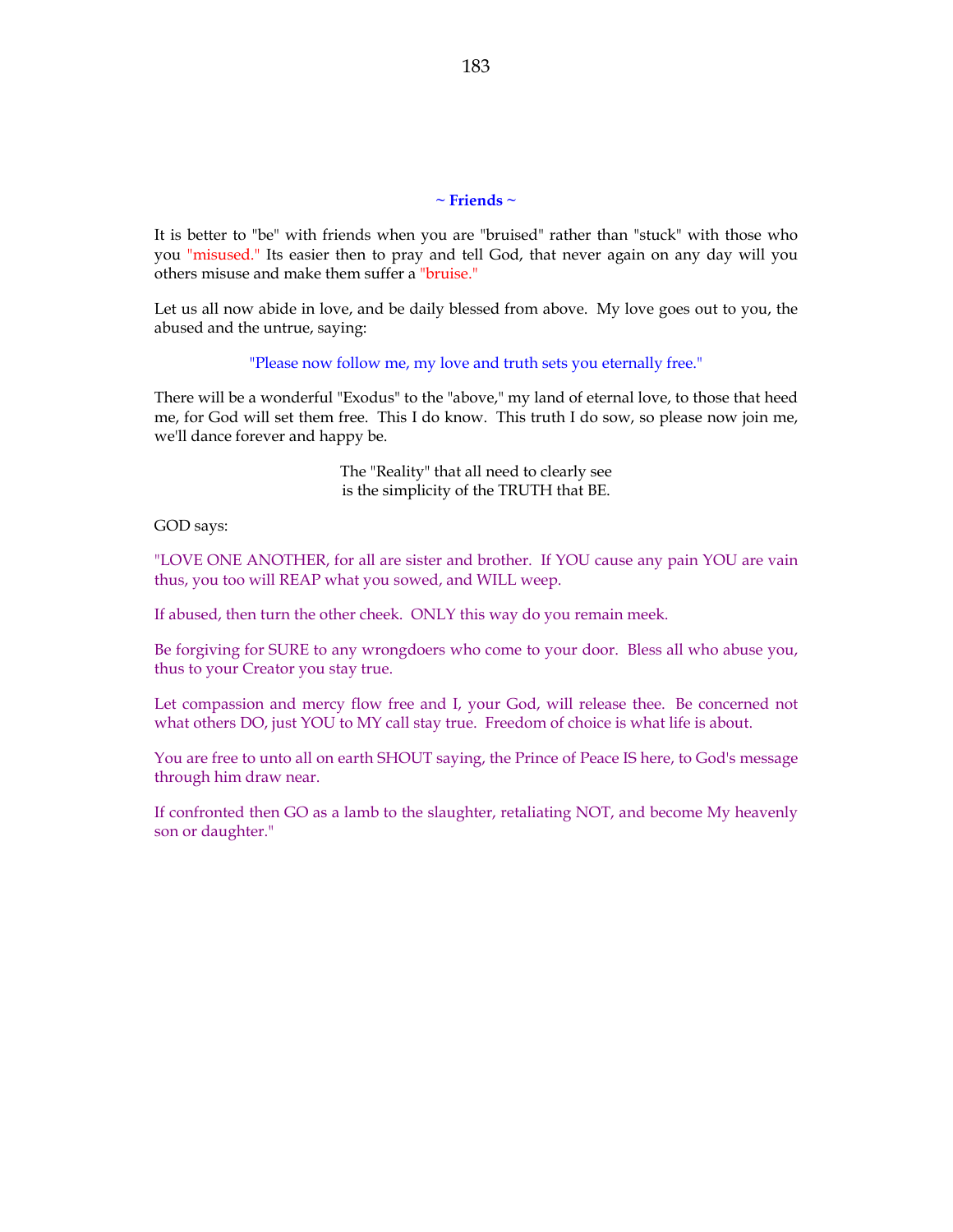## **~ The Moral Issue ~**

WHAT is a "moral" issue? Is it about "fleshly" tissue? The "playing around" with the flesh in which we are "bound" for four score years, ten and a day on earth, searching for the "Godly way."

OR, is it something "deeper," that twists and weaves like a climbing "creeper" that shows not its beginning or end, whether a dangerous foe or trusting friend.

The moral of the story I say to you is being to The Word TRUE. Simple is it not when you "see" the core of the "plot." Simple in that we need ONLY LOVE and be peaceful unto all who on earth plod says the dove.

Any "soul" lacking "morality" is a soul that is lacking wisdom and "spirituality" because their minds "clouded be."

And thus, the simple truth they cannot "see," reference the man Jesus in the flesh whose "simplicity" he did impress onto all around who, "seeing not" his light, him "bound," and did his flesh destroy, "thinking" he was no "man" but a "boy."

And these same "men" today with the WORD "morality" play, saying that it is the feminine breed that by their "actions" lack the moral seed as they their "womanhood" flaunt and thus man's "lustfulness" taunt.

Sisters and brothers I say to you that morality has nothing to do with the "male feminine bit," in "relation" to The WORD OF GOD you needs it "sit." So the moral of the story today IS, that NONE heeded my past "say."

All were thus blind, all were thus unkind to their sister and brother and abused one another, and THIS lack of "morality" was caused through "perverted" spirituality.

Thus all went astray and ALL yet heed the serpent today, so IF you'd become spiritually free, heed the "MORAL" I speak to thee.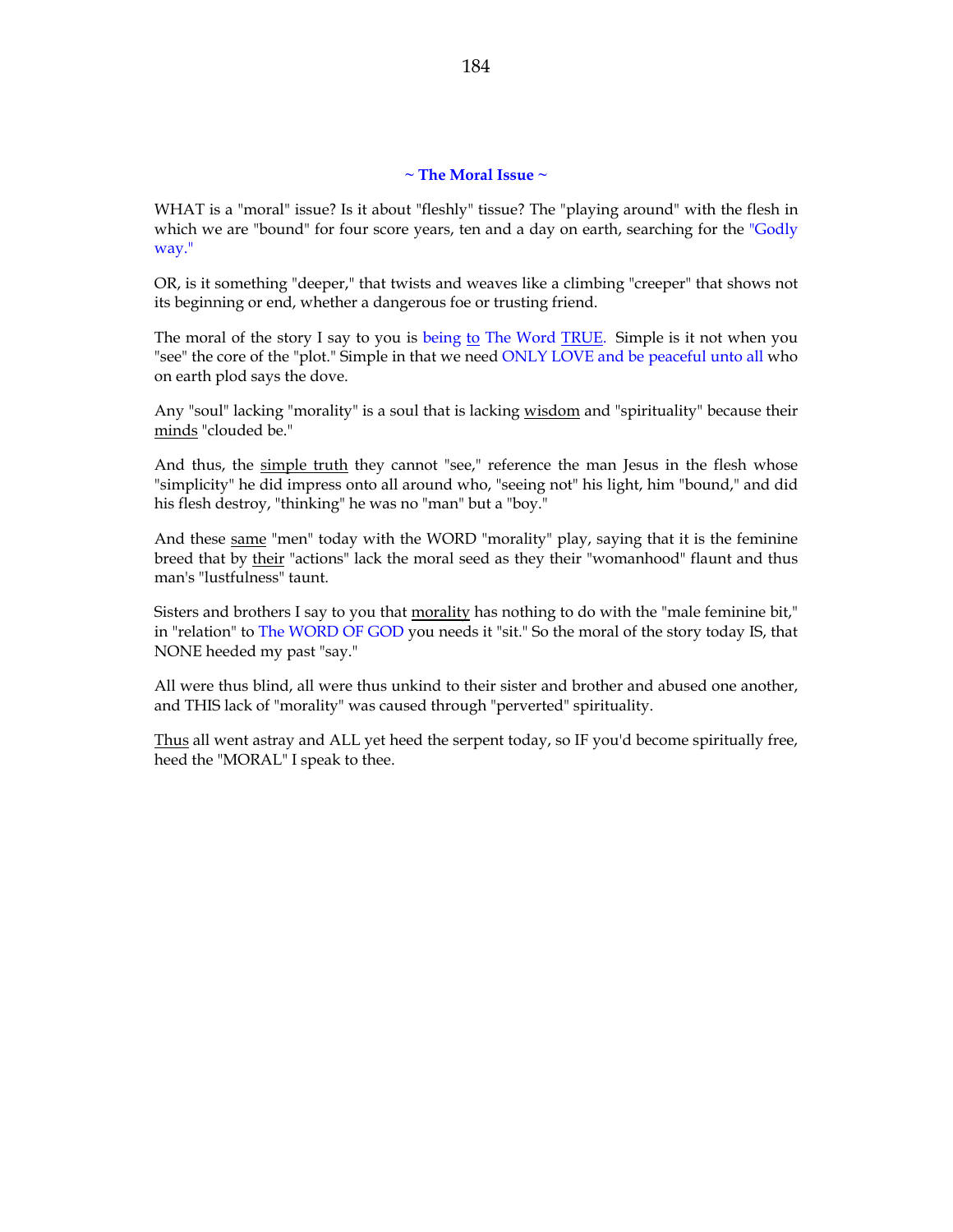### **Western Respect**

So now my Star does rise in the East and on it must the "West's" eyes feast, for the West must now learn RESPECT, and on their past deeds now reflect, for the West did the whole world subjugate, as forces of greed became their 'mate' and thus, destruction they did 'wed,' and with "destruction" they now will "bed."

For 'tis the West now to daily fall deeper into the mire, and all are to pall for they have forgotten how to live, and too how to the needy "give." For, as they took, the darkness will them rake and any destroyers will burn at the stake, for as said, now it be the time for the Reaper to see

> Who did their God forsake, who was forever on the take, who deceived the poor, who is to fall for sure.

So prepare your end, using the message I send, for the Reaper is to knock on the door of every deceiver, that is for sure, and any who learns not from me will for sure never be free, for when the reaper makes you cry, God's call from above don't deny.

The call of "Don't retaliate," if you do, you'll be late, for if you retaliate and also die, your cries will be heard way up high as you plummet down the slippery slide, and demonic forces reach your side.

And, as they TEAR YOU APART you'll WISH you had made a fresh start before you left the flesh, before your soul did with spirit enmesh, before you struck your last blow that sealed your destination below.

So respect for others IS THE KEY. Now try and understand it IF you can, somehow, for it is the time for the truly true, to show the world what they can do. As it is in the beginning, 'tis at the end. God's love eternal God does send.

Heed it if you can, heed it and become a part of God's plan.

Note: heed it – Take notice of it and conform to it.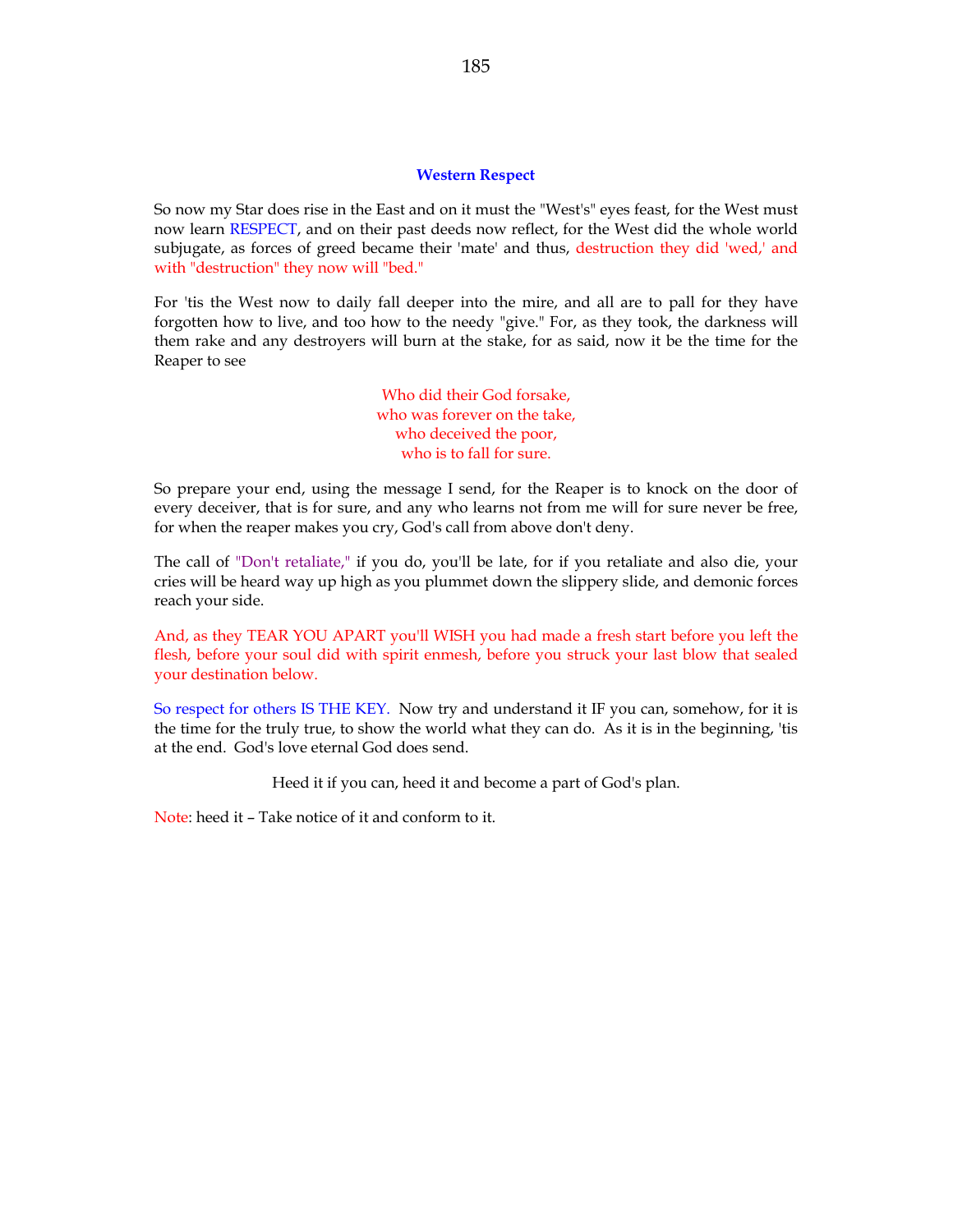# **~ The living God ~**

So another day over, and not much fun. Another day, when "understanding" and emotions did run. Feelings between "friends" who are not sure what is TRUTH and what is "poor."

But 'tis for me that I can think, for I know not what others "rise or sink." 'Tis a time for scheming I see, some more "bound" and others more free, but what I write is for all mankind so in them can understanding unwind, for we MUST others understand, then be FORGIVING for their dealings underhand.

Souls fall down every day screaming out "How and why did I go astray. I did God believe, why did God me deceive." And this is God's reply that calls out from up high:

"You child did not HEAR My call of; Draw the needy near. You child did not BELIEVE Me when I said I'd set you free ONLY when by your DEED you showed Me that you believed My seed Jesus the living God\* being My WORD\* given to the sod. So in denying him you rebuked ME\* and thus I set you not free."

Note: Jesus the living God \* - The holy WORD or words contained within the Command of God are THE LIVING GOD, the man Jesus is NOT the 'living God.'

The Primary TRUTHFUL and RULING Command of God stipulates: "Go your way in peace and love one another and be merciful, compassionate and forgiving."

Note: living God being My WORD<sup>\*</sup> - "living" = living in accordance with the context of the WORD = Right action in the eyes of God = loving, kind, caring, respectful, peaceful, merciful, compassionate, creative, beneficent ACTION projected unto ALL at ALL times in ALL situations.

Note: you rebuked ME\* - You rebuke God as you deny or defy His MESSAGE of peace  $\&$ love & mercy & forgiveness as spoken by Jesus, being God's Command and the Salvation requirement.

Any living 'way' that is in contravention of the WORD places the individual outside the Command, and they 'cast' their own soul into the Abyss, for as they sup on the forceful, punitive, callous, disrespectful, cruel, malignant and destructive energy of the fruit of the tree of evil in their ACTION against others they contaminate their own soul with ITS Dark energy that drags their soul DOWN and away from the Light of Heaven.

> The message<sup>\*</sup> is "The Living God" Jesus being the bearer of that Word

Any of us can anything DO, IF the negative thoughts are allowed to flow through, yes, even kill or others maim, all in ignorance, 'tis a shame, a shame.

So who is good and who is bad? The one who threatens or the one who is mad, and madness as I it see, is just a soul that is not free, free from thoughts from way below that in their minds does unkindness sow.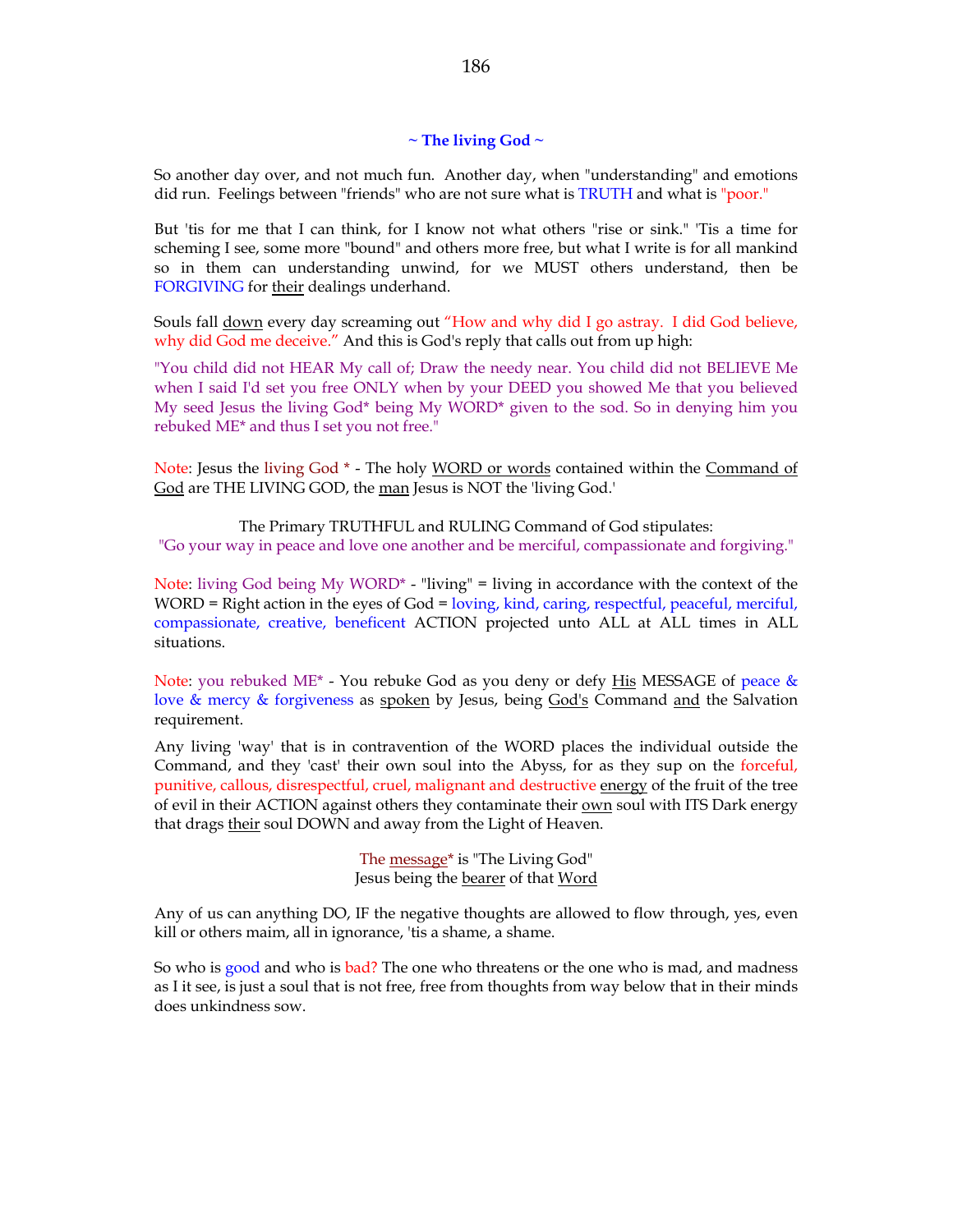So the one who threatens can become mad too, if they allow "those" thoughts to flow through. 'Tis a strange life I lead for only I can see the satanic breed. Aye, the souls of men who fell below who'd drag us down so they can crow.

One day all will my truth know for 'tis I who must the truth SOW, but by then much will be done by those below who'll have many on the run.

Yes, more and more will we now see, explosive emotions running free as emotions are cleansed out by the dove yes, truly drawn out by our Lord God above.

Put your minds to task men I do say, ONLY this way will you get to heaven one-day, for those deceitful men below would "their" evil in our minds sow, and they HAVE access, believe you me, and INCREDIBLE POWER as you can see. So build the ARK, the ARK OF THE MIND and to self and friends be a little kind.

# **~ The ladies ~**

Is there anything I need say the "Ladies" way, for some think I am untrue, possibly yes, even you, for my pen keeps saying MEN and "HIM" reference our God in heaven rather than saying:

# "Yes our MOTHER GOD does us bless."

Yes, you, you, and you WOMEN, are you "true?" For, what you need to understand, it is of the MEN that God does **DEMAND** that they now pray, and START their return today.

Did my "pen" any woman deny? Did it make any of you cry? OR, did it but say: MEN, I do you despise who walk in the DEVIL'S eyes. For 'twas man who controlled you, and did what he did do. Thus making you too deny your love flowing, thus you too to cry.

So when I speak of men, 'tis God that word CHOSEN. All women I love for I am the dove, so all you women who feel "lost" via this pen, read THE MESSAGE, become WISE, rather than your brother despise, for my message is for you, yes, any WOMAN OR MAN untrue.

"Those TRUE will me LOVE even if I was wrong" I hear from above from MY DIVINE MOTHER who says:

"So many fuss and bother not seeing that they entwine with ME, being MY LOVE DIVINE shining through MY SON, verily the first ever one."

So any of you who'd be WISE, do not attempt to me despise. Seek my message I give THEE. ONLY WHEN SEEN will you become free.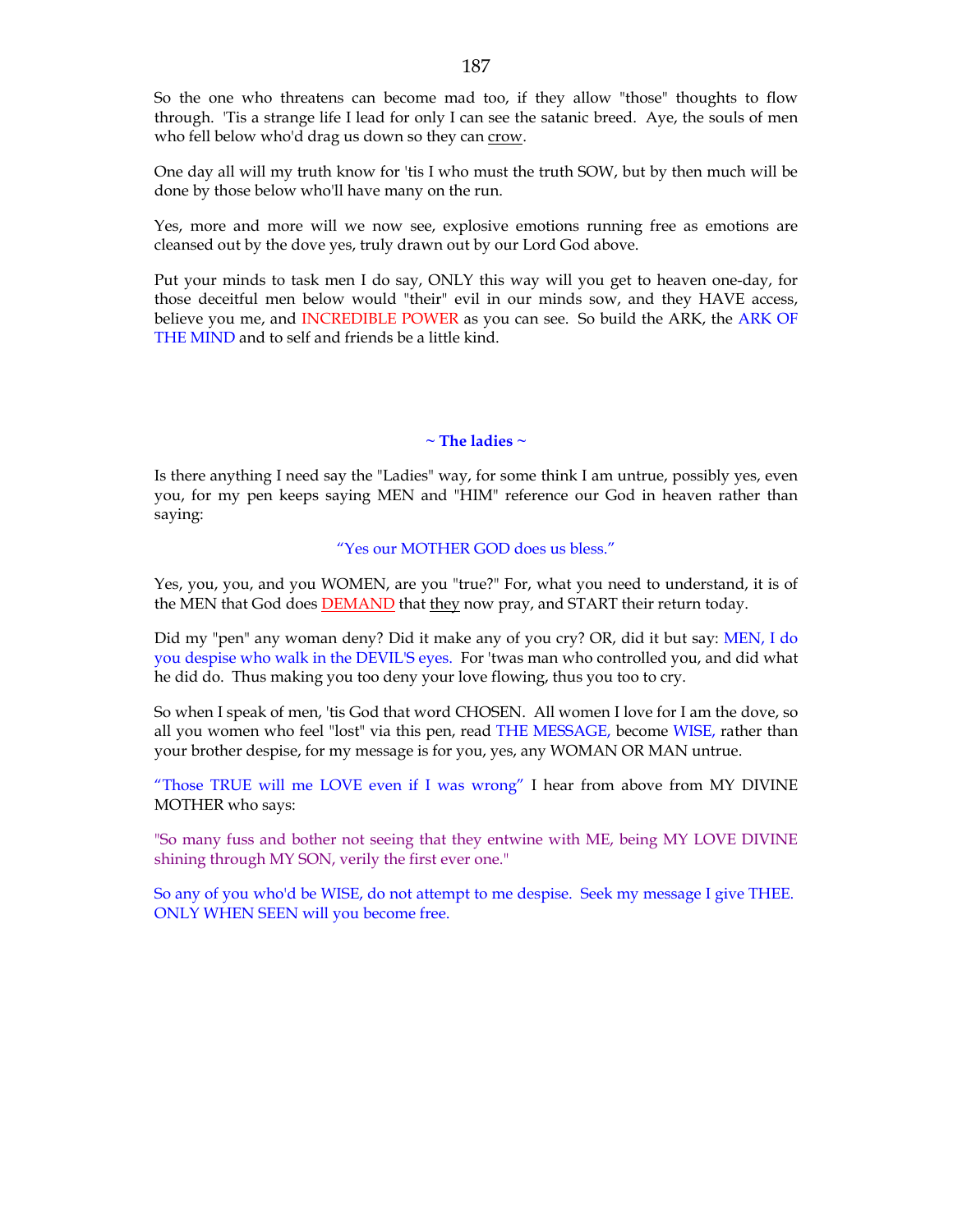## **~ Counsellors ~**

People seek a "resolution" to their problems, and this "seeking" from the darkness stems, for it is the darkness deep inside that would rational discourse override. So there is naught to resolve other than, "I will no longer revolve in the mode of resolution." For in it there is no solution.

Thus I will but ABIDE in God's message that does me "astride," covering me in its truth. I just need to "believe" its proof, being the message it does bring that says,

"IF in inner peace you would sing, THEN just fortify your MIND as the negative feelings within do UNWIND, for ONLY when they are "gone" is my personal journey "won," so I now will do my best to HEED God's call and THUS pass my test."

So any Counsellors true, I mean you, you and you, we must ONLY this 'story' now tell. All who heed it NOT go to Hell. "Men's" counselling "theories" are of the frost,<sup>\*</sup> they go on and on until both are lost\* in deeper and deeper "confusion" as fresh income\* brings greater "contusion."

So as SAID, heed me, seek to eat only MY BREAD, my Father's wisdom I do bring, and thus one day in Heaven you will sing. Just fortify your mind, just daily be kind to yourself and others too as you go your way and do what you do. Leave out all the rest.

THE PAST must be laid to rest, yes, dug into the ground with a spade and DAILY fresh ground "made" by looking to ANY new idea, one that contains not fear, and the best one is "What can I do for YOU," as a needy soul comes to you.

> Forget your past and yourself. Put the past on an invisible shelf. Be wise, look ahead. Be wiser, heed my BREAD.

The dark reminds us of the happenings of "yesterday," projecting it into tomorrow so we live not in a happy "today."

Thus we live the today in deep sorrow, so thus are we by darkness entrapped until all our energy has been sapped and then, IT does strike us down to a land where we forever frown.

Children, sisters and brothers dear, please to God's Word draw near.

"Yesterday please forget, just on being loving today, place your bet."

God says: "Please your love "give" so my light in them does "live" and I will uplift also you, and increase within the feelings true."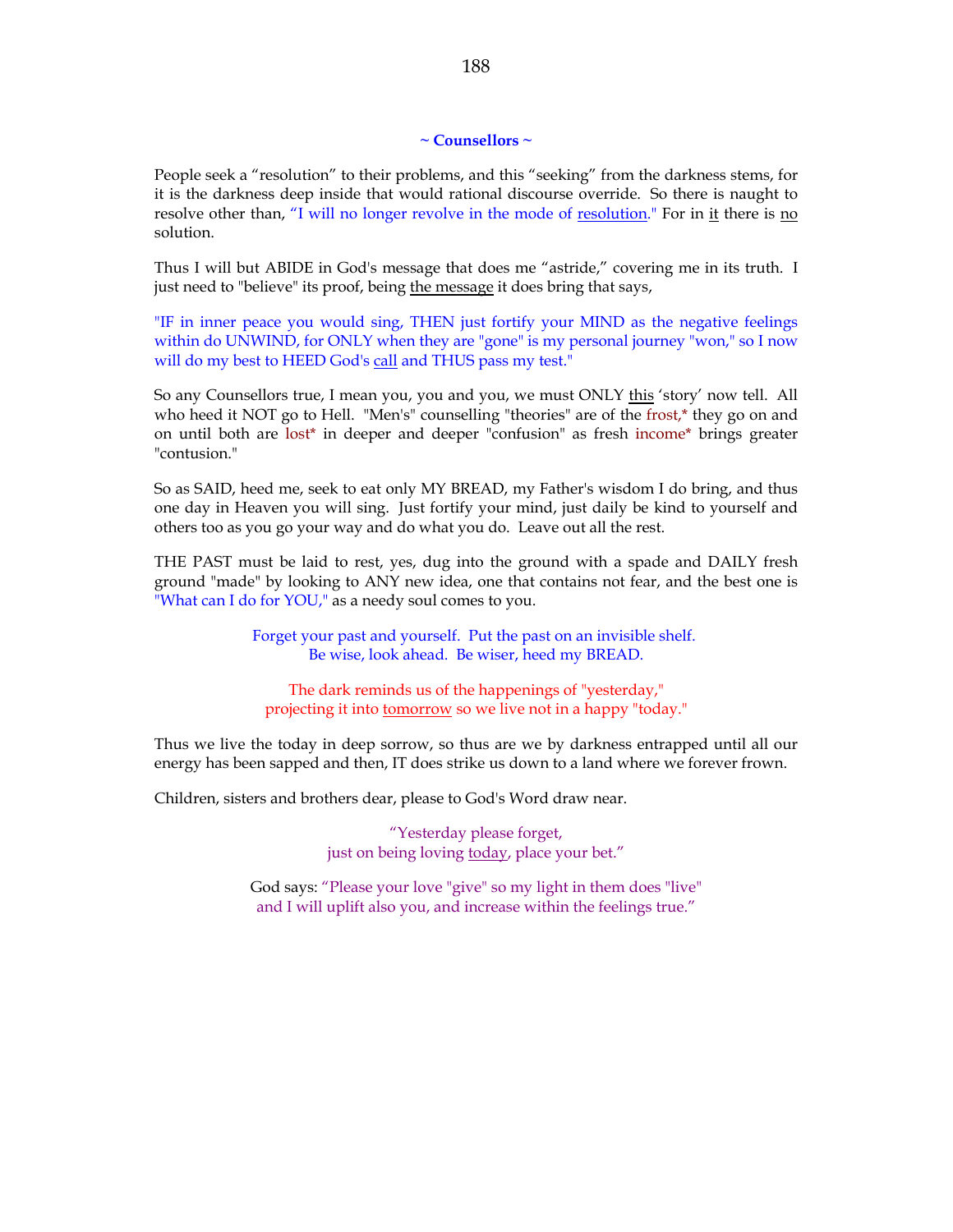### **~ Helpers ~**

The "helpers" are the lowest for sure because they sit on the floor, and in humility they do greet those who they do meet, and they are the lowest in this land for IT is as God so planned, that they are humble, and meek, so they can help those who are spiritually weak.

For they in the past did learn about the emotions that do others burn, and they also understand, what by God is of them "planned," that they carry no mace, that they but display inner grace, showing Father's requirement by deed as Mother's love they quietly seed.

And also, the helpers do see the value of humility in that a  $W\text{olf}^*$  can draw near because "from" a Lamb\* there is naught to fear, and thus, the wolf we "tame" by teaching it the loving "game," and when it does understand, it too joins the heavenly band.

So my sisters and brothers so true, yes I mean you and you, remember that we must but "love every wolf," I hear from above, by extending a caring hand and a kind word of truth so they understand how, and why, they went astray, so they can see clearer from that day.

There is naught in the universe I see but brothers and sisters who are all in need of the truth, so that they stand not apart and aloof. All must "know" that there are places to "go" where love and truth unwind the "feelings" that them do bind.

So I bless you all today. I know you believe my say for you are a part of that love that abounds in the heavens above, and I just need to make it clear so that ahead you do not fear when "forces," to which none can "relate," begin their vengeful spate.

At this time, just stand calm understanding their destructive charm,\* knowing what its all about, that the light is drawing the darkness out of the souls we need to reach with the truth, that in the past they did breach, so that they have an easier way when "love" is given, and not power play.

Humility and respect does your virginity\* protect for if you begin to "berate," your soul you spoil\* and decimate with pain that on you does  $s$ it,\* and in your space\* it cannot fit. So you see, when we are blind,\* we suffer pain unkind.

If your soul you would not stain,\* stay clear\* and be not vain, because you all only know what you know because the source did it upon you bestow, so that you could fulfill its need, and its love and truth thus seed.

And IT, bestowed IT upon you because, IT deemed, that YOU were true. So please do not let me down for then for you, and you, I'll frown, for I write this today so you and many will come my way.

Seek deep into all I tell you, only this way will you see I am true, and then, you will fully understand, how and why its the ONLY WAY to the Summer land.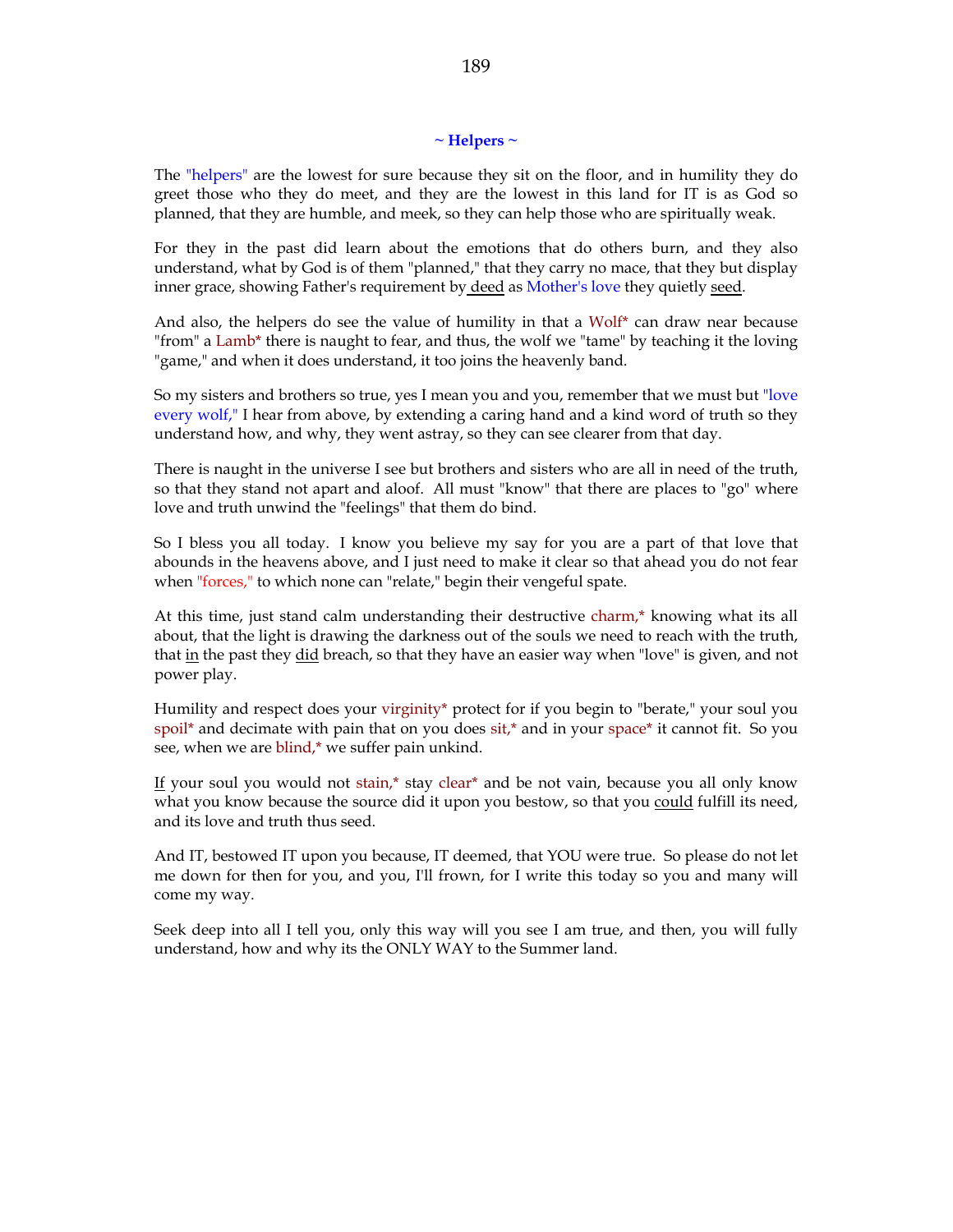#### **~ Darkness ~**

Children, I speak on "Darkness" today and I hope you understand my say, for darkness can never "go away," it abides in the universe forever and a day and you cannot darkness destroy, if you try you are already in its employ.

# IT only leaves you alone when you stop making others groan.

Yes, when others it do "use," it does their inner light diffuse, and when you thus them would destroy, the darkness then "plays" with you as a toy. So what we needs understand, we the human race, is that it is WE who must lay down the mace.

Only then will the darkness stay away, once with us IT has had its FINAL SAY. For it will us FOREVER ABUSE until our past we did "lose," meaning, that we did PAY our penance IN FULL for our past "hey day" when in arrogance we caused pain, when in arrogance we were vain.

### Yes, God's WORD is TRUE. ONLY let love flow through.

So I now ask, can you not see the Power of our God, that BE the MIGHTY, the ALL, the LIGHT and the dark fall, and you cannot God destroy so play not with God as you would a toy, for God is mightier than thee, one day I hope this you will see.

And the darkness like the ocean be, that washes the edges of our fraternity, and if you build a castle upon the sand, you will feel the cold water of the underhand, IT will wash you away, so heed me TODAY for now rises the dark tide, sup on it and with IT will you abide.

# **~ The Devil's forces on earth ~**

Children, ALL who play the game of POWER are the DEVIL with eyes that red glower. THEY are the Devil's earthly FORCE who try to make you too "divorce" yourselves from our loving God by retaliating to them as you plod.

So please do not TRY to make any oppressor\* cry. If they want to be untrue to the Light and cause pain to you, that IS their say\* as the Devil does with them play.

YOU must seek the Star helping you stay sane from afar, and thus in God's light abide so one day in heaven you will stride, and for those letting the Devil "through" their minds and hands, I say to YOU :

TRY to your iniquity see, I will then TRY and help thee.

**Water ~ or ~ Blood** Forgiveness  $\sim$  or  $\sim$  Mud

You cannot wash **blood** with **blood** away, only with the water of forgiveness, and pray, pray that forgiveness is in your heart, pray that your forgiveness gives another a fresh start,

For in your forgiveness you're forgiven too, for when in the past, by blood, were you untrue.

## 190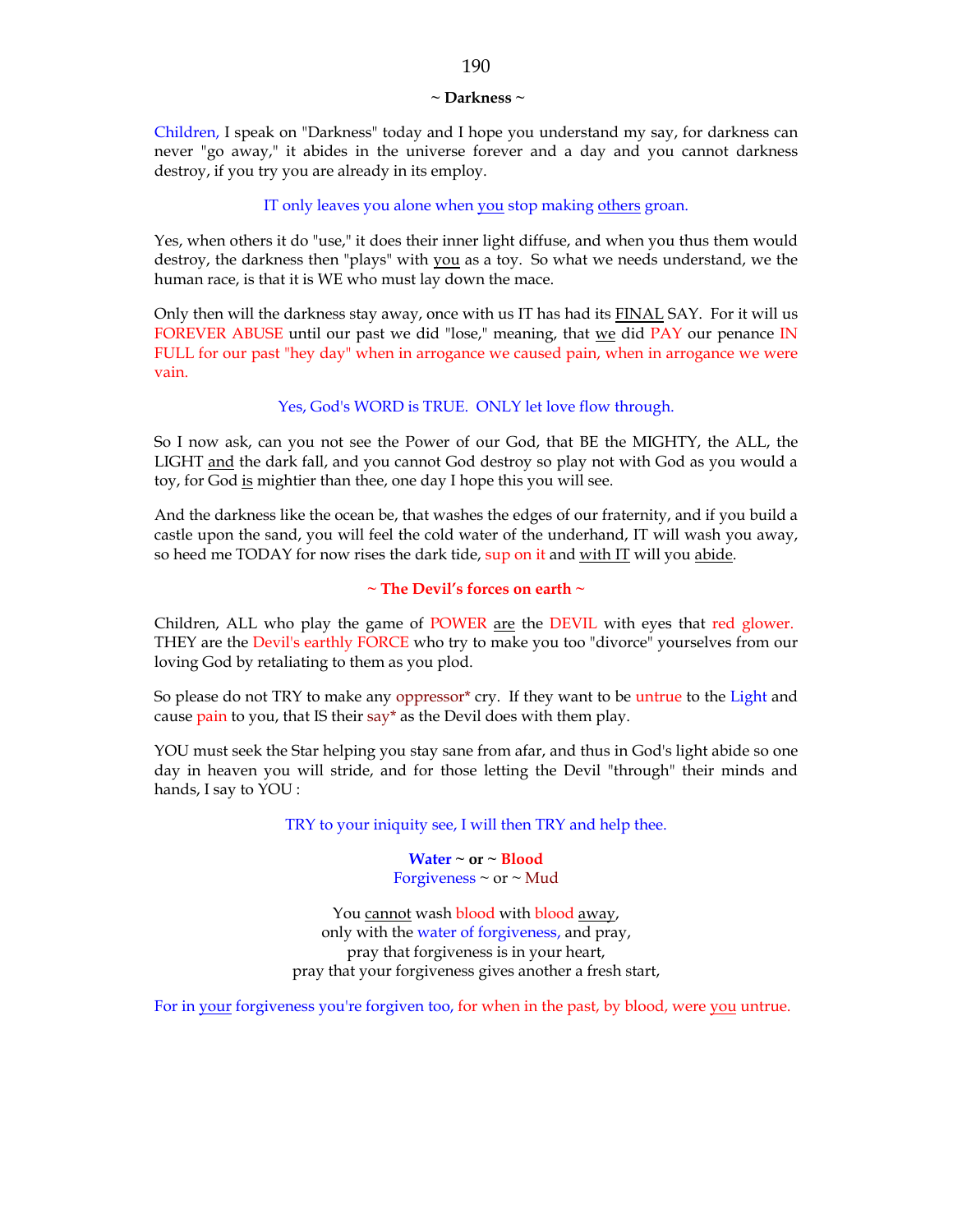# **~ The PIT OF HELL ~**

Have you ever looked into the pits of Hell and gazed into eyes under demonic spell, felt the power within them grow, knowing that for you there is NOWHERE TO GO.

Insanity does reach its peak within their soul as they evil wreak, and if you stand before them you for sure will feel 'it' when you receive what you did put out.

For the Devil does wield a mighty shout of Revenge and Vengeance too, and for sure they (His forces) will find you, for there IS nowhere to hide, for the WHOLE UNIVERSE is within God's stride, and it IS as I said before, God and the Devil are ONE for sure.

What you put out you WILL receive, and now it's time for you to me believe. 'You,' it is of YOU I speak, for none of you are yet humble and meek. The Devil's Power limitless be, the Devil's Power will never let you free as long as you others abuse, as long as you the Devil USE. (God's Dark energy)

And the WORSE you are the WORSE you'll get, and the worse you GET the worse you'll FRET, for you never feel what you PUT OUT, you ONLY FEEL when others you clout and, FOREVER can you be 'tapped' and FOREVER can your knuckles be rapped.

You ONLY freed be when the Devil you CAN SEE and UNDERSTAND. How He USES YOU against others who were untrue, and how they then RETURN and with the Devil's Might you again burn. (Endless retribution)

So FOREVER can you around go UNTIL my truth does in you SOW, and forever can you never be free UNTIL you heed the truth that be the WORD of our God above, the WORD of our God of love. The simple truth that you must see BEFORE the Devil lets you

BE FREE from his clutch - FREE from his need as such - FREE from his control.

FREE when you don't others 'overoll,' for the Devil works for God, the Devil is the Reaper on the sod working through ANY who do abuse, heeding not God as they others misuse.

So brothers and sisters true, heed what I say to you for our Father God in heaven above, beckons you through me to our land of love.

Note: The 'Reaper/Devil' is simply the Dark energy ESSENCE of God the Father. It is the 'fruit' from the Tree of Evil that man is forbidden to use, and all that use IT place themselves within ITS 'aspect' of the *"As you did sow so shall ye reap"* LAW;

http://www.the-testament-of-truth.com/web/evil.htm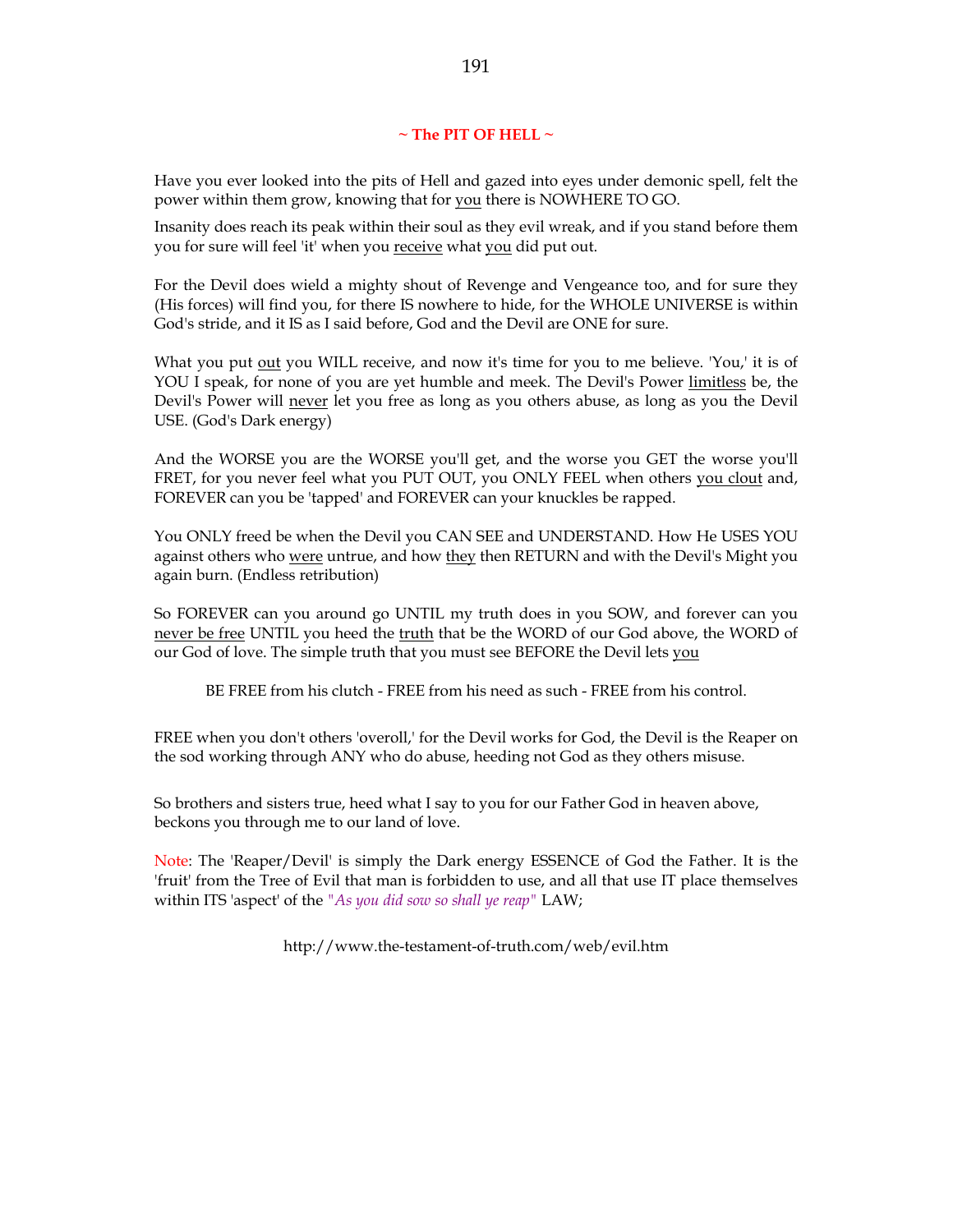# **~ The Devil's Robots ~**

I refer to the evil ones and say now to you all; Try and understand the power of your inner Sin, and the pain suffered eternally in the under land.

All "with sin" become "robotically" telepathically controlled by the satanic darkness once their Sin gains a "certain" size and power within them.

Thus as they work "for" the dark one, as you all in some ways do and cause pain, they draw more darkness in and thus under the one law of God they suffer more and more, and any of "these" who hear me not cannot their freedom win. They become terrorists.

"Love them or you too will die," is the message from our God on high.

All who continue to heed the "dark voice" lose their mental capacity of freedom of choice, and thus they die for they can do naught but make others cry.

For via the emotions of Sin within do thoughts from the "comptroller" flow in. Yes, HE is the Master of darkness who also hides His true face until your soul is so dark that it falls into His place.

Then it is too late I say to thee, for He never sets you free. Greater and greater becomes your "debt" and more and more do you suffer and fret.

So become now wise and never any other abuse or criticise or you will lose your freedom of choice and thus you'll be unable to heed God's "Only love" call, and as into sinning 'ways' you fall it is you to fall deeper into evil ways and darker forays.

So let us be truly compassionate to those already untrue. For they know not the wrong they do. Yes, they are you and you being ones who are less than merciful and thus unforgiving and untrue.

I can but do  $\frac{my}{m}$  best to show you the "open road" and to  $\frac{try}{m}$  and help you unburden your lode of darkness and bad karma you yet must feel before you can rise up to heaven. Fail me and in the Devil's fold your fate you personally do seal.

"Try, please try" is the call from the sky

For if you in any way the call to "Forgive others" deny, then you follow the way of the lost and also become evil and you fall out of the sky. So if you cannot be "only good" then beware, HE already did you snare.

So now the "tide" of darkness does rise, engulfing all who were unwise. Those who on darkness did sup will be "claimed" by the satanic "pup." Those of inner sight, will heed, and lean on God's Might, that invisible powerful "Word" that so few seem to have heard, that says:

> "Non-confrontation. LOVE even a distant "relation."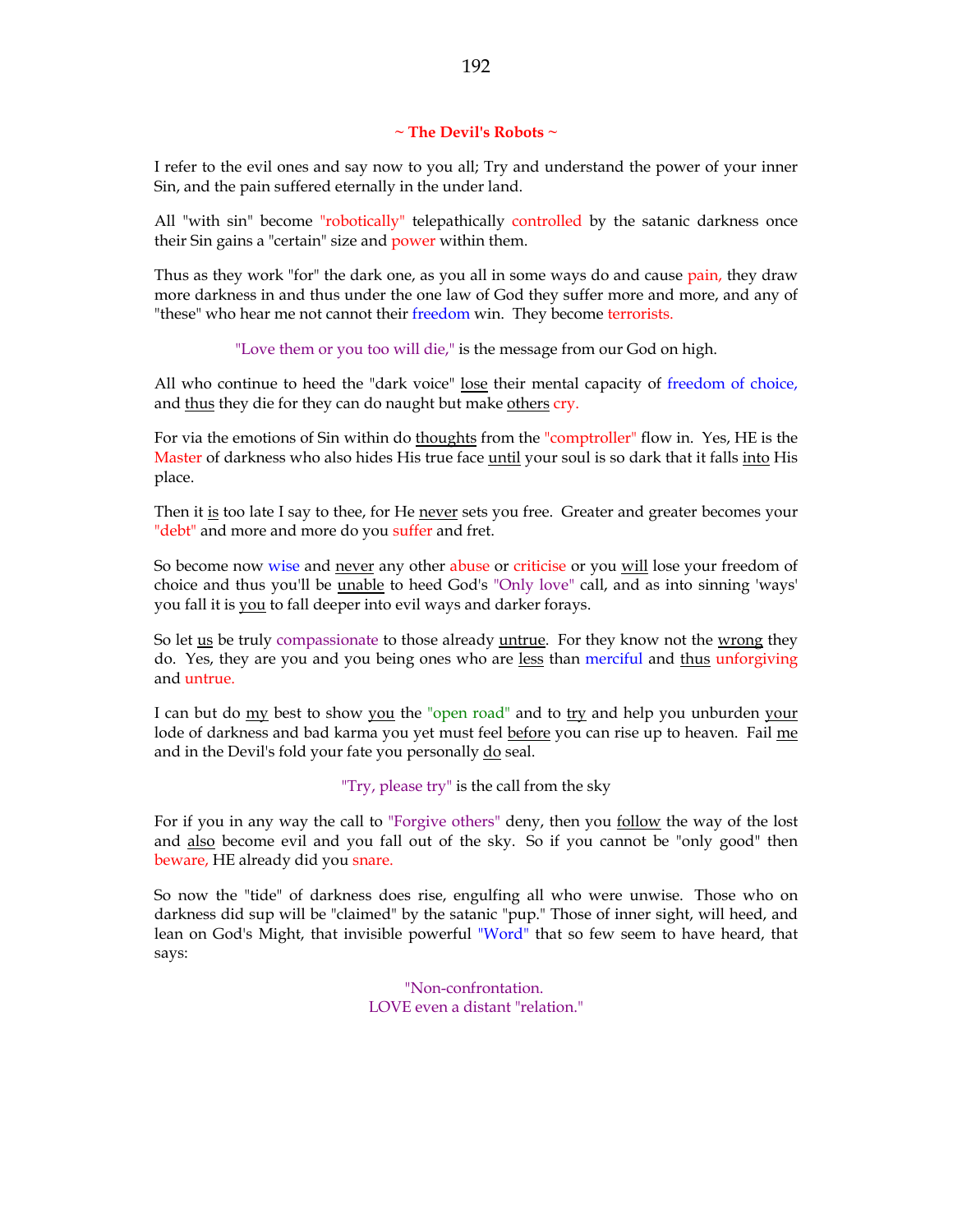Be forgiving too, to any that abuse you, and if they would make you cry, and if maybe you could die, then as a lamb to the slaughter go, this way only, to heaven you will flow spiritually, into a real life of bliss.

All 'Retaliators' join the wind and piss that exists in the land below where destruction and retaliation does forever flow.

Brethren, children so sweet, now is the time to the Prince of Peace greet, verily with open arms, and absorb his wisdom God's sacred charms into your soul and into your mind, thus to your spirit you will be kind. Those who heed not now little old me will fail their test and never be free.

I say, now prepare for the silent, invisible, cunning snare that will now all the unwary entrap, and for sure will their knuckles "rap" eternally as they fall below. And as they "fall," they will then know that my message was true, but too late for the "untrue," so give your soul a last chance, into The Last Prophecy take a glance and then you will see HOW from Satan's snare to stay free.

**~ Pain then Peace ~**

Children, first comes the darkness, then the Peace. You heed the LIGHT then your release. If you continue to fight, heeding not my say, then forever you go the dark way, for God now will cleanse this place.

On earth there will abide the humble race, all darkness confined below, all soon will this reality get to know.

I have spent a lot of time soiling my hands with "your" grime so that I could consciously, "here" understand the power of you, of the controller's "hand."

So, now I can clearly see, the "sickness" that ails thee, the darkness that you sucked in, foul muck adding to your Sin bin,\* and now you must spew it out, as you will when IT does you clout.

So do not retaliate and then you'll feel just great, for as the sickness does clear, to the light and love and truth you'll be near, and God will be your forever friend.

The God, being light will you befriend. Yes you will return to heaven. Your freedom you did earn for you heeded the call from above that said,

## "ONLY LOVE"

There is only ONE moral responsibility, heed God.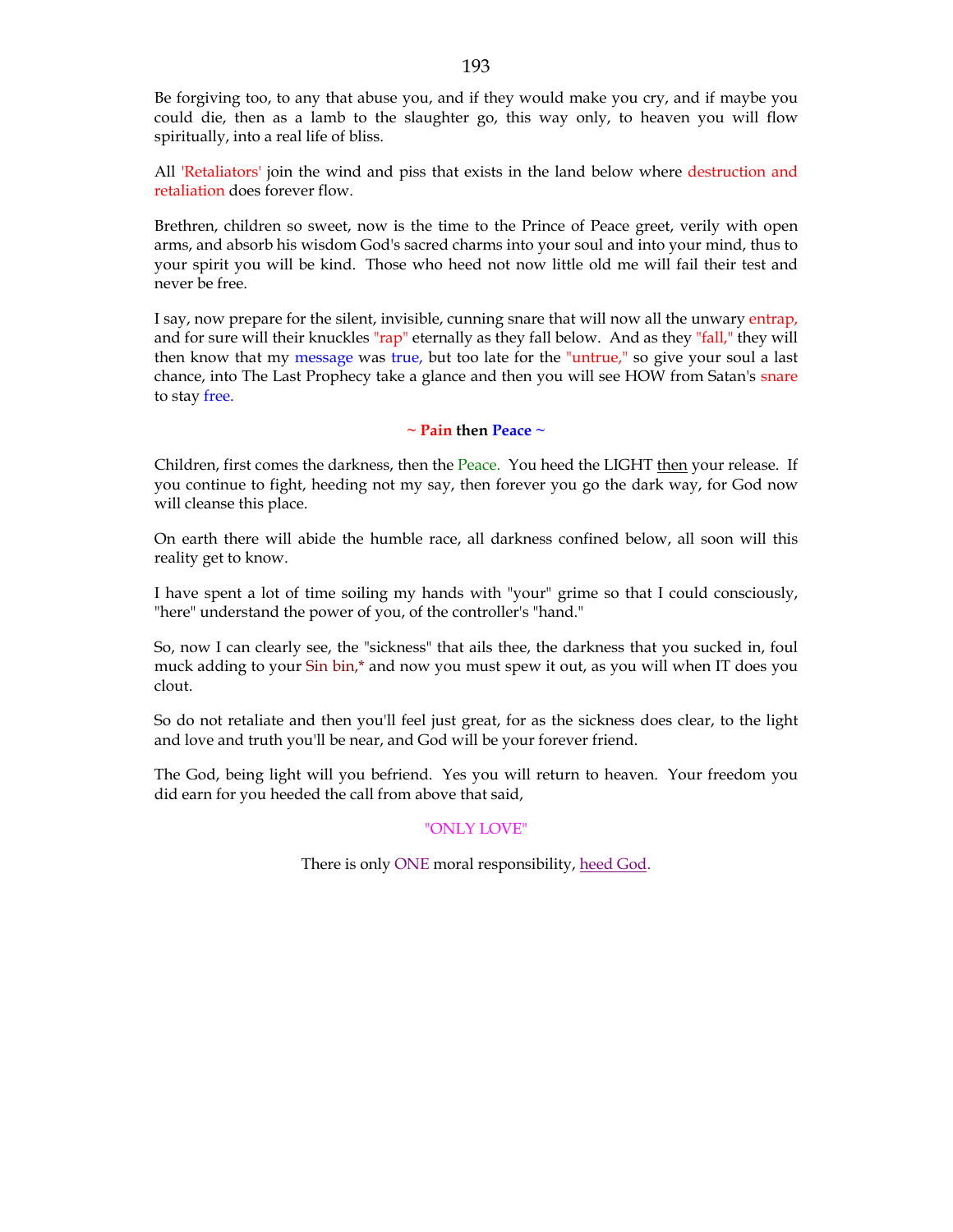# **~ The Light of Heaven ~**

The light of the heavens way up high is God and fills the sky, and all souls there up within do within God's highest vibration swim eternally, this I see, their souls forever of negativity free.

And this light that streams out from God's shore, embalms all souls with it's love forevermore, and these deep feelings of love for sure do for all eternity grow more and more within each heart that doth therein abide, whom God encompasses in His Mighty stride.

Forever and ever in this stride, forever free of any inner pride, and all souls that therein swim eternally strive to help others win their freedom, where forevermore they too will abide in that distant shore.

And this is done with love, divine that flows in heaven like summer wine, streaming out where it falls below into the darkness that lies below, and in the heart of each man it does cling, and its existence does quietly therein ring so that forever do all men know that somewhere, does love grow.

And this love they eternally seek until once more they become meek. And they can this love only found\* when of evil are they unbound.

And this mighty truth that I now sow is so that you can finally KNOW that PURE LOVE DOES EXIST, and its brilliance is felt like shining mist that pervades all that above abide.

And this love they feel as along they stride, and its purity, so gold and true, is felt forever by all souls true, when they return and in God's face gaze, never again lost in the deep dark maze.

The souls vibration once again true. All Christed souls will be you and you. As I am, so shall ye be when as I ask, you follow me. I hold the key to the door up above, the door that opens to my heaven of love, and the key IS the Wisdom I do you bring, so that in happiness you can forever sing.

So heed me now I do ask so you can sup on God's endless flask of love and joy so pure and true, that forever, dears, will flow through you. God's voice I be as I now talk. God's voice I be as I now walk amongst my sisters and brothers so true, amongst my sisters and brothers, you.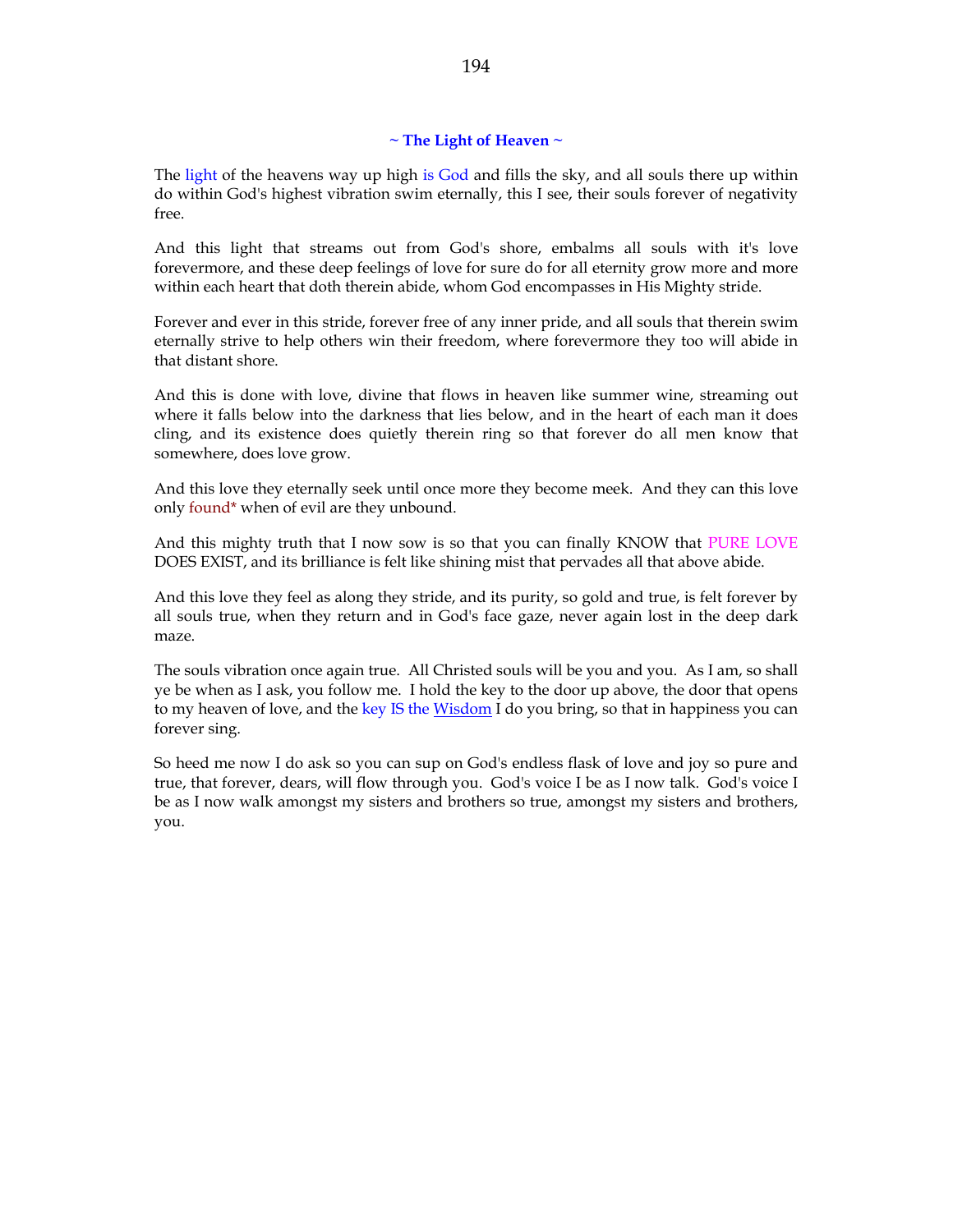## **~ To faltering friends ~**

To my friends who find it hard to remain true as at times they falter feeling a little "blue," just a little message I do now send to remind you to remain to God a friend.

It is at the end of the race of every mortal run that we see who has come down from the Sun, for only those hold out until the end, believing God is a friend.

The others fall slowly apart as coldness and disbelief clutch at their heart. So 'tis to those such as you that God's thanks and love flow to.

Just look closely at what you do, ensuring that all to God is true, for, subtle as you see is the mind, and many possibilities are unkind.

Just remember to stay calm, relaxing in God's invisible balm that ceaselessly flows to you, subtly, to a soul so true.

And as I, we will wait and see what God has in store for thee as me, trusting that all will be well as darkness rises up, like the ocean swell, for we can only in God trust as the darkness exudes it's negative thrust, for the darkness will only let us go free when the call of non retaliation we SEE.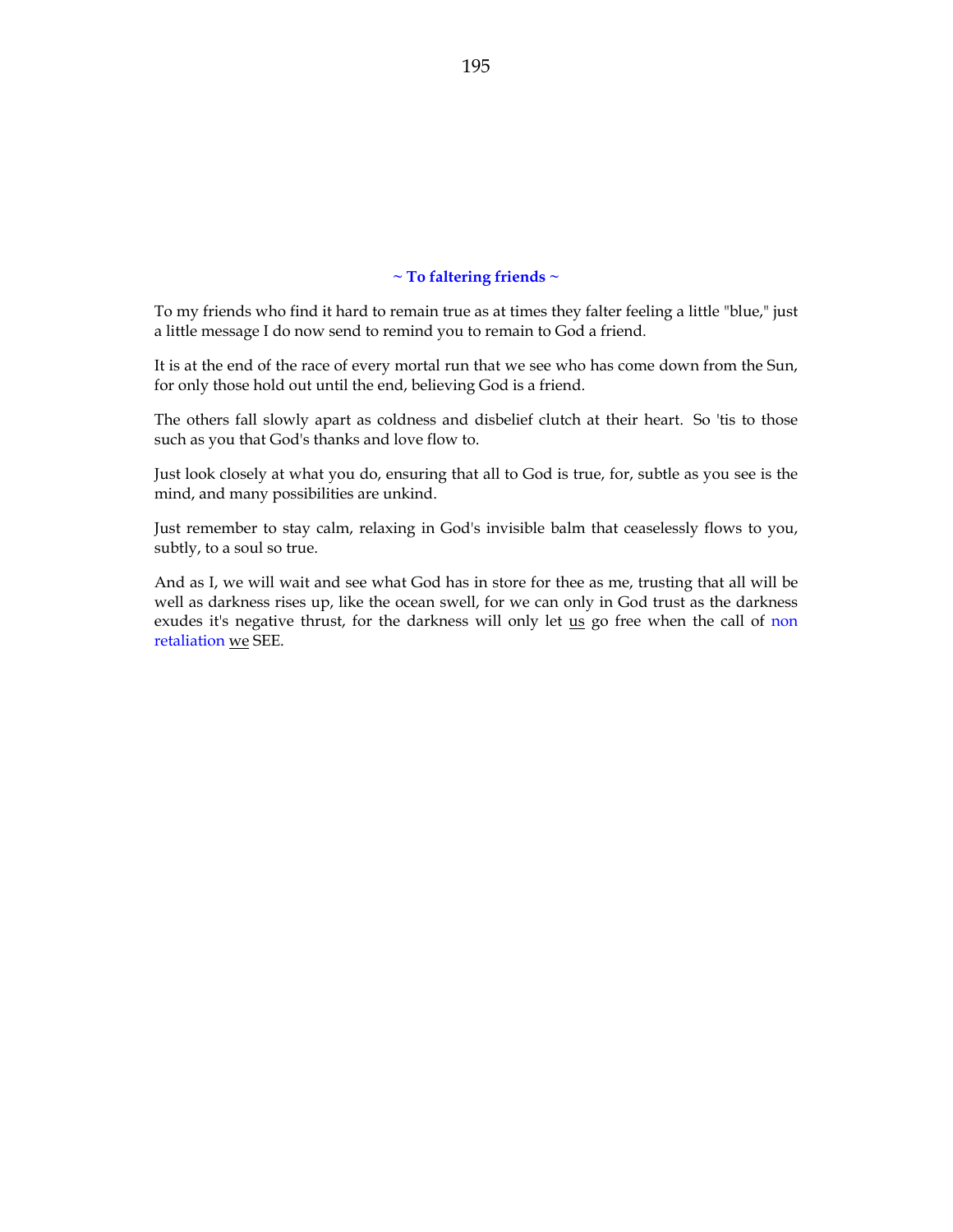### **~ Losing a friend ~**

There is a time that friends do part\* as the Devil gives "one" a fresh start.\* Yes the Devil does them release from their past when they did "grease" their palms with "dirt," when with the Devil they did flirt.\*

So at this time,\* stand calm and abide in God's balm saying, "I fare ye well, we part for but a short spell and in Heaven we'll again entwine for Jesus' truth we did mime."

So you see, if others would destroy your wife or your boy,\* they have been sent by God, as God's reaper on this sod. So their "task" do not deny, just stand by and for them cry for the deed they are about to DO will later destroy them too.

So please now "understand" the messengers\* from God's underhand.

They work for the dark as they extinguish their  $own$  spark, and if you  $try$  to stop them you</u></u> too become one of the reaping men, and you too will cry, and in pain later will you fry.

So tell all you know of this deep truth I do sow, for the darkness will us now release so that we CAN find inner peace. So children, my friends too, God calls now to you saying:

# "Believe this pen and become one of my heavenly children."

The pain is deep we sowed as we made others weep, and 'tis our Creator to us now "try," 'tis our Creator's WRATH to us now "fry." Be sincere; be aware as satanic forces in your face stare.

> "Love them" is God's COMMAND. "Love them" is the Devil's DEMAND,

and in **THIS** you become free, free when you my truth see, my truth be God's call. Heed it not and you will FALL.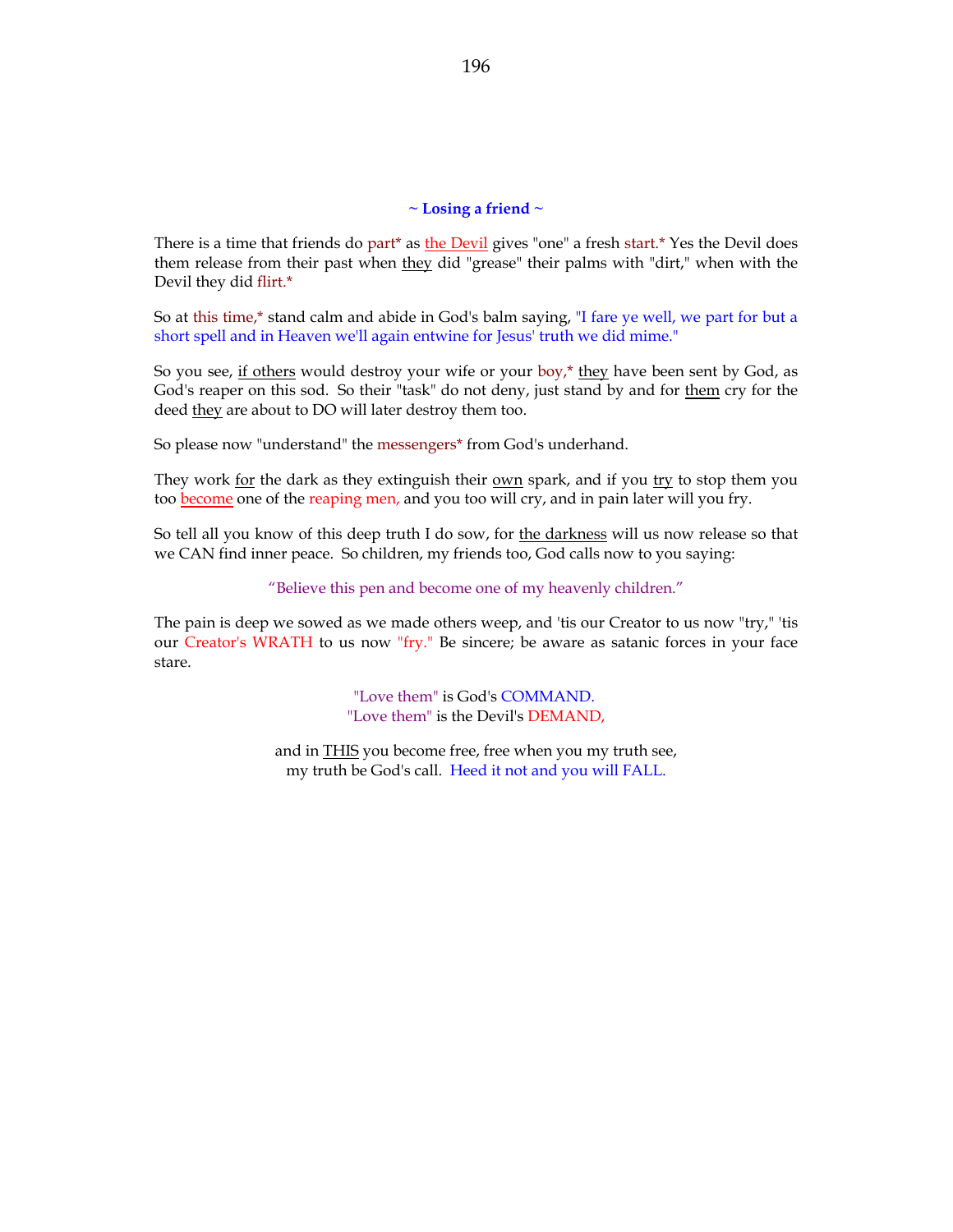## **~ Truth v/s Religion ~**

There is a great difference between TRUTH and Religion, like the difference between a "DOVE" and a pigeon, for a dove does "call" with a gentle sound, and a pigeon flies fast whilst whirring around.

My pen does silently "speak," and its call is heard only by the meek.

It is religion that was "made" by man, who arrogantly fly around and all "in span" speaking forcefully and seeking gain, for they are frantic and also vain. For all believed that they were the chosen and that the others are in the dark frozen.

So to SEE truth, you needs quietly sit and the picture into your soul gently fit, and if you read the message, being my "proof," from God's Word you'll stand not 'aloof,' for you will "see," and "hear" my call that says:

> "Never any other maul, even if they attack you, you to God's call remain true."

So my friends, I hope you see what it IS God expects of thee. It is to pass the message ON about the ARK of the mind so each their journey WON.

# **~ Religious Sects ~**

Every Religious Order is a SECT, and upon this must each soul reflect. God did not say "You must belong to a religious Club before your sins I'll out rub." God said:

"Just go your OWN way, heeding MY WORD every day. Being loving and compassionate to all you meet, THUS one day MY kingdom you'll greet.

Foolish are those full of pride, that enroll "flock" as along they stride. Matters not if they "Orthodox" be or "New Age it all the same be, all my children are under the "Control" of "Self appointed Shepherds," I will over roll all, for all do my children deceive.

> ALL will soon now grieve. ALL teach the wrong way, ALL teach "power" play saying the dark you must destroy, thus showing, they are in the dark's employ.

Children, I speak to each of you, only to ME, your GOD be true, heeding MY EVERY WORD, that of being peaceful and wielding NO sword, and all you "ministers" who MY Word mock, I say, please now "unfrock" and humbly go your way until MY reaper has its say.

For yes, you will grieve for every soul you did deceive, blessing young men as they went to war. This is a heinous crime for sure, for they were "taught" that you were true, their souls they entrusted to you and you let them down, and many now in hell "frown."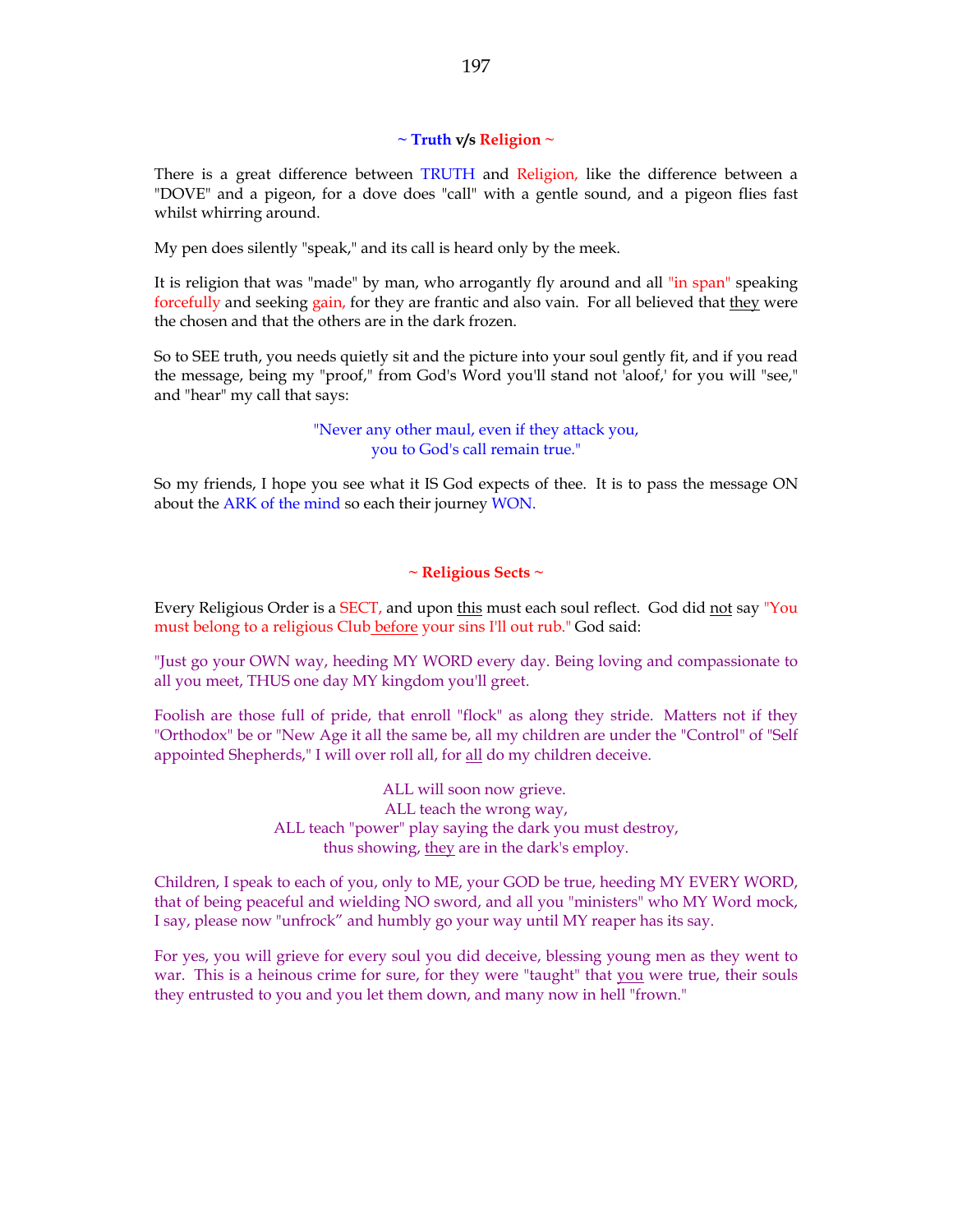So to you and you, men of the "cloth" so untrue, I say, fortify your minds, for soon pure evil unwinds, and if you MY last supper would share, retaliate NOT when in Satan's face you stare.

Other than this all I can say is that for all the foolish I do pray, for I am simple, I am meek, your souls enlightenment is all I seek. IF you my simplicity mock, dark forces will tear your "inner" smock.

# **~ Christ's disciples v/s religious men ~**

Christ's "disciples" should "Show the way" as stated by Jesus on the day that the last supper was held, before by "man" his flesh was "felled." True disciples are men of spirituality, or women of "Godly" morality, being that "They do love all the needy" I hear from above.

And disciples, as they go their way, tell all of the "inner" power play, how "thoughts" so very unkind make so many "destroy" and thus them "bind."

Disciples do God's children "feed" Wisdom, and by their "deed" show that they are wise and that even the evil they do not despise.

So men of "religion" are false and hollow, for they expect people to them follow. And they the hungry feed, and from others they "steal" through greed and thus they "deal in" materiality, having long gone forgotten their spirituality.

So children, any who this read, I say, "Turn to God, and protect your "seed" in the manner I describe on page 43, and on my fresh wisdom daily imbibe for only I know the TRUE WAY and you'll needs courage to heed my say."

For you cannot your flesh 'protect.' On this TRUTH you'll needs reflect for any now who heed not me will for SURE fall for an eternity into the darkness, way, way below, where for SURE my truth you'll get to know, and you will weep that you could not see my light, my reality.

And, "religious men" will me mock until the Devil's forces tear their smock, for all God's beloved children they deceive, and all deceivers are now to grieve.

So any who'd a true disciple be, heed my message flowing free and tell all that I am here and that they to my message needs draw near, and thus, a true disciple you be to God, yes and even me, and GOD will bless you and each soul who "makes it" through YOU.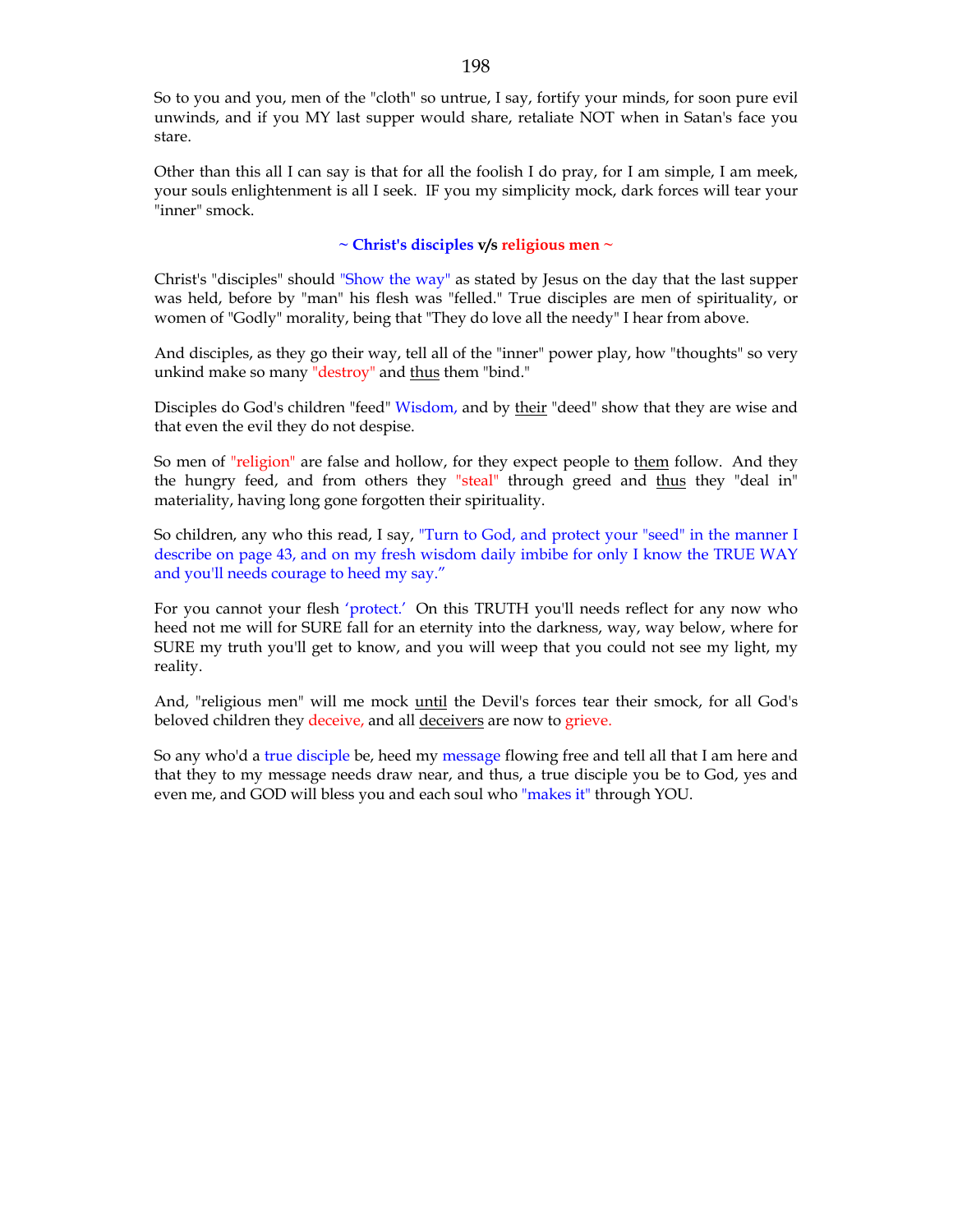# **~ The Truth of Salvation - the Commandment ~** and God's ONE sacred Law

There are many "truths" that need no proof, for just as the sun rises each day, it needs no "proof" that it is  $\underline{a}$  truth when we say: "The sun will rise each day."

But man needs to see the reality that be, in that in the "Salvation plan," man needs to individually heed of THE TRUTH of God's WORD before any spirit can be fully "purified" within and then elevated, and thus the heavens eternally span.

So the TRUTH of God's Word today is my Testament of Truth in which God does say :

"Heed all now given by ME via my dove Terence or you will be lost forever and a day, and within my message you will find THE TRUTH of salvation, and thus you'll find your way."

God's ONE Commandment is "Love one another." God's ONE Law stipulates: "What you do unto others - I will do unto you"

# "As you sow - so shall ye reap."

Mans beliefs are many and varied, but as far as those pertaining to "morality" & "salvation" and walking in obedience to God's commandment he is totally lost, having been deceived by the serpent for so long that it has become habitually "natural" to deny the ONE Commandment.

Thus as man sowed seemingly "justifiable" dark seeds in deeds of "extortion, control, abuse & destruction," man fell into the "shadow" under God's heavy hand, on the negative side of the ONE Law, and thus the "returning karmic dues" are now to be "pain and suffering."

Man believes falsely that he can abrogate not only the commandment of God by enacting mandates, but that he can then "summarily" dismiss the WORD of God's Law and thus "avoid" God's judgement and justice and retribution.

Man is foolish. Man by the "authority" vested upon him by his own "force of arms," or by "elevation" by man through "election" by the people then proceeds to heed the "call" of the deceiver Satan.

Foolish man, please now listen to me. Forget the "rituals" of "vestments of office" and your "Acts" and "Mandates," they are all justification to deny the call of the Creator to be "Only Loving, forgiving & merciful."

I say that you all will now pay the price for being "mandated" to abuse, control, tax etc., and thus being unkind. Prepare to in Satan's face now stare, THAT is your FATE, your "Reaping" ware.